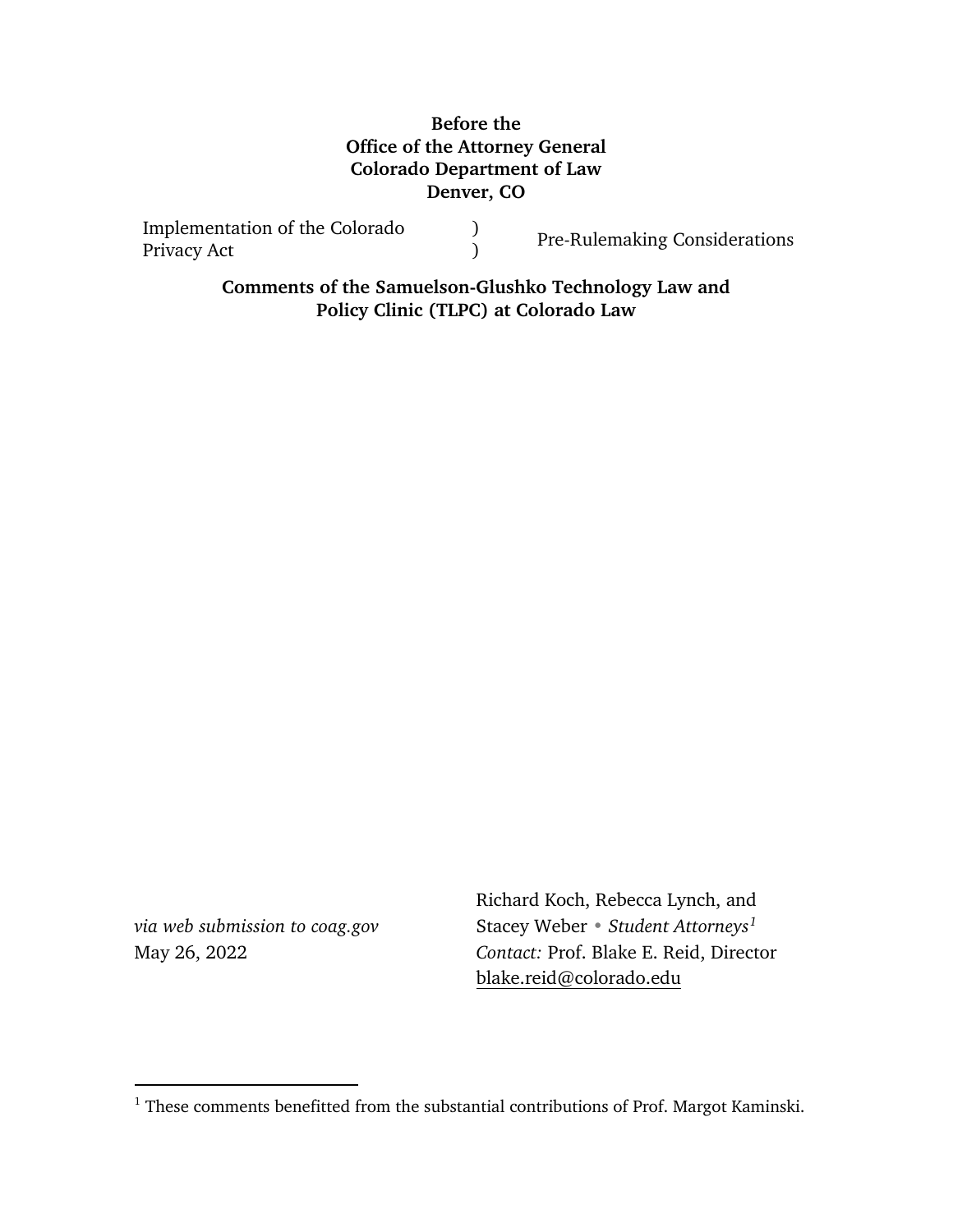### **Executive Summary**

<span id="page-1-2"></span>The Samuelson-Glushko Technology Law and Policy Clinic (TLPC) at Colorado Law submits these comments in response to the Pre-Rulemaking Considerations for the Colorado Privacy Act ("CPA") released by the Colorado Department of Law (the Department) on April 1[2](#page-1-0), 2022.<sup>2</sup> This comment reflects the views and research of the above-listed TLPC student attorneys.<sup>[3](#page-1-1)</sup> We believe that privacy is integral to safeguarding democracy and that the implementation of the CPA provides a critical opportunity to help vindicate privacy as a fundamental right of all Coloradans. In submitting this comment, we hope to assist the Department in creating a forwardlooking model for how technological innovation and privacy can coexist.

This preliminary comment identifies and provides substantive input on three key areas of the CPA:

• Operationalizing processes for consumer notice;

 $\overline{a}$ 

- Best practices for data protection assessments (DPAs); and
- Internal processes for receiving and responding to consumer requests and appeals.

These aspects of the bill represent crucial opportunities to make the CPA more effective.

Where appropriate, we provide examples by scholars and other states and regulatory bodies that have already addressed or begun to address some of these areas. Their work can offer guidance and insight—a menu of options reflecting leading approaches—for the Department of Law. A secondary goal of this comment is to provide the Department with a non-exhaustive but practical encyclopedia of privacy-related resources, which are footnoted throughout and compiled in the appendix.

**Notice.** First, the Department has the opportunity to clarify what constitutes effective notice for consumers. First and foremost, this implicates the substance and design of disclosures, which touch upon all consumer rights and can shape consumer understanding and choices in relation to those rights. It also implicates

<span id="page-1-0"></span><sup>2</sup> *Pre-Rulemaking Considerations for the Colorado Privacy Act*, Colorado Department of Law (Apr. 12, 2022), [https://coag.gov/app/uploads/2022/04/Pre-Rulemaking-Considerations](https://coag.gov/app/uploads/2022/04/Pre-Rulemaking-Considerations-for-the-Colorado-Privacy-Act.pdf)[for-the-Colorado-Privacy-Act.pdf.](https://coag.gov/app/uploads/2022/04/Pre-Rulemaking-Considerations-for-the-Colorado-Privacy-Act.pdf)

<span id="page-1-1"></span><sup>&</sup>lt;sup>3</sup> This comment does not represent the views of Colorado Law, the University of Colorado, or any other institutional affiliation.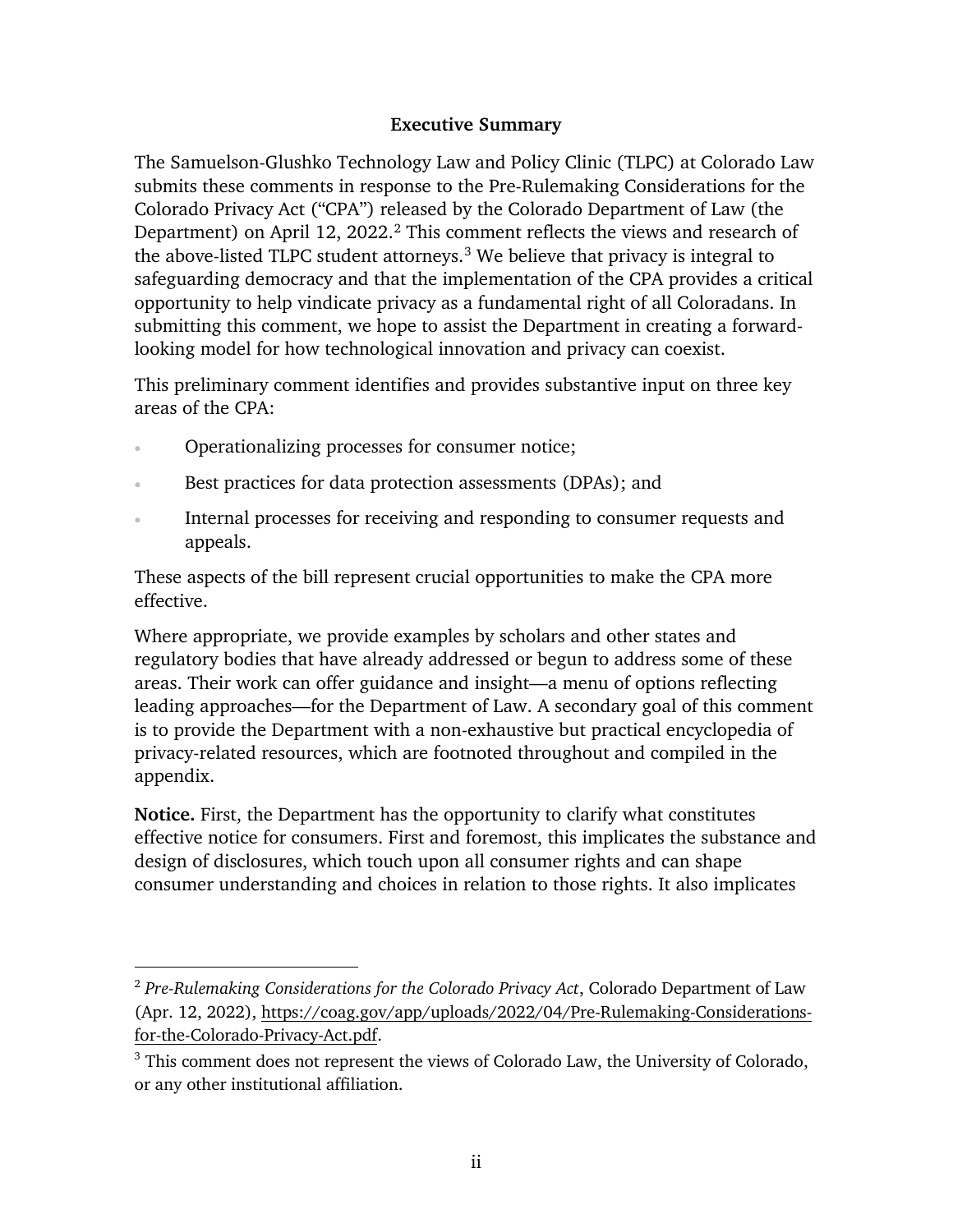consent, in the context of sensitive data, and the particular risk of dark patterns to undermine free and meaningful consent by consumers.

Rulemaking should facilitate effective notice, through clear and accessible disclosure, and protect freedom of consent, through capacity for revocation and regulation of dark patterns. Doing so not only will protect consumers and aid their ability to meaningfully make choices in exercising rights, but will also operationalize controller duties such as the duties of transparency and purpose specification.[4](#page-2-0)

**DPAs.** Second, the Department could address best practices for DPAs. A risk-based collaborative government model, combining industry expertise with government enforcement, should aim to stimulate industry engagement and expertise through bottom-up explanations and resist devolution into empty top-down compliance checklists. Ideally, rules could facilitate internal structuring to use DPAs as a tool for ongoing assessment and risk mitigation, as well as documentation for improvement and government supervision.

Similar to effective notice, dynamic use of DPAs not only furthers goals of risk assessment and mitigation, but helps effectuate controller duties. In particular, DPAs go to the heart of the controller duties of data minimization, avoidance of secondary use, and the duty of care.<sup>[5](#page-2-1)</sup>

**Consumer Requests and Appeals Processes.** Third, rulemaking could consider the role of internal governance to effectuate controller obligations to receive and respond to consumer requests to exercise privacy rights.<sup>[6](#page-2-2)</sup> Obligations to respond to consumer requests pose the opportunity for meaningful consumer empowerment and protection, but risk nullification through industry self-certification, obstruction, or lack of organization and meaningful implementation. Similarly, rulemaking could address minor challenges ancillary to responding to requests, regarding consumer ability to submit requests and exceptions under which controllers may decline to respond to requests.

Rulemaking promoting and guiding internal governance structures could help aid controllers in efficiently meeting compliance obligations to respond to requests. Moreover, the ability of controllers to implement complete responses to consumer requests will significantly determine whether consumers are able to effectively exercise rights under the CPA.

<span id="page-2-0"></span><sup>4</sup> *See* C.R.S. § 6-1-1308(1)–(2) (2021).

<span id="page-2-1"></span> $5$  *Id.* at § 6-1-1308(2), (3), & (5).

<span id="page-2-2"></span> $6$  *Id.* at § 6-1-1306(1) ("Consumers may exercise the following [rights] by submitting a request . . . [to a controller].").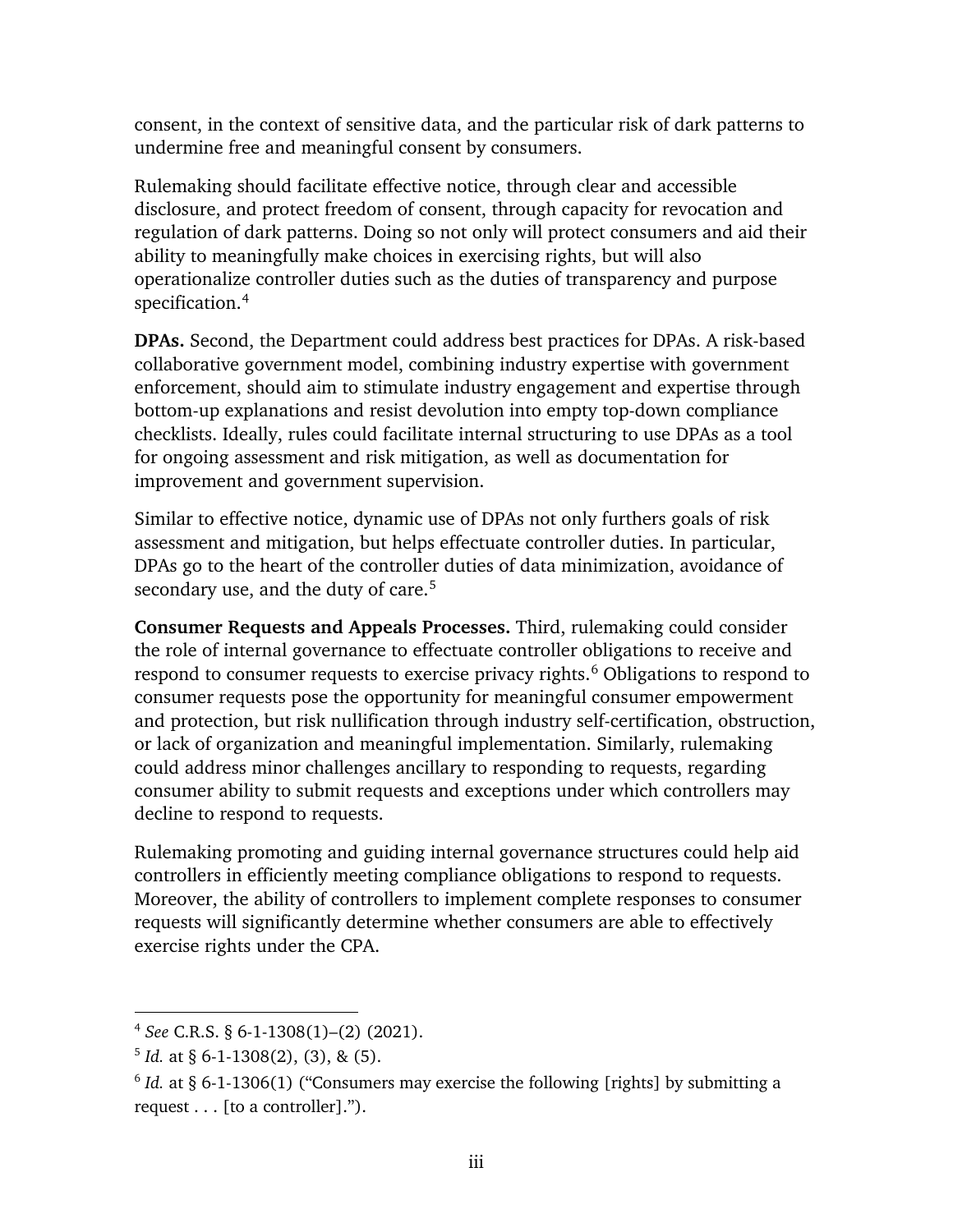**Other Areas.** The CPA contains a number of other important areas that are beyond the scope of our present research and analysis. Nevertheless, we note several areas that similarly deserve careful attention in the rulemaking process, including:

- The application of the CPA to inferences, particularly inferences regarding sensitive information;
- Rules implementing the duties of controllers; and
- The role of automated decision-making processes.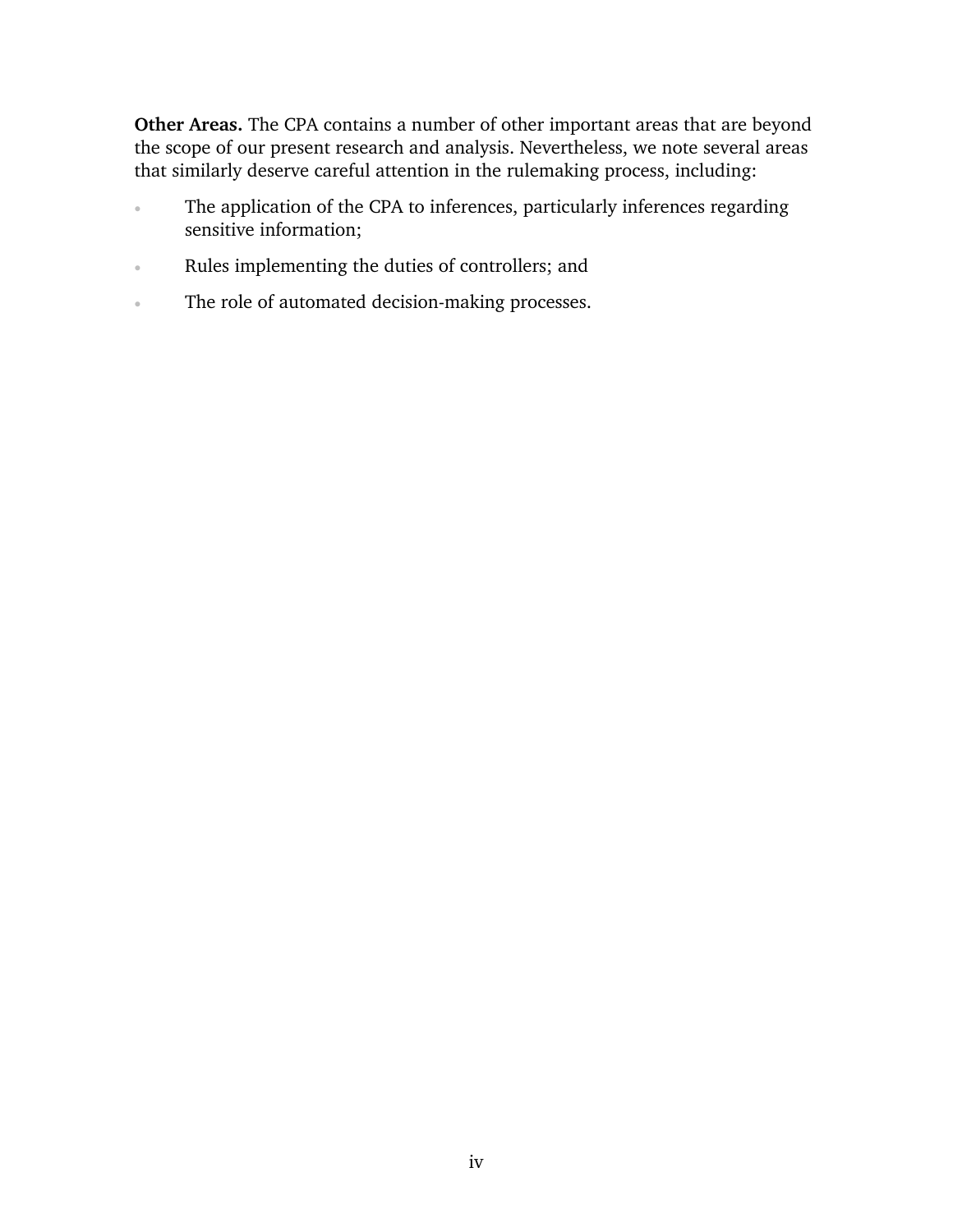| $\mathbf{1}_{\cdot}$                                                 |  |                                                                         |  |  |
|----------------------------------------------------------------------|--|-------------------------------------------------------------------------|--|--|
|                                                                      |  |                                                                         |  |  |
|                                                                      |  |                                                                         |  |  |
|                                                                      |  |                                                                         |  |  |
|                                                                      |  |                                                                         |  |  |
|                                                                      |  |                                                                         |  |  |
|                                                                      |  |                                                                         |  |  |
|                                                                      |  | 1.3.2. Taxonomy of Features and Specific Instances of Dark Patterns  16 |  |  |
| 2.                                                                   |  |                                                                         |  |  |
|                                                                      |  |                                                                         |  |  |
|                                                                      |  |                                                                         |  |  |
|                                                                      |  |                                                                         |  |  |
| 3.                                                                   |  |                                                                         |  |  |
|                                                                      |  |                                                                         |  |  |
|                                                                      |  |                                                                         |  |  |
|                                                                      |  |                                                                         |  |  |
|                                                                      |  |                                                                         |  |  |
|                                                                      |  |                                                                         |  |  |
| 4.                                                                   |  | Additional Areas for Consideration in Formal Rulemaking36               |  |  |
|                                                                      |  |                                                                         |  |  |
|                                                                      |  |                                                                         |  |  |
| Appendix C: Sources for Internal Processes for Consumer Requests and |  |                                                                         |  |  |
|                                                                      |  |                                                                         |  |  |

## **Table of Contents**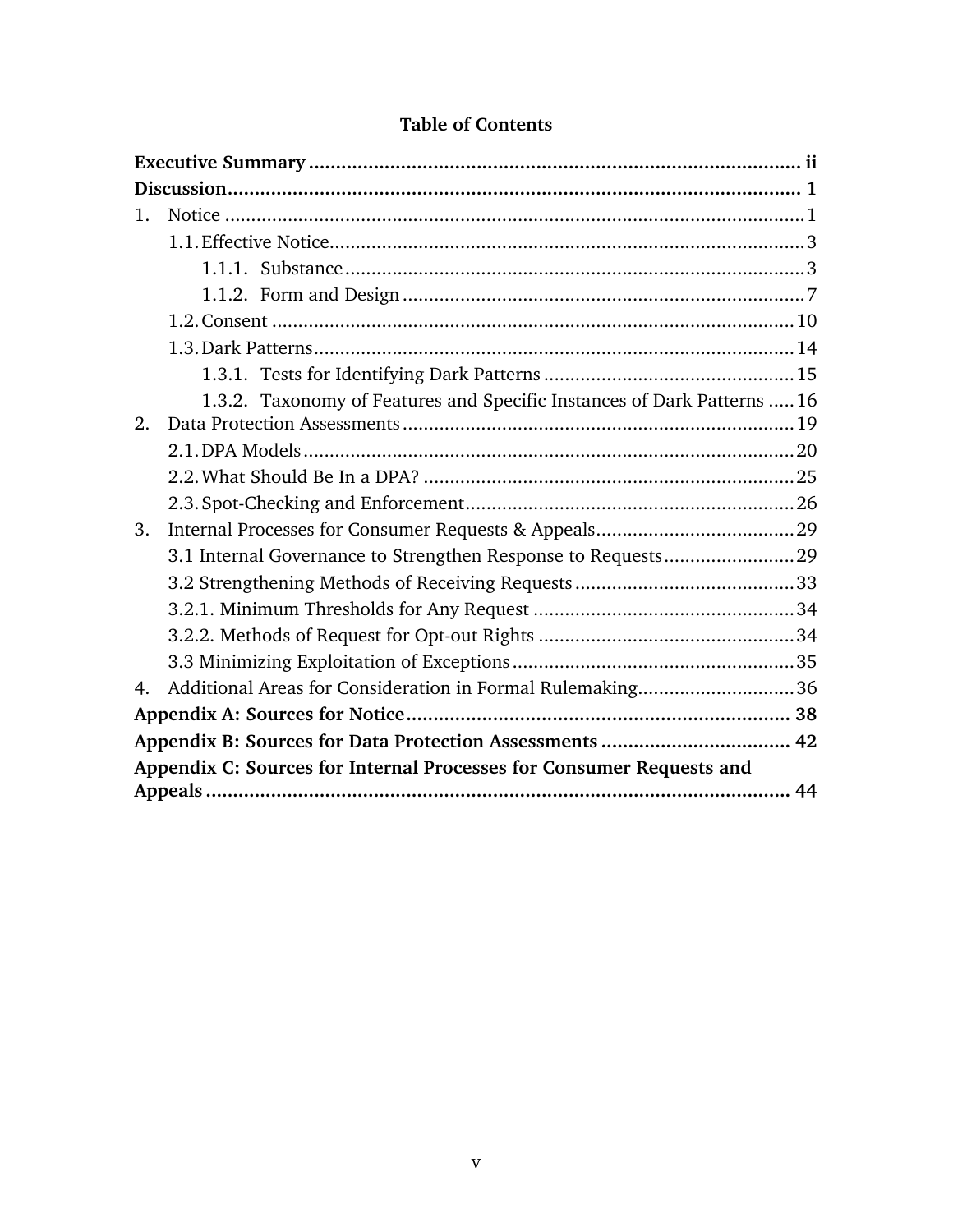#### <span id="page-5-6"></span>**Discussion**

#### <span id="page-5-1"></span><span id="page-5-0"></span>**1. Notice**

The failure of online privacy protections largely has been the result of intentional technological design decisions, including ineffective notice, misleading "choice architecture,"[7](#page-5-2) and deceptive "dark patterns." To summarize the importance of design decisions: "The way [privacy controls] are implemented can significantly affect individuals' choices and their privacy outcomes."[8](#page-5-3) That is, how notice is given and how consent streams are intentionally designed by developers can make exercising privacy rights difficult or confusing, and potentially render user choices ineffective. Thus, both the substance of the notice itself—regarding collection and use of data and methods of exercising consumer rights—and the design of that notice (and associated consent streams), can make exercising privacy rights difficult or confusing. In the CPA, only sensitive information is subject to affirmative consent.[9](#page-5-4) However, notice plays a significant role beyond consent in informing individuals of the applicability of the available suite of privacy rights regarding personal data and how to exercise them.[10](#page-5-5)

This relationship between consumer privacy rights and meaningful notice is reflected in the CPA, beginning with the series of consumer rights at Section 1306(1) that attach to personal data. For a consumer to effectively exercise most of these rights (which include opt-outs, access, and correction), she must receive clear and meaningful notice in a format that she can both understand and act upon. Thus, CPA Section 1308(a) establishes a "Duty of Transparency" that requires data controllers to provide a "reasonably accessible, clear, and meaningful" privacy notice. The Department has the opportunity in rulemaking to clarify what constitutes effective notice, which would both protect consumers and provide clarity for implementing businesses.

Effective notice is the core of the CPA. It is the necessary predicate not only to the exercise of general consumer data rights but also to the consent that is required by

<span id="page-5-2"></span><sup>7</sup> Idris Adjerid, Alessandro Acquisti, & George Lowenstein, *Choice Architecture, Framing, and Cascaded Privacy Choices*, Management Science 65(5) 1949-2443 (2019), [https://ssrn.com/abstract=2765111.](https://ssrn.com/abstract=2765111)

<span id="page-5-3"></span><sup>8</sup> Hana Habib, Yixin Zou, Adliti Jannu, Neha Sridhar, Chelse Swoopes, Alessandro Acquisti, Lori Cranor, Norman Sadeh, & Florian Schaub, *An Empirical Analysis of Data Deletion and Opt-Out Choices on 150 Websites*, USENIX Proceedings of the Fifteenth Symposium on Usable Privacy and Security 387 (2019), [https://www.usenix.org/system/files/soups2019](https://www.usenix.org/system/files/soups2019-habib.pdf) [habib.pdf.](https://www.usenix.org/system/files/soups2019-habib.pdf)

<span id="page-5-4"></span> $9^{\circ}$  C.R.S. § 6-1-1308(4) (2021).

<span id="page-5-5"></span><sup>10</sup> *See* C.R.S. § 6-1-1308(1)(a) (2021).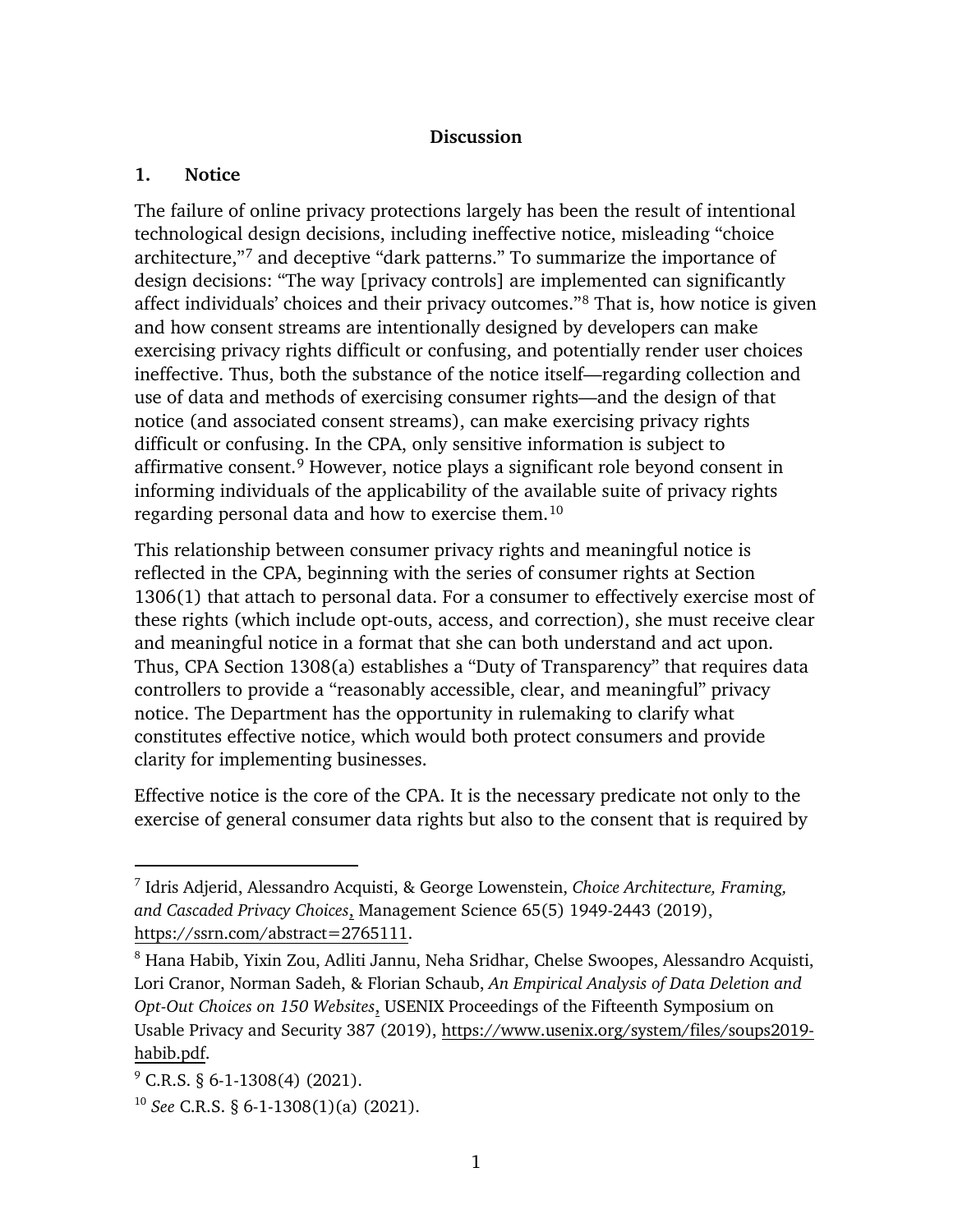CPA Section 1308(7) for the processing of sensitive personal data. "Consent" is defined in Section 1301(5) as a "clear, affirmative act signifying a consumer's freely given, specific, informed, and unambiguous agreement." "Processing" is defined as "the collection, use, sale, storage, disclosure, analysis, deletion, or modification of personal data."

On the face of the statute, the requirement of consent for processing sensitive data logically applies not just to sensitive data a controller themselves collects directly from the consumer, but also to the controller's processing of sensitive personal data gathered from third-party sources or inferred from consumer-provided or thirdparty provided data.

<span id="page-6-2"></span>A goal of effective data privacy law is to ensure that consumer consent is genuinely informed and freely given.<sup>[11](#page-6-0)</sup> The CPA thus requires in Section  $1301(5)(c)$  that consent *may not* be constituted by any "agreement obtained through dark patterns." A dark pattern is defined in Section 1305(9) as "a user interface designed or manipulated with the substantial effect of subverting or impairing user autonomy, decision-making, or choice." The Department thus also has the opportunity to provide rules and guidance on what constitutes true autonomous consent, contrasted with consent obtained through manipulation, deliberate elision, and choice architecture. This requires consideration not just of substance but of  $design.<sup>12</sup>$  $design.<sup>12</sup>$  $design.<sup>12</sup>$ 

<span id="page-6-3"></span>As such, standards for notices, including interface design and choice architecture and their ability to exploit cognitive biases—play a powerful role in privacy notices, choice, exercise of rights, and consent. While the CPA reflects these connections through its attention to privacy notices, consent, and dark patterns, it relies on rulemaking to implement these protections of user notification and autonomy.

<span id="page-6-0"></span> $11$  The EDPB provides guidance regarding consent and transparency. Article 29 Data Protection Working Party, *Guidelines on Consent Under Regulation 2016/679,* EDPB (May 4, 2020),

[https://edpb.europa.eu/sites/default/files/files/file1/edpb\\_guidelines\\_202005\\_consent\\_e](https://edpb.europa.eu/sites/default/files/files/file1/edpb_guidelines_202005_consent_en.pdf) [n.pdf](https://edpb.europa.eu/sites/default/files/files/file1/edpb_guidelines_202005_consent_en.pdf) ("*Guidelines on Consent*"); Article 29 Data Protection Working Party, *Guidelines on Transparency Under Regulation 2016/679*, EDPB (Apr. 11, 2018),

<https://ec.europa.eu/newsroom/article29/items/622227>("*Guidelines on Transparency*").

<span id="page-6-1"></span><sup>12</sup> *See generally* Woodrow Hartzog, *Privacy's Blueprint: The Battle to Control the Design of New Technologies* (2018). Lorrie Cranor has also addressed design. *E.g.*, Florian Schaub, Rebecca Balebako, Adam L. Durity, and Lorrie Faith Cranor, *A Design Space for Effective Privacy Notices*, Usenix (Symposium on Usable Privacy and Security, July 2015), [https://www.usenix.org/conference/soups2015/proceedings/presentation/schaub.](https://www.usenix.org/conference/soups2015/proceedings/presentation/schaub) For additional work by Cranor, *see Lorrie Faith Cranor*, Carnegie Mellon Univ., [https://www.cmu.edu/epp/people/faculty/lorrie-faith-cranor.html.](https://www.cmu.edu/epp/people/faculty/lorrie-faith-cranor.html)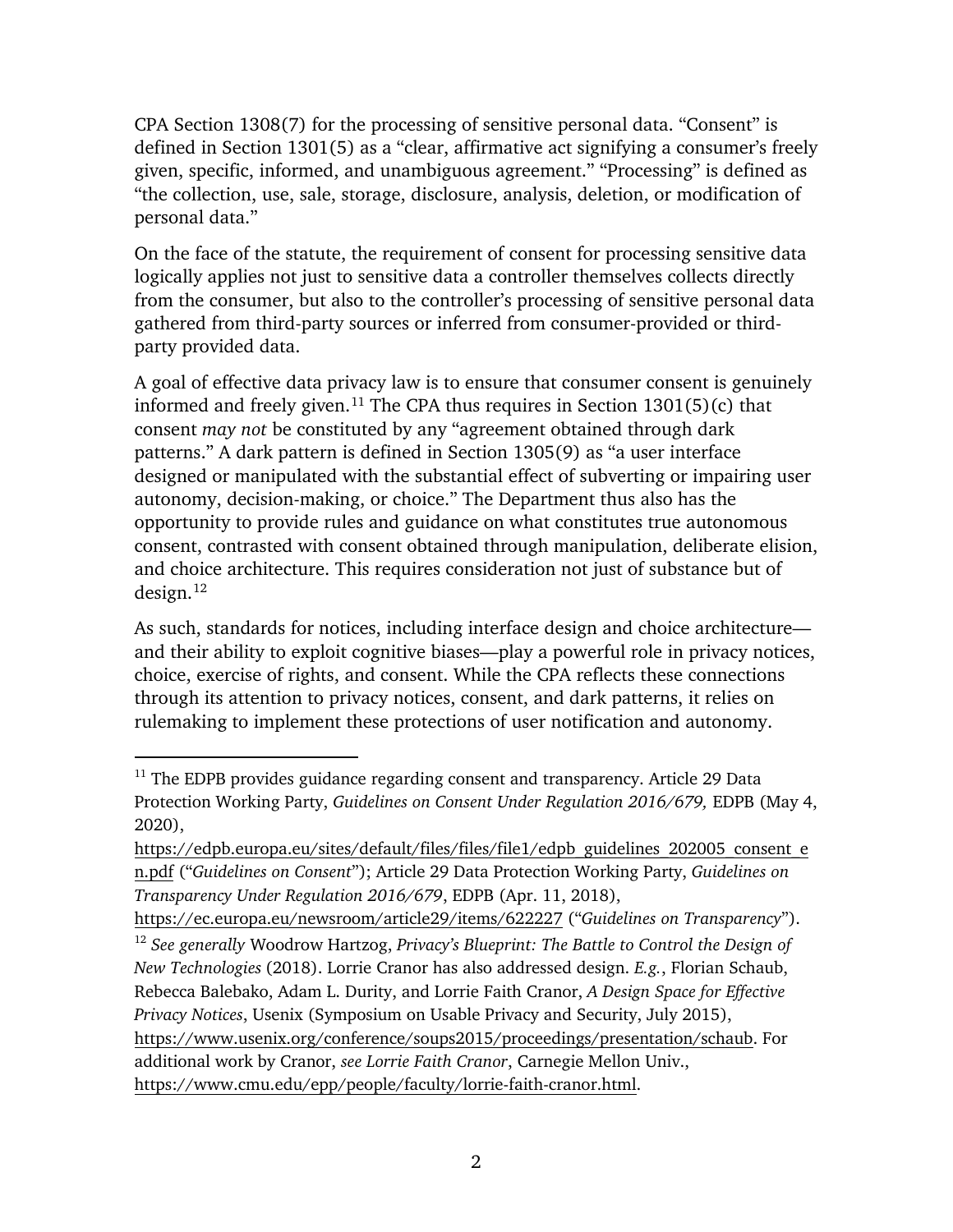Therefore, this section begins by examining privacy notices and addresses best practices for both the substance and form of privacy notices. It then turns to consent and examines how to design consent that is "freely given, specific, informed, and unambiguous" for collection of sensitive data. Finally, it discusses the regulatory dynamics of dark patterns.

# **1.1. Effective Notice**

<span id="page-7-0"></span>Notice can be ignored and pro forma, or visible and effective. Our research suggests that effective regulation of notice requires attention both to the substance and the form—including the timing—of disclosures.

The CPA tasks data controllers with a duty of transparency that requires controllers to provide privacy notices that are "reasonably accessible, clear, and meaningful."[13](#page-7-2) The CPA's requirement of clarity speaks to the substance of notice, which must be clear to consumers. The CPA's requirement that the notice be meaningful also dictates that the content of the notice must effectively enable exercise of data privacy rights. The CPA's dual requirements of reasonable accessibility and meaningfulness suggest such notice must also be effective by design.

We draw here on a number of sources, including Human-Computer Interaction (HCI) research, the European Data Protection Board Guidelines on transparency under Regulation 2016/679, as last revised on April 11, 2018,<sup>[14](#page-7-3)</sup> FTC guidance,<sup>[15](#page-7-4)</sup> and scholarly research.[16](#page-7-5)

## <span id="page-7-7"></span>**1.1.1.Substance**

<span id="page-7-1"></span>The CPA dictates at a high level what information a data controller must include in a privacy notice.[17](#page-7-6) It also requires that such information be clear and meaningful.

<span id="page-7-6"></span> $17$  C.R.S. § 6-1-1308(1)(a) (2021).

 $\overline{a}$  $13$  C.R.S. § 6-1-1308(1) (2021).

<span id="page-7-3"></span><span id="page-7-2"></span><sup>14</sup> *Guidelines on Transparency*, *supra* note [11.](#page-6-2)

<span id="page-7-4"></span><sup>&</sup>lt;sup>15</sup> Work by the FTC regarding mobile phone privacy, including discussion of just-in-time notice provides helpful guidance and informed EDPB guidelines in this area. *Mobile Privacy Disclosures: Building Trust Through Transparency*, FTC (Feb. 2013),

[https://www.ftc.gov/sites/default/files/documents/reports/mobile-privacy-disclosures](https://www.ftc.gov/sites/default/files/documents/reports/mobile-privacy-disclosures-building-trust-through-transparency-federal-trade-commission-staff-report/130201mobileprivacyreport.pdf)[building-trust-through-transparency-federal-trade-commission-staff-](https://www.ftc.gov/sites/default/files/documents/reports/mobile-privacy-disclosures-building-trust-through-transparency-federal-trade-commission-staff-report/130201mobileprivacyreport.pdf)

[report/130201mobileprivacyreport.pdf.](https://www.ftc.gov/sites/default/files/documents/reports/mobile-privacy-disclosures-building-trust-through-transparency-federal-trade-commission-staff-report/130201mobileprivacyreport.pdf) For other FTC guidance, *see, Mobile Health App Developers: FTC Best Practices*, Fed. Trade Comm'n (Apr. 2016),

[https://www.ftc.gov/business-guidance/resources/mobile-health-app-developers-ftc-best](https://www.ftc.gov/business-guidance/resources/mobile-health-app-developers-ftc-best-practices)[practices.](https://www.ftc.gov/business-guidance/resources/mobile-health-app-developers-ftc-best-practices)

<span id="page-7-5"></span><sup>16</sup> *E.g.*, *Schaub, Balebako, Durrity, & Cranor*, *supra* note [12.](#page-6-3)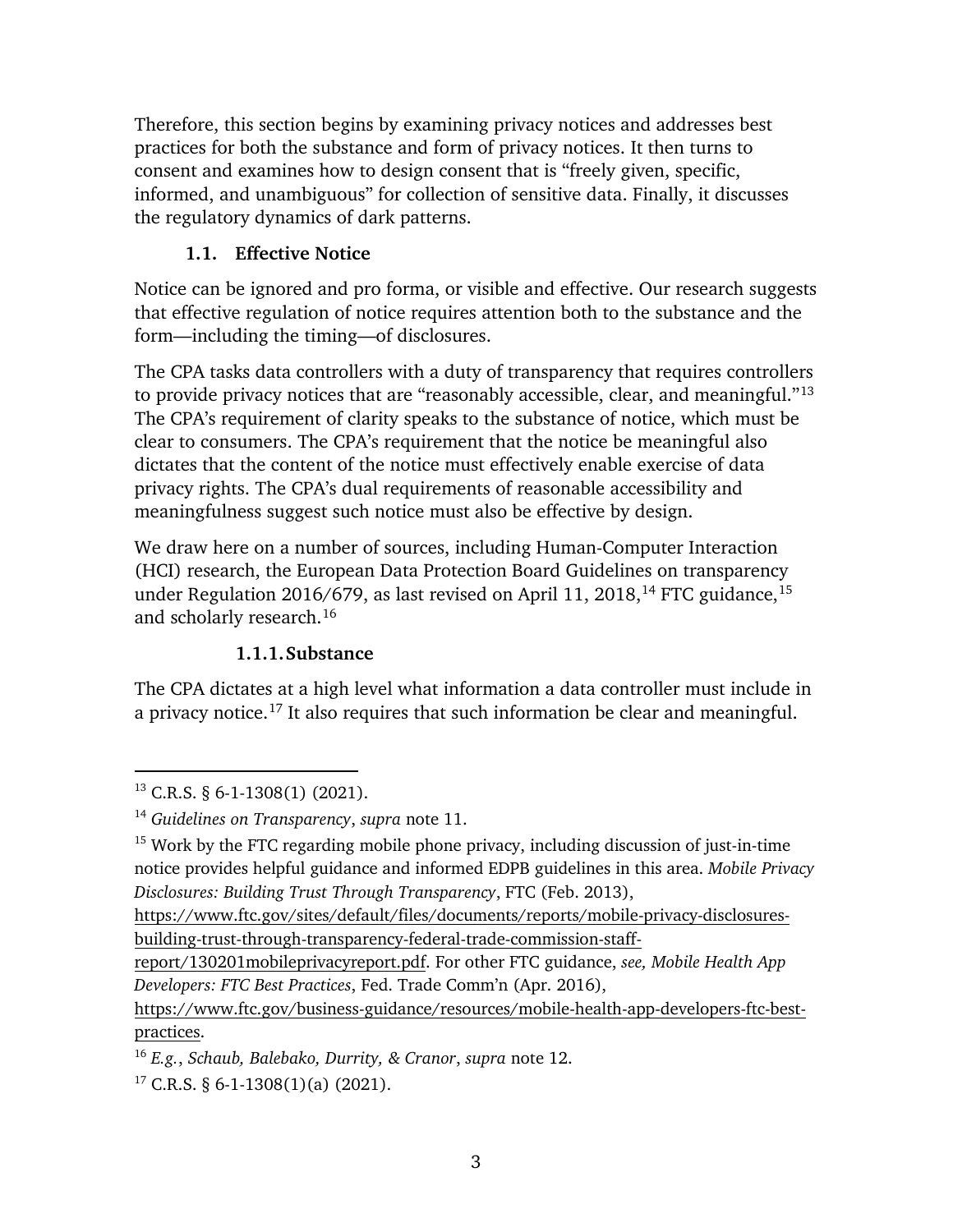The statute does not, however, clarify what "clear" and "meaningful" mean in practice. This subsection provides suggestions drawn from research and regulation, focusing on areas of consensus that suggest a best practice has developed.

The concept of clarity has been extensively addressed by scholars and regulatory bodies such as the Federal Trade Commission and the European Data Protection Board (EDPB). The EDPB has put forth guidelines on what satisfies GDPR requirements to use "clear and plain language"[18](#page-8-0) and that notice be "intelligible,"[19](#page-8-1) among other best practices for notice[.20](#page-8-2) For example, the EDPB offers concrete terms for the requirement to use clear and plain language: that "information should be provided in as simple a manner as possible, *avoiding complex sentence and language structures.*"[21](#page-8-3) Similarly, the FTC emphasizes use of plain and direct language. [22](#page-8-4) 

Numerous commentators have discouraged vague statements in privacy notices. The CPA itself includes a concrete prohibition on vague statements, at least in regards to consent, which rulemaking could clarify applies to privacy notices as well.<sup>[23](#page-8-5)</sup> The EDPB guidelines similarly instruct controllers to provide information in concrete terms rather than relying on abstract terms or "legal qualifiers" such as "may"<sup>24</sup>—even requiring that where indefinite language is used, controllers should

 $\overline{a}$ 

<span id="page-8-6"></span><sup>24</sup> *Guidelines on Transparency*, *supra* note [11,](#page-6-2) at 8–9. The EDPB also lists examples of language that is not sufficiently clear, along with parenthetical explanations of what in the statement is unclear. *Id.* at 9 ("'We may use your personal data to develop new services' (as it is unclear what the "services" are or how the data will help develop them); 'We may use your personal data for research purposes' (as it is unclear what kind of "research" this refers to); and 'We may use your personal data to offer personali[zed] services' (as it is unclear what the "personali[zation]" entails)."). For further discussion on the harms of vague or inscrutable privacy policies and recommendations to remedy them, see *A Look at What ISPs Know About You: Examining the Privacy Practices of Six Major Internet Service Providers*, Fed. Trade Comm'n (Oct. 21, 2021, FTC Staff Report),

[https://www.ftc.gov/system/files/documents/reports/look-what-isps-know-about-you-](https://www.ftc.gov/system/files/documents/reports/look-what-isps-know-about-you-examining-privacy-practices-six-major-internet-service-providers/p195402_isp_6b_staff_report.pdf)

<span id="page-8-0"></span><sup>18</sup> *Guidelines on Transparency*, *supra* note [11,](#page-6-2) at 8–10 (emphasis added).

<span id="page-8-1"></span><sup>19</sup> *Guidelines on Transparency*, *supra* note [11,](#page-6-2) at 8 (emphasis added).

<span id="page-8-2"></span><sup>20</sup> *E.g., Guidelines on Transparency*, *supra* note [11,](#page-6-2) at 19–21 (emphasis added) (addressing layered privacy notices and "push" (notices at the point of collection) and "pull" (notices that facilitate engagement such as privacy dashboards) notices).

<span id="page-8-3"></span><sup>21</sup> *Guidelines on Transparency*, *supra* note [11,](#page-6-2) at 8 (emphasis added).

<span id="page-8-4"></span><sup>22</sup> *Mobile Health App Developers*, *supra* note [15.](#page-7-7)

<span id="page-8-5"></span><sup>23</sup> *See* C.R.S. § 6-1-1305(a) (2021) ("Acceptance of a general or broad terms of use or similar document that contains descriptions of personal data processing along with other, unrelated elements" does not constitute consent.).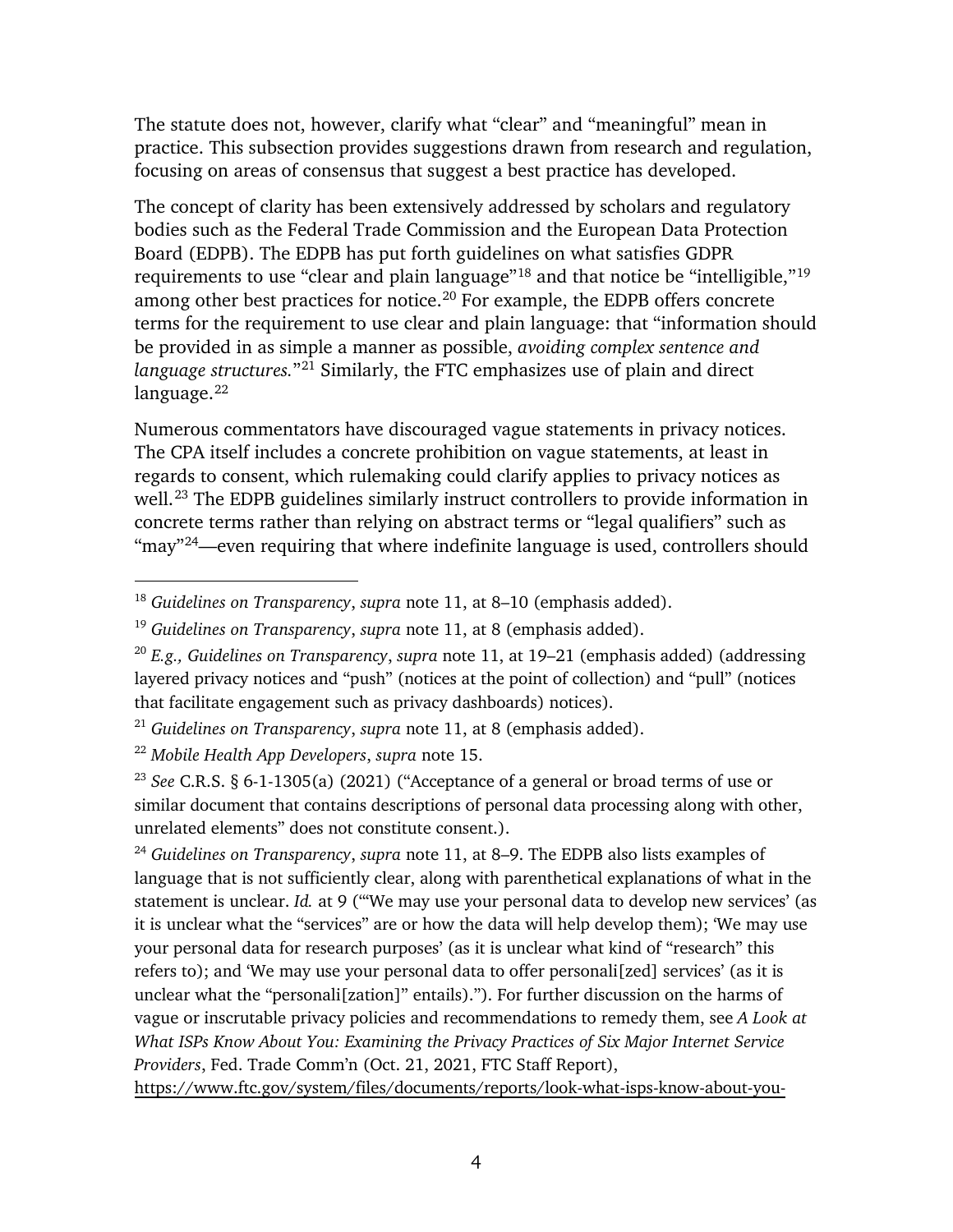be able to give account for its use by "demonstrate[ing] *why* the use of such language could not be avoided and *how* it does not undermine the fairness of processing."[25](#page-9-0) Similarly, the FTC guidance that entities explain "why" data is collected resonates with the best practice of avoiding ambiguous descriptions.[26](#page-9-1) Finally, scholars have explained the negative impact of vague privacy policies upon users and provided suggestions for redress including: the use of standardized terminology across different jurisdictions' regulations; enforcement of a requirement that the provided privacy choices are relevant and accurate; and requirements that controllers clearly describe what choices do—such as identifying the device to which opt-outs apply.<sup>[27](#page-9-2)</sup>

Other best practices and regulations address concrete approaches to keep privacy notices clear, complete, and accessible. For example, the EDPB encourages the use of "bullets and indents to signal hierarchical relationships," indicates a preference for active voice over passive voice, and suggests avoiding excessive nouns and "overly legalistic, technical or specialist language or terminology."[28](#page-9-3) California has similarly experimented with requirements setting out specific formatting and subject matter to be addressed.<sup>[29](#page-9-4)</sup>

Regulators and scholars also work to ensure that privacy notices achieve their purpose by attending to the accessibility of the language and format. Thus, EDPB guidance regarding the GDPR requirement of intelligibility is concretely defined as a requirement that information "should be *understood by an average member of the intended audience.*"[30](#page-9-5) In fact, it asserts that a controller should specifically use the

[examining-privacy-practices-six-major-internet-service-](https://www.ftc.gov/system/files/documents/reports/look-what-isps-know-about-you-examining-privacy-practices-six-major-internet-service-providers/p195402_isp_6b_staff_report.pdf)

providers/p195402 isp\_6b\_staff\_report.pdf.

<span id="page-9-0"></span><sup>25</sup> *Guidelines on Transparency*, *supra* note [11,](#page-6-2) at 9 (emphasis added).

<span id="page-9-1"></span><sup>26</sup> *Mobile Health App Developers*, *supra* note [12.](#page-6-3) *See* Lesley Fair, *What Vizio was Doing Behind the TV Screen*, FTC Bus. Blog (Feb. 6, 2017), [https://www.ftc.gov/business](https://www.ftc.gov/business-guidance/blog/2017/02/what-vizio-was-doing-behind-tv-screen)[guidance/blog/2017/02/what-vizio-was-doing-behind-tv-screen](https://www.ftc.gov/business-guidance/blog/2017/02/what-vizio-was-doing-behind-tv-screen) (describing complaint that included allegation that privacy policy's general statements, including that it collected data to "enable[] program offers and suggestions," did not fairly describe granular tracking practices); *VIZIO to Pay \$2.2 Million to FTC, State of New Jersey to Settle Charges It Collected Viewing Histories on 11 Million Smart Televisions Without Users' Consent*, FTC (Feb. 6, 2017), [https://www.ftc.gov/news-events/news/press-releases/2017/02/vizio-pay-22](https://www.ftc.gov/news-events/news/press-releases/2017/02/vizio-pay-22-million-ftc-state-new-jersey-settle-charges-it-collected-viewing-histories-11-million) [million-ftc-state-new-jersey-settle-charges-it-collected-viewing-histories-11-million.](https://www.ftc.gov/news-events/news/press-releases/2017/02/vizio-pay-22-million-ftc-state-new-jersey-settle-charges-it-collected-viewing-histories-11-million)

<span id="page-9-2"></span><sup>27</sup> Habib, Zou, Jannu, Sridhar, Swoopes, Acquisti, Cranor, Sadeh, & Schaub, *supra* note [8,](#page-5-6) at 397.

<span id="page-9-3"></span><sup>28</sup> *Guidelines on Transparency*, *supra* note [11,](#page-6-2) at 9–10 (emphasis added).

<span id="page-9-4"></span><sup>&</sup>lt;sup>29</sup> CCPA Regulations, 11 C.C.R. § 305 (2021), [https://oag.ca.gov/privacy/ccpa/regs.](https://oag.ca.gov/privacy/ccpa/regs)

<span id="page-9-5"></span><sup>30</sup> *Guidelines on Transparency*, *supra* note [11,](#page-6-2) at 7 (emphasis added).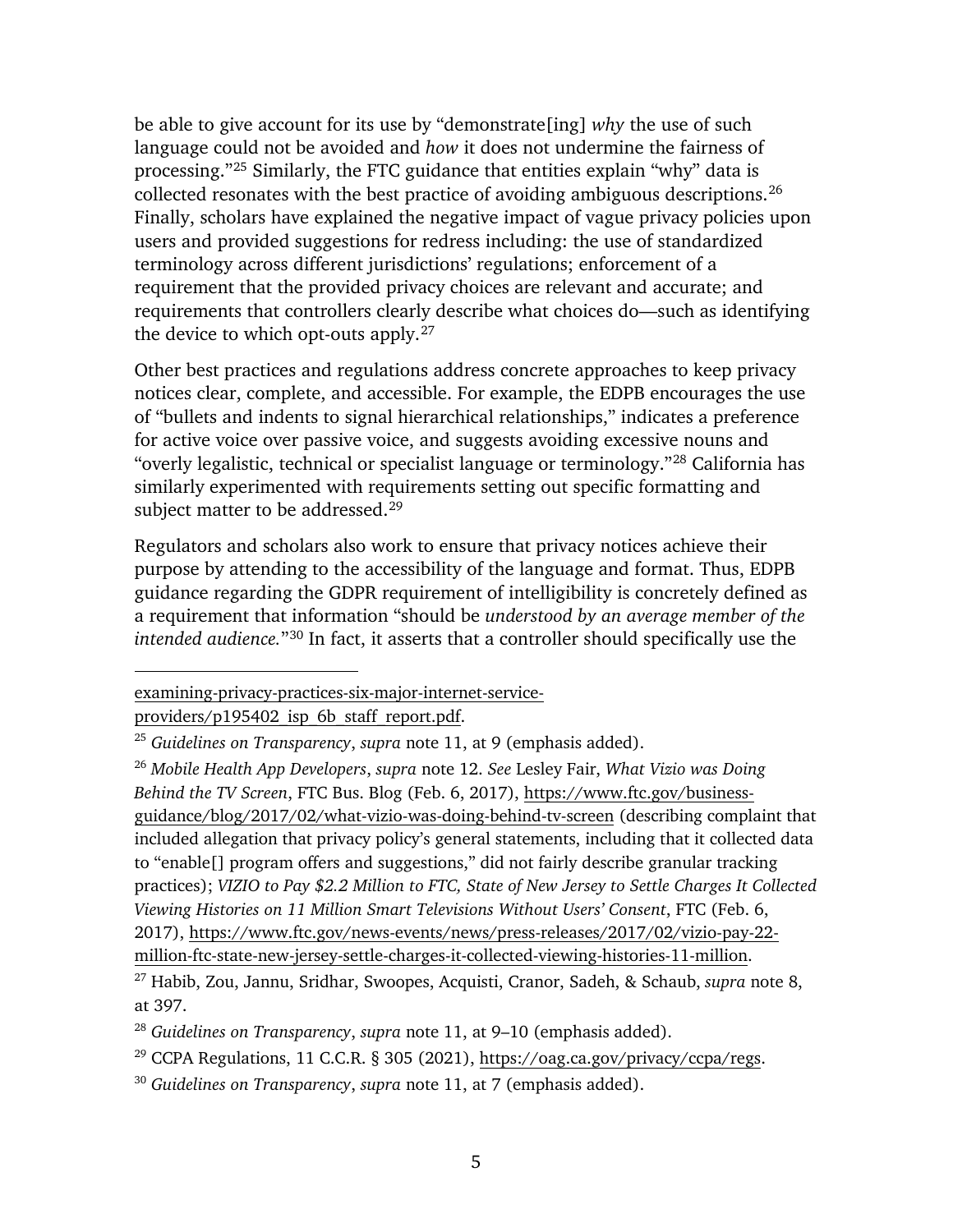knowledge it has about the people whose information it collects—such as the age and education of data subjects—"to *determine what that audience would likely understand*" and, if it is unsure regarding intelligibility, should test the desired language.<sup>[31](#page-10-0)</sup> Others, including California, have adopted regulations to operationalize requirements that the language be plain and easy to understand[.32](#page-10-1) Yet the EDPB also notes that the GDPR contains an inherent tension between its extensive notification requirements and any practical ability to meet these in a form that is truly "concise, transparent, intelligible and easily accessible.["33](#page-10-2)

On the one hand, regulators want privacy notices to be exhaustive enough to make rights meaningful. On the other, they remain aware that information overload is a problem. Thus, the EDPB and others encourages controllers to take advantage of layering to meet this challenge—providing a "clear overview" of the information provided and where detailed information is unpacked in the notice, such as through section headings, dropdowns, or a hyperlinked table of contents—but suggesting care when doing so to avoid providing conflicting information across layers.<sup>[34](#page-10-3)</sup> Other strategies to avoid information fatigue<sup>[35](#page-10-4)</sup> noted by the EDPB include presenting information succinctly and differentiating privacy-related information from non-privacy-related information, such as terms of use.[36](#page-10-5)

<span id="page-10-6"></span>Finally, the Department could consider a requirement, similar to EDPB guidance, reminding controllers to be attentive to the ongoing accuracy and applicability of privacy policies. Such a requirement would ensure that stated policies accurately

 $\overline{a}$ 

<span id="page-10-3"></span><sup>34</sup> *Guidelines on Transparency*, *supra* note [11,](#page-6-2) at 7, 19 (emphasis added). The EDPB even sets out priority of what information should be included in which layer—for example, the first layer should include a description of privacy rights and processing that could surprise the data subject, among other suggested pieces of information—and suggests controllers pair layering in notices with other mechanisms such as specific notice at the point of collection. *Id.* at 19; *see also* Schaub, Balebako, Durity, and Cranor, *supra* note [12;](#page-6-3) Cristian Bravo-Lillo, Lorrie Cranor, Saranga Komanduri, Stuart Schechter, and Manya Sleeper, *Harder to Ignore? Revisiting Pop-up Fatigue and Approaches to Prevent It*, Symposium on Usable Privacy and Security (July 2014),

[https://www.usenix.org/conference/soups2014/proceedings/presentation/bravo-lillo.](https://www.usenix.org/conference/soups2014/proceedings/presentation/bravo-lillo)

<span id="page-10-0"></span><sup>31</sup> *Guidelines on Transparency*, *supra* note [11,](#page-6-2) at 7 (emphasis added).

<span id="page-10-1"></span><sup>&</sup>lt;sup>32</sup> CCPA Regulations, 11 C.C.R § 999.305 (2021). Notably, the CPA also attends to the importance of easy consumer understanding and of various rights, information, and resources. C.R.S. § 6-1-1302(1)(c), 1306(1)(a)(IV)(C), 1306(3)(a), 1308(1)(a), 1313(1)(d) (2021).

<span id="page-10-2"></span><sup>33</sup> *Guidelines on Transparency*, *supra* note [11,](#page-6-2) at 18 (emphasis added).

<span id="page-10-4"></span><sup>35</sup> *Guidelines on Transparency*, *supra* note [11,](#page-6-2) at 6–7 (emphasis added).

<span id="page-10-5"></span><sup>36</sup> *Guidelines on Transparency, supra note* [11,](#page-6-2) at 7 (emphasis added).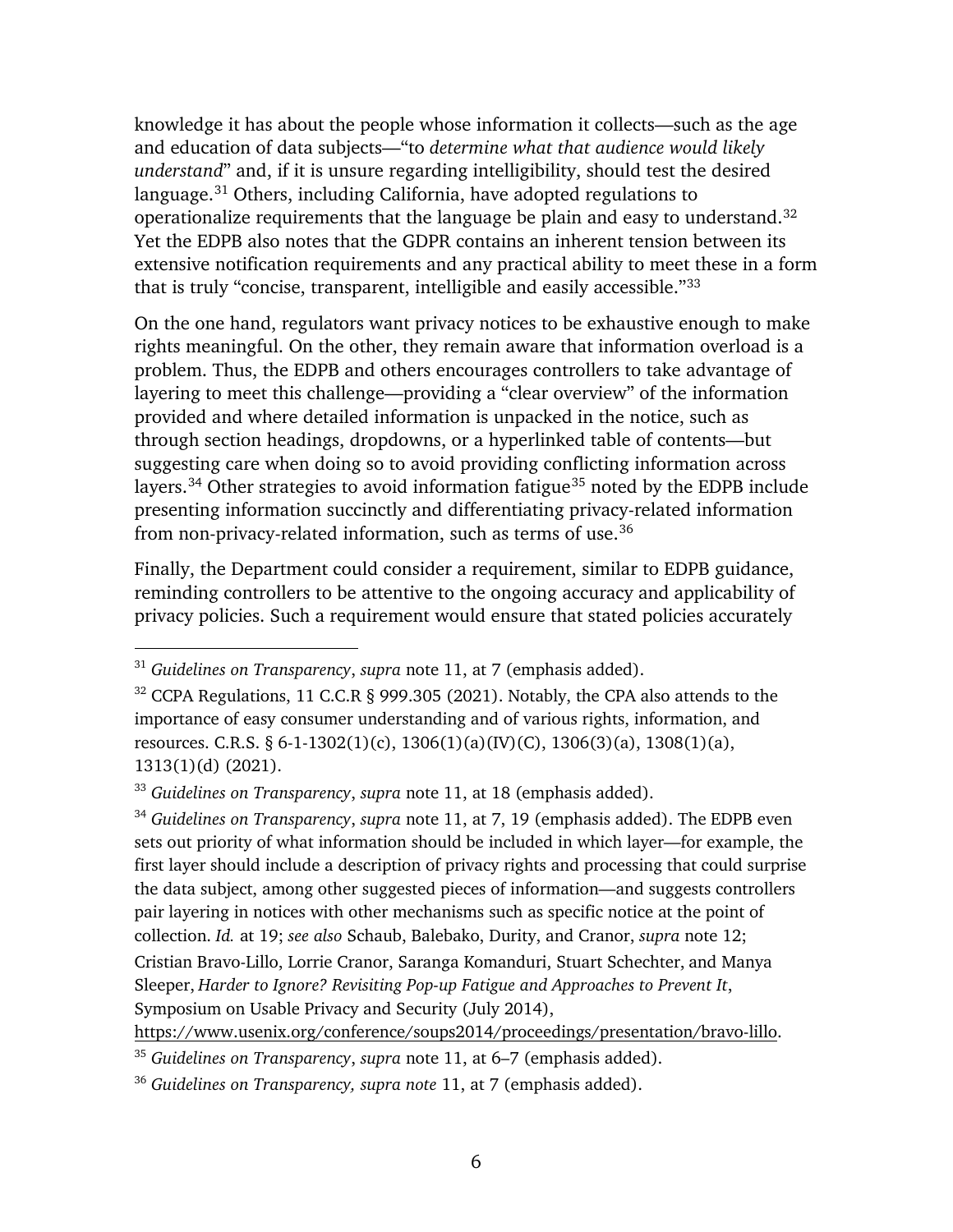reflect use across the collection and processing lifecycle, and that policies are updated—and relevant updates communicated to users<sup>[37](#page-11-1)</sup>—when collection and processing practices significantly change.[38](#page-11-2)

### **1.1.2.Form and Design**

<span id="page-11-0"></span>The CPA addresses the design of effective notice by requiring that data controllers implement notice that is "reasonably accessible" and "meaningful."[39](#page-11-3) This subsection first discusses what it means for notice to be reasonably accessible, then turn to how notice can be designed to be meaningful—or not.

The CPA's reasonably accessible requirement resonates strongly with the GDPR's "easily accessible" requirement.<sup>[40](#page-11-4)</sup> Thus, rulemaking could be informed by other sources of guidance addressing designs that do—or do not—facilitate accessibility.

For example, the FTC has warned against making hyperlinks difficult to locate.<sup>[41](#page-11-5)</sup> The EDPB similarly explains that a user "should not have to seek out the information; it *should be immediately apparent* to them where and how this information can be accessed, for example by providing it directly to them, by *linking* them to it, by *clearly signposting* it or as an *answer to a natural language question.*"[42](#page-11-6)

Commentators have also discussed various strategies to facilitate accessibility of notices. These include use of a variety of navigable mechanisms such as layering, contextual pop-ups, and interactive assistance such as a chatbot—while noting that

<span id="page-11-1"></span><sup>37</sup> *See Guidelines on Transparency*, *supra* note **[11](#page-6-2)**, at 17 ("Changes to a privacy statement/notice that should always be communicated to data subjects include. . . : a change in processing purpose; a change to the identity of the controller, or a change as to how data subjects can exercise their rights in relation to the processing.").

<span id="page-11-2"></span><sup>38</sup> *Guidelines on Transparency*, *supra* note **[11](#page-6-2)**, at 16. The EDPB also identifies factors to aid controllers in identifying material changes, focusing on the experience of data subjects: "the impact on data subjects (including their ability to exercise their rights), and how unexpected/ surprising the change would be to data subjects." *Id.* at 16–17. *See Mobile Health App Developers*, *supra* note **[15](#page-7-7)**. Both bodies also recommend use of icons or lights to attract user attention.

<span id="page-11-3"></span> $39$  C.R.S. § 6-1-1308(1)(a) (2021).

<span id="page-11-4"></span><sup>40</sup> *Guidelines on Transparency*, *supra* note [11,](#page-6-2) at 7–8 (emphasis added).

<span id="page-11-5"></span><sup>41</sup> *Mobile Health App Developers*, *supra* note [15.](#page-7-7) Similarly, the EDBP warns against placement and color/format schemes that make information less noticeable. *Guidelines on Transparency*, *supra* note [11,](#page-6-2) at 8.

<span id="page-11-6"></span><sup>42</sup> *Guidelines on Transparency*, *supra* note [11,](#page-6-2) at 8 (emphasis added).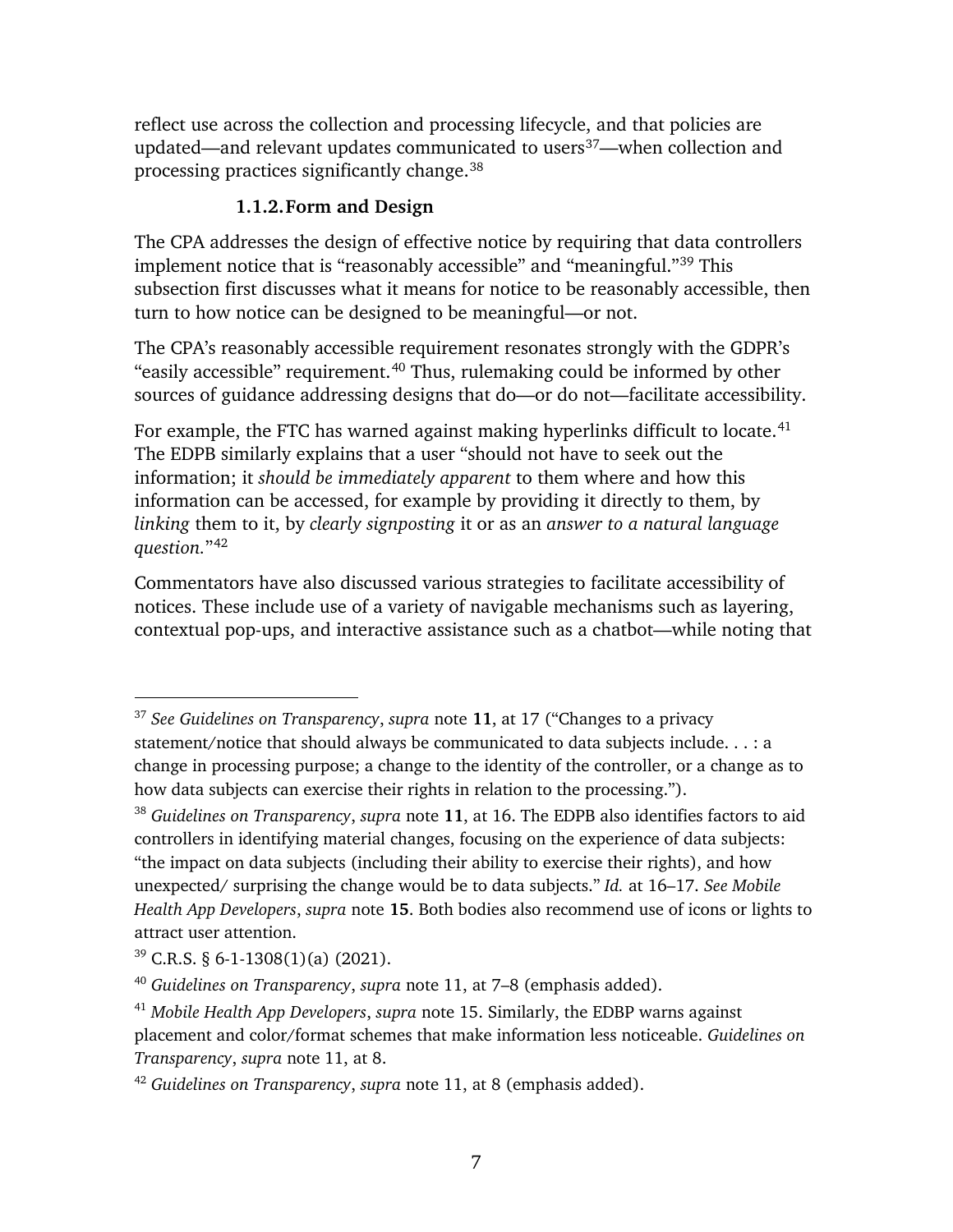overuse even of innovative ideas can still cause information fatigue and undermine utility. [43](#page-12-0)

The Department should consider these conversations, and the benefit that a variety of notice mechanisms inherently provides to gain and maintain attention of users. Thus, it might note several available and compliant means of notice, possibly including both notices at the point of collection ("just-in-time," or "push" notices), as well as independently accessible and navigable notices ("pull notices" such as privacy dashboards).[44](#page-12-1)

Accessibility also goes beyond aesthetic design to include functional aspects of design—i.e., how difficult it is to locate information or exercise a choice, and the timing of that choice. A heuristic suggested by the EDPB—particularly suitable for apps but also applicable to websites—is to ensure that "information is *never more than 'two taps away*.'*"*[45](#page-12-2) Other strategies address the timing and extent of choice, such as suggesting links to privacy policies when notice is given at the point of collection,  $46$  and even specific techniques such as visceral notice.  $47$  A common goal

<span id="page-12-0"></span><sup>43</sup> *Compare Guidelines on Transparency*, *supra* note [11,](#page-6-2) at 8 (emphasis added) *and Mobile Health App Developers*, *supra* note [15](#page-7-7) (discussing various mechanisms for notice), *with*  Bravo-Lillo et al., *supra* note [34](#page-10-6) (noting pop-up fatigue) and Cranor et al, *supra* note [8,](#page-5-6) at 397–98 (noting that lack of unified or consistent location on websites where consumers can seek to exercise opt-out rights leads to confusion and undermines user ability to exercise rights, and suggesting both use of links and centralization of links to address this confusion).

<span id="page-12-1"></span><sup>44</sup> *See Guidelines on Transparency*, *supra* note [11,](#page-6-2) at 20–21. ("A just-in-time notice is used to provide specific 'privacy information' in an ad hoc manner, as and when it is most relevant for the data subject to read. This method is useful for providing information at various points throughout the process of data collection; it helps to spread the provision of information into easily digestible chunks and reduces the reliance on a single privacy statement/notice containing information that is difficult to understand out of context."). <sup>45</sup> *Guidelines on Transparency*, *supra* note [11,](#page-6-2) at 8 (emphasis added). This is also reflected in the Dark Patterns discussion below, where a consistent example of dark patterns includes architecture requiring additional effort to withhold information. See discussion *infra* Section 1.3.

<span id="page-12-4"></span><span id="page-12-3"></span><span id="page-12-2"></span><sup>46</sup> *Guidelines on Transparency*, *supra* note [11,](#page-6-2) at 8; *see also Mobile Health App Developers*, *supra* note [15](#page-7-7) (recommending both privacy policies and notice at the point of collection). <sup>47</sup> M. Ryan Calo, *Against Notice Skepticism in Privacy (and Elsewhere)*, 87 Notre Dame L. Rev. 1027, 1027 (2013),<http://scholarship.law.nd.edu/ndlr/vol87/iss3/3> ("Unlike traditional notice that relies upon text or symbols to convey information, emerging strategies of 'visceral' notice leverage a consumer's very experience of a product or service

to warn or inform. A regulation might require that a cell phone camera make a shutter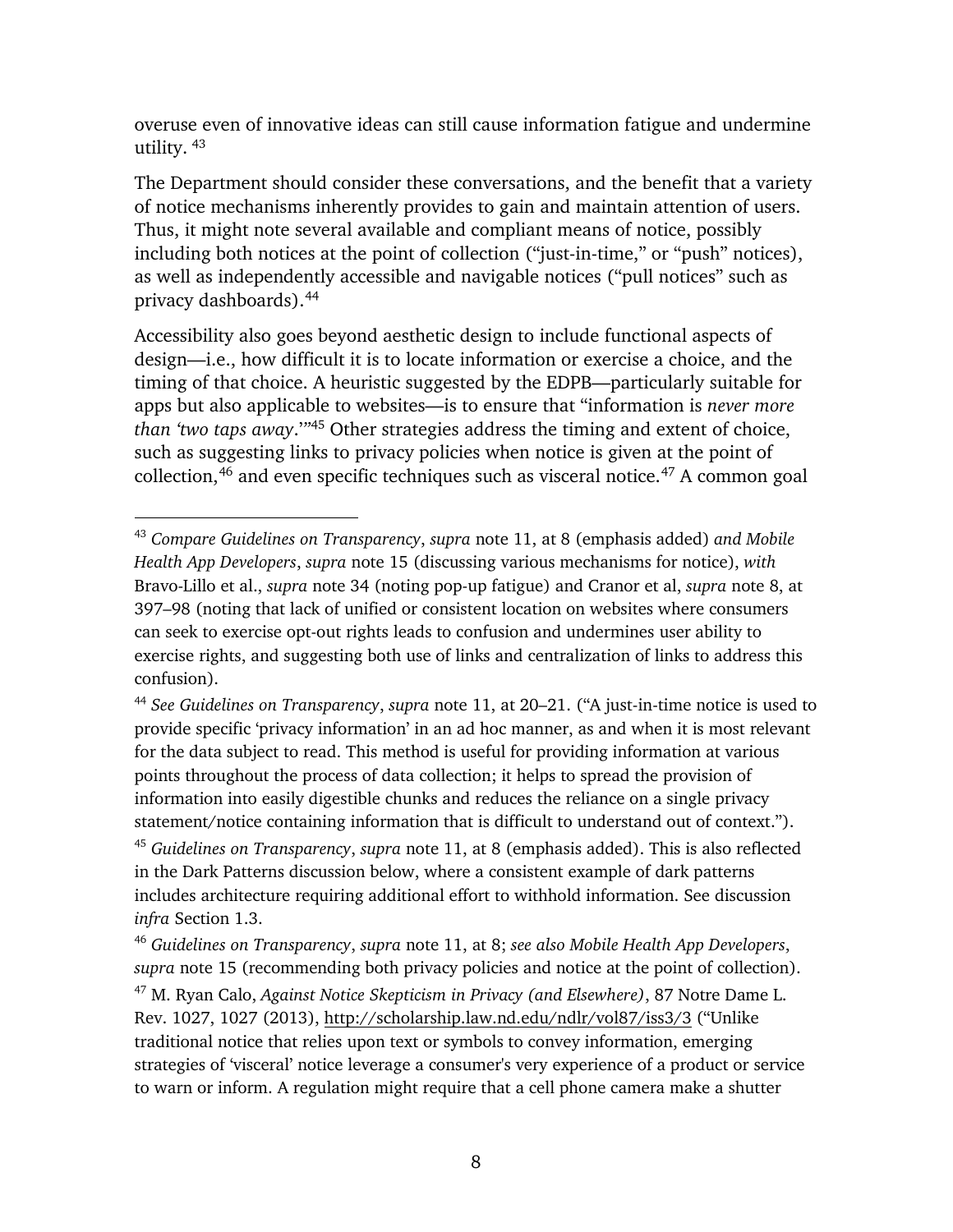of these approaches is to furnish the user with the relevant information that imparts sufficient understanding, without requiring him to hunt for it.

Overall, different bodies take different approaches regarding the presentation of a privacy notice. For example, the overarching approach of the California Privacy Protection Agency (CPPA) in implementing California legislation is more prescriptive. [48](#page-13-0) Comments by the Colorado Attorney General, on the other hand, appear to favor a more principled and flexible approach. [49](#page-13-1) In the middle, the Connecticut Data Privacy Act has a similar structure and principled approach as the Colorado Act, but includes greater detail in some provisions in the act itself instead of providing Attorney General Rulemaking.[50](#page-13-2)

The Attorney General's remarks suggest that EDPB guidance and identification of threshold qualifiers of those principles may aid articulating and enforcing those guiding principles. While the GDPR does not prescribe the format or modality by which such information should be provided to the data subject, it does make clear that the data controller bears affirmative responsibility to take *"*appropriate measures*"* given the circumstances of collection and processing in relation to the

sound so people know their photo is being taken.") (citations omitted); *see also* Calo at 1035 ("You can write a lengthy privacy policy that few will read, *or* you can design the website in a way that places the user on guard at the moment of collection or demonstrates to the consumer how their data is actually being used in practice."). Arguably, EDPB guidance reflects this practical attitude in focusing on the experience of the user as the lodestar of compliance.

<span id="page-13-0"></span><sup>48</sup> *See, e.g.,* Cal. Civ. Code 1.18.5 § 1798.185 (2021) (listing areas for CPPA rulemaking); Malia Rogers, *CPRA Update: California Privacy Protection Agency Announces Rulemaking Timeline*, Byte Back (Feb. 17, 2022), [https://www.bytebacklaw.com/2022/02/cpra](https://www.bytebacklaw.com/2022/02/cpra-update-california-privacy-protection-agency-announces-rulemaking-timeline)[update-california-privacy-protection-agency-announces-rulemaking-timeline](https://www.bytebacklaw.com/2022/02/cpra-update-california-privacy-protection-agency-announces-rulemaking-timeline) (noting that the CPPA now expects to complete rulemaking by the end of 2022 rather than in July, as originally required in the legislation).

<span id="page-13-1"></span><sup>49</sup> *A Conversation with Colorado Attorney General Phil Weiser*, Data Privacy Unlocked: Legislating Data Privacy Series (May 9, 2022), available via major podcast platforms or at [https://www.bytebacklaw.com/2022/05/legislating-data-privacy-series-a-conversation](https://www.bytebacklaw.com/2022/05/legislating-data-privacy-series-a-conversation-with-colorado-attorney-general-phil-weiser)[with-colorado-attorney-general-phil-weiser.](https://www.bytebacklaw.com/2022/05/legislating-data-privacy-series-a-conversation-with-colorado-attorney-general-phil-weiser)

<span id="page-13-2"></span><sup>50</sup> An Act Concerning Personal Data Privacy and Online Monitoring, Pub. Act No. 22-15 (2022),

[https://www.cga.ct.gov/asp/cgabillstatus/cgabillstatus.asp?selBillType=Bill&bill\\_num=S](https://www.cga.ct.gov/asp/cgabillstatus/cgabillstatus.asp?selBillType=Bill&bill_num=SB00006&which_year=2022) B00006&which year=2022. For a comparison of the Connecticut Bill to other state privacy bills passed to date, see *Webinar: Analyzing the Connecticut Data Privacy Act*, Byte Back (May 2, 2022), [https://www.bytebacklaw.com/2022/05/webinar-analyzing-the](https://www.bytebacklaw.com/2022/05/webinar-analyzing-the-connecticut-data-privacy-act)[connecticut-data-privacy-act.](https://www.bytebacklaw.com/2022/05/webinar-analyzing-the-connecticut-data-privacy-act)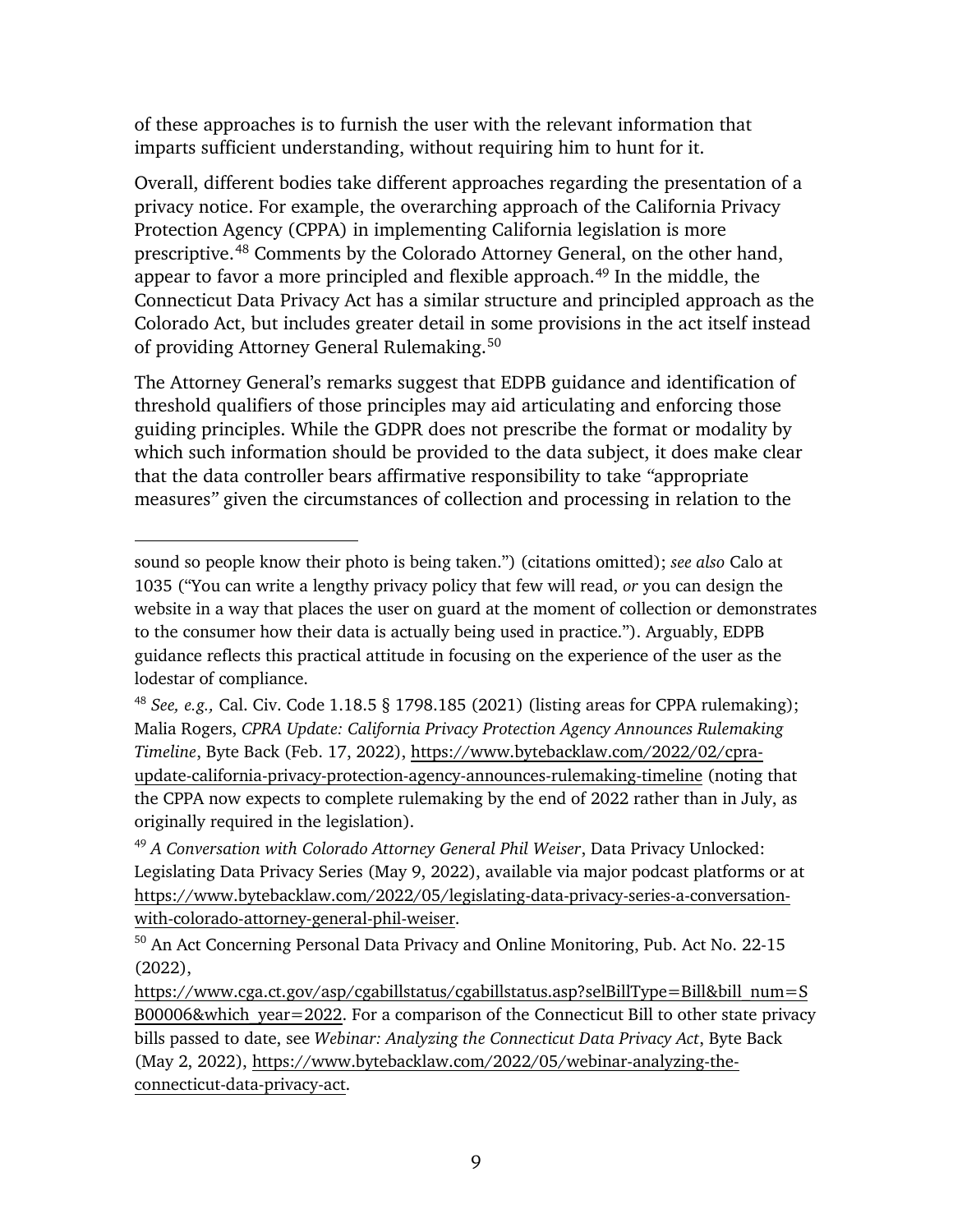provision of the required information for transparency purposes.<sup>[51](#page-14-1)</sup> It also offers guidance to determine those appropriate measures, such as conducting trials and soliciting feedback on various modalities before a chosen notice is adopted, and documenting the adoption process. [52](#page-14-2) 

### **1.2. Consent**

<span id="page-14-0"></span>Section 1308(7) of the CPA requires consent for the processing of sensitive data. It defines consent as "a clear, affirmative act signifying a consumer's freely given, specific, informed, and unambiguous agreement."[53](#page-14-3) The CPA exempts from its definition of consent "(a) acceptance of a general or broad terms of use or similar document that contains descriptions of personal data processing along with other, unrelated information, (b) hovering over, muting, pausing or closing a given piece of content, and (c) agreement obtained through dark patterns."[54](#page-14-4) In this subsection we discuss how to design consent that is "freely given, specific, informed, and unambiguous."

The design of consent streams or choice architecture can either enable or prevent effective consent. For example, one Facebook consent flow in recent years required three clicks to provide consent for data collection, including facial recognition, but fourteen clicks to decline.<sup>[55](#page-14-5)</sup> Further, the standard and enforcement of consent has significant consequences; Amazon recently won partial dismissal for a suit claiming Wiretap Act and other illegal interceptions by collecting recordings of communication to Alexa, on the basis that registered users, at least, provided consent by agreeing to the Conditions of Use upon registration of the device.<sup>[56](#page-14-6)</sup>

<span id="page-14-1"></span><sup>51</sup> *Guidelines on Transparency*, *supra* note [11,](#page-6-2) at 14.

<span id="page-14-2"></span><sup>52</sup> *Guidelines on Transparency*, *supra* note [11,](#page-6-2) at 14. Such documentation also aids in Data Protection Assessments. *See* discussion *infra*, Part 2.

<span id="page-14-3"></span><sup>53</sup> C.R.S. § 6-1-1303(5) (2021).

<span id="page-14-4"></span><sup>54</sup> *Id.*

<span id="page-14-5"></span><sup>55</sup> Arunesh Mathur, *Dark Patterns at Scale: Findings from a Crawl of 11k Shopping Websites*, slide 9 (2019), [http://aruneshmathur.co.in/files/talks/CSCW19\\_DarkPatterns\\_Slides.pdf.](http://aruneshmathur.co.in/files/talks/CSCW19_DarkPatterns_Slides.pdf) The associated paper won a 2021 FPF Privacy Papers for Policymakers award, *see infra*  note [80.](#page-18-1) A more recent paper, Arunesh Mathur, Jonathan Mayer, & Mihir Kshirsagar, *What Makes a Dark Pattern…Dark? Design Attributes, Normative Considerations, and Measurement Methods* (Jan. 13, 2021), https://arxiv.org/abs/2101.04843, was spotlighted at the recent FTC workshop on Dark Patterns, *see infra* note [81.](#page-18-2)

<span id="page-14-6"></span><sup>56</sup> Jake Holland, *Amazon Alexa Suit's Registered User Wiretap Claims Axed*, Bloomberg Law (May 9, 2022), [https://www.bloomberglaw.com/bloomberglawnews/privacy-and-data](https://www.bloomberglaw.com/bloomberglawnews/privacy-and-data-security/X72JHUV8000000?bna_news_filter=privacy-and-data-security#jcite)[security/X72JHUV8000000?bna\\_news\\_filter=privacy-and-data-security#jcite.](https://www.bloomberglaw.com/bloomberglawnews/privacy-and-data-security/X72JHUV8000000?bna_news_filter=privacy-and-data-security#jcite)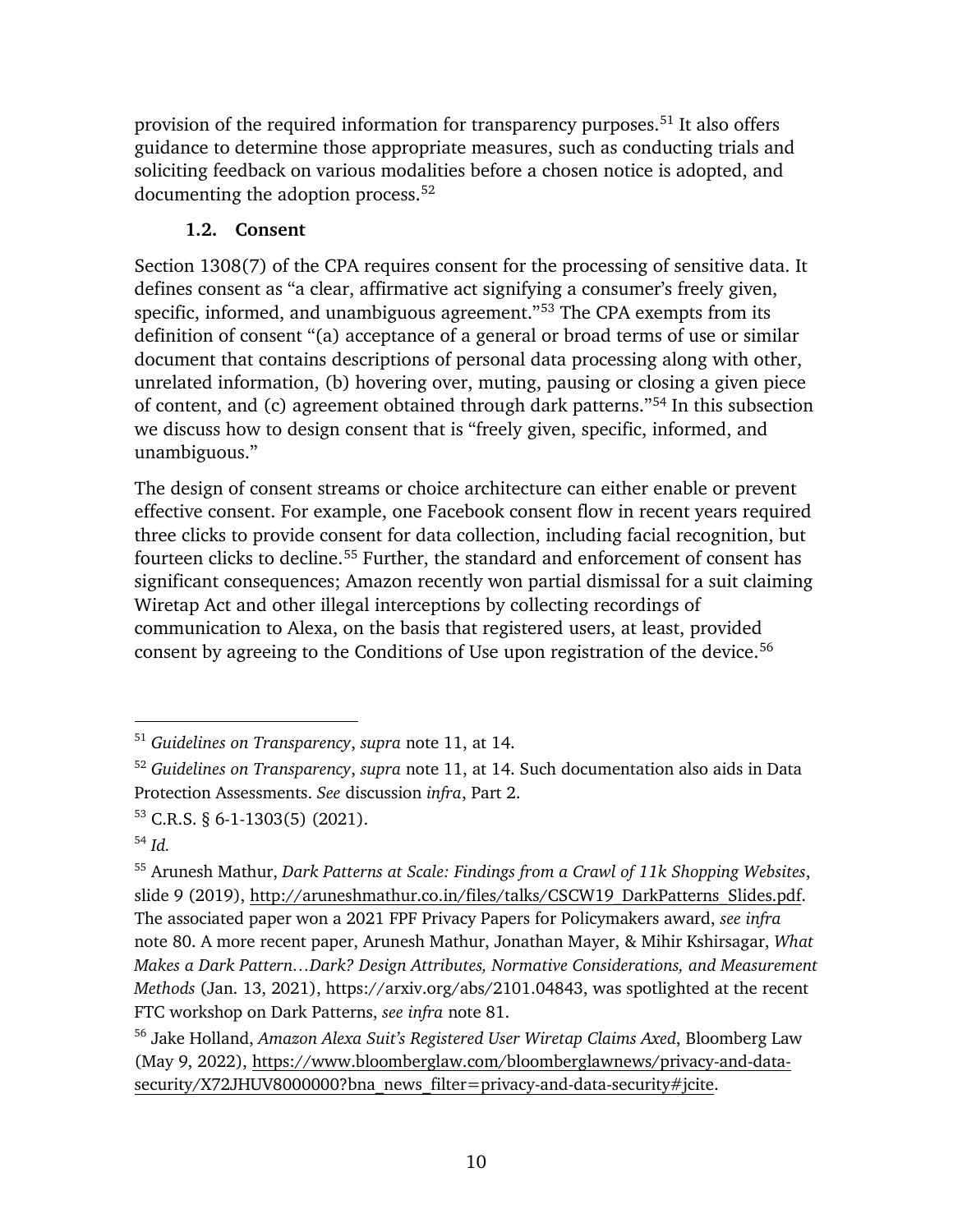<span id="page-15-7"></span>Similar to the CPA, the GDPR breaks down "valid consent" into multiple constituent elements, requiring it to be: (1) freely given, (2) specific, (3) informed, and (4) unambiguous/affirmative."[57](#page-15-0) As such, its guidance on these terms and the related work of scholars offer a framework for how Colorado could—and how industry likely already does—understand these terms.

First, the CPA requires that consent be freely given.<sup>[58](#page-15-1)</sup> EDPB guidelines on this element adopts a presumption that consent "bundled" with non-negotiable terms and conditions is not freely given.<sup>[59](#page-15-2)</sup> This anti-bundling concept would lead to different results in scenarios such as the Amazon Alexa episode noted above, and could enable state privacy laws to protect and empower consumers where other federal and state laws currently do not. It would also build on recent development in the FTC enforcement position regarding negative option marketing, as seen in its recent assertion that consent for auto-enrollment in a subscription must be given separately from other terms and conditions.<sup>[60](#page-15-3)</sup>

<span id="page-15-6"></span>Proliferation or inconsistency of consent interfaces can cause confusion as consumers attempt to exercise consent on various sites or platforms. Thus, practical measures to "unify multiple choice mechanisms into a single interface, or provide one single mechanism for a particular type of privacy choice"<sup>61</sup> could provide a helpful counterbalance.

Researchers recommend simplifying processes so that consent cannot become a new battleground for manipulation.[62](#page-15-5) This is discussed in-depth *infra* in the context of dark patterns, but it is also relevant to consider as an aspect of beneficial choice architecture and transparent interface design. For example, simple requirements that simplify the exercise of privacy choices, or automatically save them, as well as

<span id="page-15-0"></span> $57$  Regulation (EU) 2016/679, of the European Parliament and the Council of 27 April 2016 on the protection of natural persons with regard to the processing of personal data and on the free movement of such data, and repealing Directive 95/46/EC (General Data Protection Regulation), 2016 O.J. (L 119) ("GDPR").

<span id="page-15-1"></span> $58$  C.R.S. § 6-1-1303(5) (2021).

<span id="page-15-2"></span><sup>59</sup> *Guidelines on Consent*, *supra* note [11](#page-6-2) at 7.

<span id="page-15-3"></span><sup>60</sup> FTC, *Enforcement Policy Statement Regarding Negative Option Marketing*, FTC 13 (Nov. 4, 2021), [https://www.federalregister.gov/documents/2021/11/04/2021-](https://www.federalregister.gov/documents/2021/11/04/2021-24094/enforcement-policy-statement-regarding-negative-option-marketing)

[<sup>24094/</sup>enforcement-policy-statement-regarding-negative-option-marketing](https://www.federalregister.gov/documents/2021/11/04/2021-24094/enforcement-policy-statement-regarding-negative-option-marketing) ("*Negative Option Marketing Enforcement Policy Statement*"). Notably, this emphasis on separation to empower consent is reflected in the CPA definition of consent at C.R.S. §6-1-1303(5)(a). <sup>61</sup> Habib, Zou, Jannu, Sridhar, Swoopes, Acquisti, Cranor, Sadeh, & Schaub, *supra* note [8,](#page-5-6) at 397–98.

<span id="page-15-5"></span><span id="page-15-4"></span><sup>62</sup> *See* Dark Patterns discussion *infra* Section 1.3.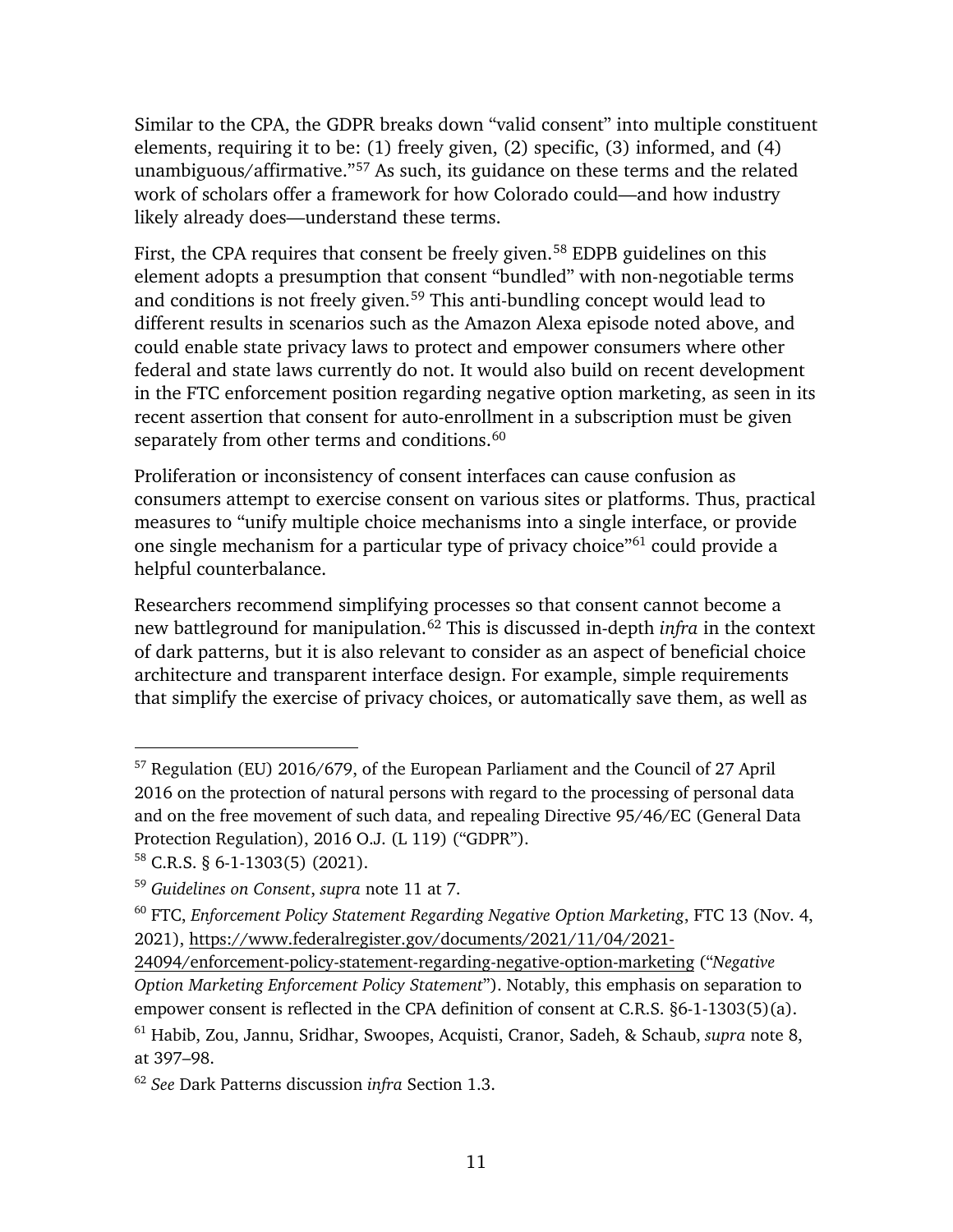enforcement that identifies bad actors that impose burdens, could all inform rules that establish the characteristics of well-designed choice and consent.<sup>[63](#page-16-0)</sup>

The EDPB considers the ease of revocation as an aspect of whether consent is freely given, and considers consent not free if consent cannot be refused or withdrawn "without detriment."<sup>[64](#page-16-1)</sup> This issue was also recently taken up by the French data protection authority, CNIL, in the context of cookies, which proposes that it must be as easy to withdraw consent as it is to give it. [65](#page-16-2)

Ease of revocation remains an area where the CPA needs clarification through rulemaking. Currently, it explicitly requires revocation as easy as consent to override a universal opt-out.<sup>[66](#page-16-3)</sup> However, this standard is not explicitly applied to revocation of consent to process sensitive data. However, both the elements of consent and the prohibition on dark patterns, discussed *infra*, [67](#page-16-4) provide ground for the Department to clarify this protection in all circumstances requiring consent in the CPA.

In addition to ease of revocation, the Department could note other indicators of manipulated consent, such as conditionality and exploitation of a power imbalance. Again, the EDPB has already identified these as factors that inform whether consent is freely given. Conditionality reflects specific situations "of tying consent into contracts or the provision of a service," while attention to power imbalance generally reflects "the notion of imbalance between the controller and data

<span id="page-16-0"></span><sup>63</sup> Habib, Zou, Jannu, Sridhar, Swoopes, Acquisti, Cranor, Sadeh, & Schaub, *supra* note [8,](#page-5-6) at 397–98.

<span id="page-16-1"></span><sup>64</sup> *Guidelines on Consent*, *supra* note [11,](#page-6-2) at 5. As reflected in the CPA regarding consent to override a universal opt-out, consent must be able to be revoked as easily as it is given in order to be considered freely given. *GDPR: Consent*, GDPR-Info, https://gdprinfo.eu/issues/consent.

<span id="page-16-2"></span><sup>65</sup> CNIL, *Cookies Equally Easily Accepted or Refused: the CNIL Sends a Second Series of Orders to Comply* (July 23, 2021), [https://www.cnil.fr/en/cookies-equally-easily-accepted-or](https://www.cnil.fr/en/cookies-equally-easily-accepted-or-refused-cnil-sends-second-series-orders-comply)[refused-cnil-sends-second-series-orders-comply;](https://www.cnil.fr/en/cookies-equally-easily-accepted-or-refused-cnil-sends-second-series-orders-comply) *see also CNIL's New Guidelines and Recommendations on Cookie Consent*, CookieYes (July 14, 2021),

[https://www.cookieyes.com/blog/cnil-guidelines-and-recommendations-on-cookie](https://www.cookieyes.com/blog/cnil-guidelines-and-recommendations-on-cookie-consent)[consent.](https://www.cookieyes.com/blog/cnil-guidelines-and-recommendations-on-cookie-consent)

<span id="page-16-3"></span><sup>66</sup> C.R.S. § 6-1-1306(1)(a)(IV)(C) (2021); *see also* GDPR*: Consent,* GDPR-Info, <https://gdpr-info.eu/issues/consent> (last accessed May 16, 2022),(explaining that the ease of revocation requirement exists to implement the GDPR's requirement that consent be revoked as easily as it is given).

<span id="page-16-4"></span><sup>67</sup> *See* discussion *infra*, Section 1.3.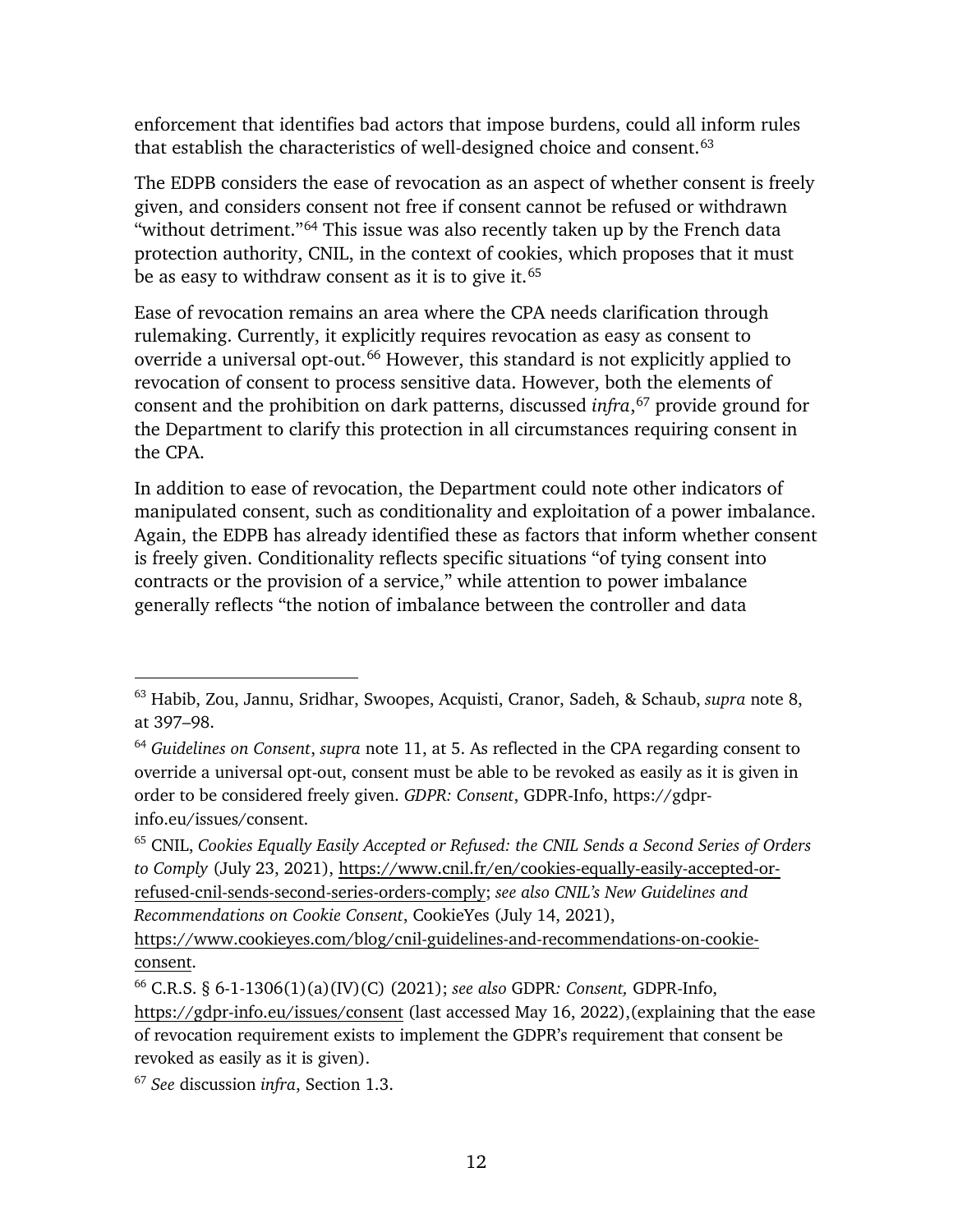subject."<sup>68</sup> In addition to facilitating consistency across regulatory regimes, attention to these principles to guide protection of consent is resonant with controller duties under the CPA to avoid secondary use and to promote data minimization.<sup>[69](#page-17-1)</sup>

Next, regarding the requirement that consent must be specific, the EDPB sets out three elements. These are that "the controller must apply:

- i. Purpose specification as a safeguard against function creep,
- ii. Granularity in consent requests, and
- iii. Clear separation of information related to obtaining consent for data processing activities from information about other matters."[70](#page-17-2)

Again, this framework not only aligns understanding of the terms used in the CPA that already have some familiarity for entities regulated by the GDPR, but also resonates with CPA duty of purpose specification<sup>[71](#page-17-3)</sup> and the duty to avoid secondary  $11$ se.  $72$ 

The EDPB also considers the CPA elements of consent that require an "affirmative act signifying . . . unambiguous agreement"[73](#page-17-5) as closely related, framing an affirmative act as the indicator for unambiguous consent.[74](#page-17-6) As such, the EDPB explicitly concludes that "the use of pre-ticked opt-in boxes is invalid under the GDPR,"[75](#page-17-7) as is "[s]ilence or inactivity on the part of the data subject." [76](#page-17-8) When

<span id="page-17-0"></span><sup>68</sup> *Guidelines on Consent*, *supra* note [11,](#page-6-2) at 7–11. The EDPB also adopts a presumption that "consent to the processing of personal data that is unnecessary, cannot be seen as a mandatory consideration in exchange for the performance of a contract or the provision of a service." *Id.* at 10. This is at least resonant with the CPA duties to avoid secondary use and minimization.

<span id="page-17-1"></span> $69$  C.R.S. § 6-1-1308(3)–(4) (2021).

<span id="page-17-2"></span><sup>70</sup> *Guidelines on Consent*, *supra* note [11,](#page-6-2) at 14.

<span id="page-17-3"></span> $71$  C.R.S. § 6-1-1308(2) (2021).

<span id="page-17-4"></span><sup>72</sup> *See* C.R.S. § 6-1-1308(4) (2021).

<span id="page-17-5"></span> $73$  C.R.S. § 6-1-1303(5) (2021).

<span id="page-17-6"></span><sup>74</sup> *Guidelines on Consent*, *supra* note [11,](#page-6-2) at 18 (noting unambiguous indication "must always be given through an active motion or declaration").

<span id="page-17-7"></span><sup>75</sup> *Guidelines on Consent*, *supra* note [11,](#page-6-2) at 18.

<span id="page-17-8"></span><sup>76</sup> *Guidelines on Consent*, *supra* note [11,](#page-6-2) at 18*; see also* Press Release, *FTC to Ramp Up Enforcement Against Illegal Dark Patterns that Trick or Trap Consumers into Subscriptions*, FTC (Oct. 28, 2021), [https://www.ftc.gov/news-events/news/press-releases/2021/10/ftc](https://www.ftc.gov/news-events/news/press-releases/2021/10/ftc-ramp-enforcement-against-illegal-dark-patterns-trick-or-trap-consumers-subscriptions)[ramp-enforcement-against-illegal-dark-patterns-trick-or-trap-consumers-subscriptions.](https://www.ftc.gov/news-events/news/press-releases/2021/10/ftc-ramp-enforcement-against-illegal-dark-patterns-trick-or-trap-consumers-subscriptions) As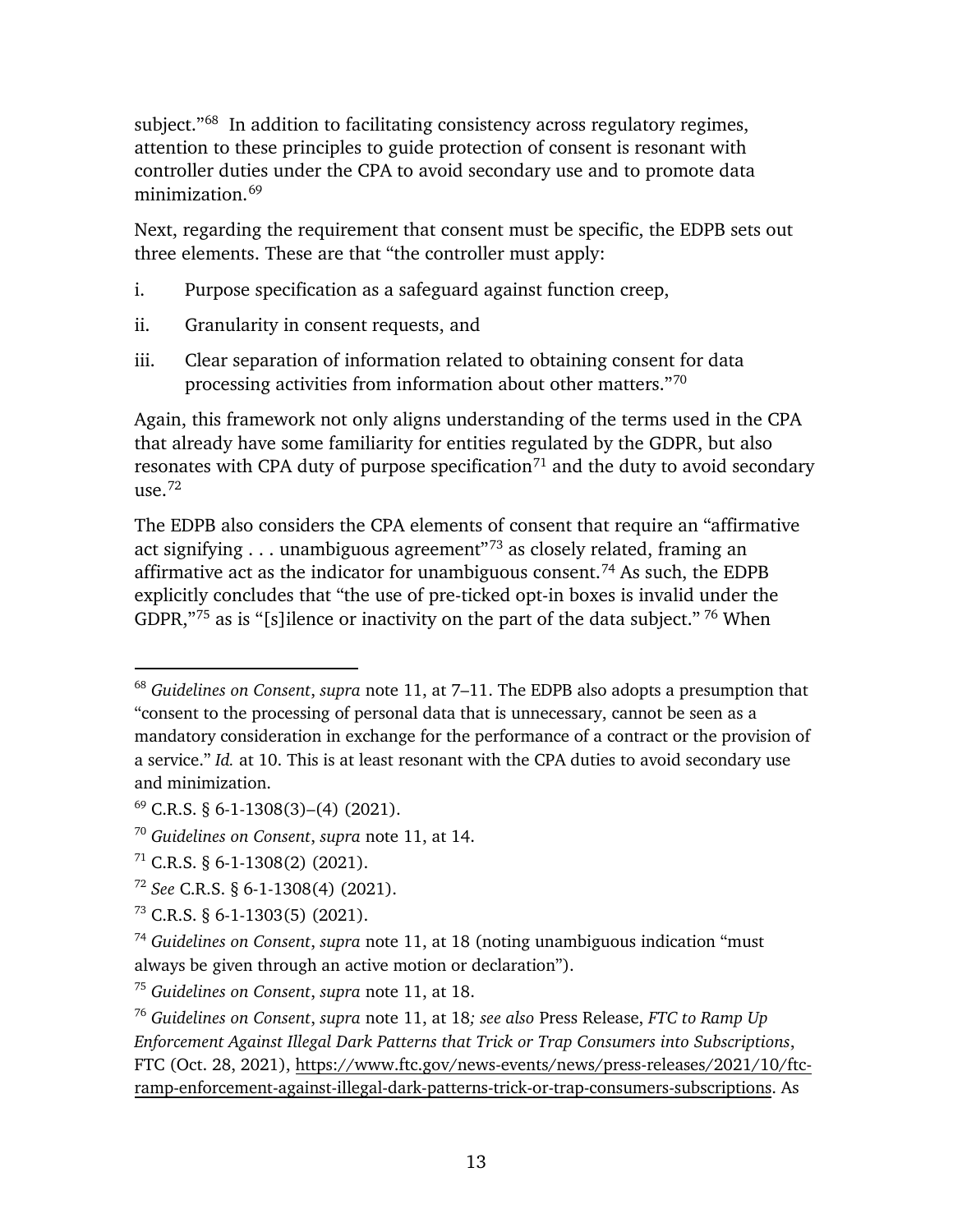addressing the balance of how disruptive a request for consent should be, the EDPB opts for interruption of the user experience when necessary to avoid ambiguity in giving consent, but maintains that "the request for consent should not be unnecessarily disruptive."[77](#page-18-3) Again, this approach resonates with recent FTC guidance limiting auto-consent<sup>[78](#page-18-4)</sup> and the opportunity for the Department to establish broader protection for consumers' sensitive information.

## <span id="page-18-2"></span>**1.3. Dark Patterns**

<span id="page-18-0"></span>The CPA defines consent so as to exclude "consent obtained through dark patterns" at Section 1303(5)(c). The CPA defines "dark patterns" as "a user interface designed or manipulated with the substantial effect of subverting or impairing user autonomy, decision-making, or choice."[79](#page-18-5)

Some researchers similarly define dark patterns as "user interface design choices that benefit an online service by coercing, steering, or deceiving users into making decisions that, if fully informed and capable of selecting alternatives, they might not make."[80](#page-18-6) While there is no globally standardized regulatory definition for "dark patterns," "[e]verybody has seen them before and found them frustrating."[81](#page-18-7)

<span id="page-18-1"></span>Dark patterns in this context can be characterized as a particularly nefarious and deliberate version of choice architecture whereby users are deceived into "choosing" something they affirmatively did not want or would not have chosen under a neutral configuration. Dark pattern designers "rely heavily upon interface

discussed *infra* Part 1.3.2, FTC enforcement has begun to frame automatic consent in negative option marketing as an illegal dark pattern.

<span id="page-18-3"></span><sup>77</sup> *Guidelines on Consent*, *supra* note [11,](#page-6-2) at 19.

<span id="page-18-4"></span><sup>78</sup> *Negative Option Marketing Enforcement Policy Statement*, *supra* note [60,](#page-15-6) at 13–14.

<span id="page-18-5"></span> $79$  C.R.S. § 6-1-1303(9) (2021).

<span id="page-18-6"></span><sup>80</sup> Arunesh Mathur, Gunes Acar, Michael J. Friedman, Eli Lucherini, Jonathan Mayer, Marshini Chetty, & Arvind Narayanan, *Dark Patterns at Scale: Findings from a Crawl of 11K Shopping Websites*, Proc. ACM Hum.-Comput. Interact. 3, CSCW 81, 2 (2019), [https://doi.org/10.1145/3359183.](https://doi.org/10.1145/3359183)

<span id="page-18-7"></span><sup>81</sup> Lior Strahilevitz and Jamie Luguri, *Shining a Light on Dark Patterns*, 13 U of Chic. J. of L. Analysis, Pub. L. Working Paper No. 719 44 (2021),

https://academic.oup.com/jla/article/13/1/43/6180579. This paper is spotlighted on the California Attorney General webpage,

[https://www.oag.ca.gov/sites/all/files/agweb/pdfs/privacy/shining-a-light-on-dark](https://www.oag.ca.gov/sites/all/files/agweb/pdfs/privacy/shining-a-light-on-dark-patterns.pdf)[patterns.pdf,](https://www.oag.ca.gov/sites/all/files/agweb/pdfs/privacy/shining-a-light-on-dark-patterns.pdf) and its authors presented as panelists during the recent FTC workshop and associated comments on dark patterns, *Bringing Dark Patterns to Light*, FTC (Apr. 29, 2021), [https://www.ftc.gov/news-events/events/2021/04/bringing-dark-patterns-light-ftc](https://www.ftc.gov/news-events/events/2021/04/bringing-dark-patterns-light-ftc-workshop)[workshop.](https://www.ftc.gov/news-events/events/2021/04/bringing-dark-patterns-light-ftc-workshop)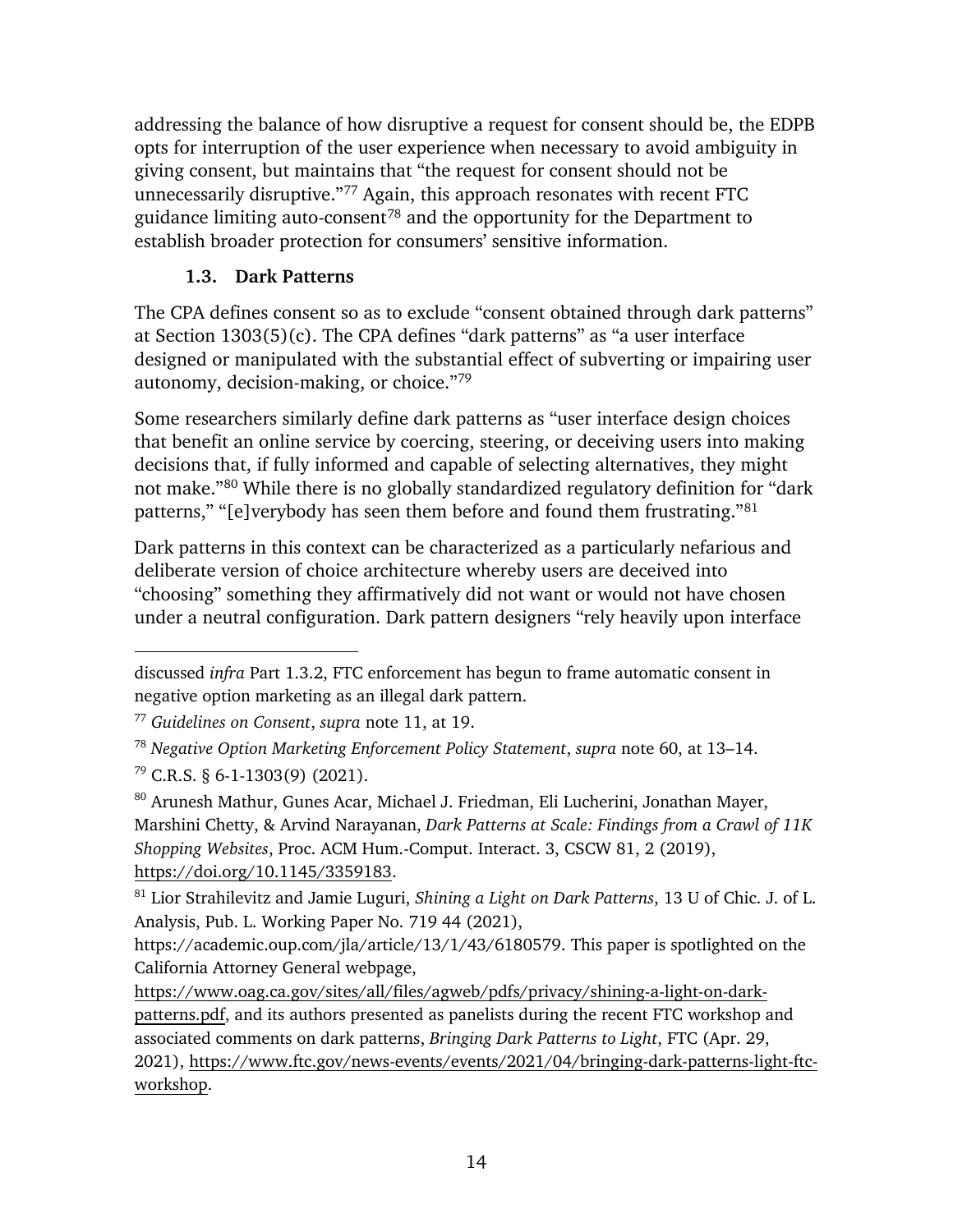manipulation, such as changing the hierarchy of interface elements or prioritizing certain options over others using different colors."[82](#page-19-1)

There is striking empirical support for the proposition "that dark patterns are effective in bending consumers' will."[83](#page-19-2) They are also most effective—and lucrative—when subtly employed,<sup>[84](#page-19-3)</sup> making the task of differentiating dark patterns from permissible marketing or aesthetics challenging. Finally, dark patterns have a disproportionate adverse impact on people with less education, raising equity concerns.[85](#page-19-4)

To enforce the CPA's prohibition on use of dark patterns to obtain consent the Department might consider taking a two-pronged approach: both identifying a general test as to when a dark pattern has been used to obtain consent, and providing clarity of that general test by offering a taxonomy of features typical to dark patterns and, over time, identifying specific instances of dark patterns.

In the following subsection we identify two possible tests, proposed by researchers, for determining when a dark pattern has been used: a multi-factor intent-based test and a performance-based test.

## **1.3.1.Tests for Identifying Dark Patterns**

<span id="page-19-0"></span>Lior Strahilevitz proposes an intent-based multi-factor test in which regulators consider:

> (i) evidence of a defendant's malicious intent or knowledge of detrimental aspects of the user interface's design,

> (ii) whether vulnerable populations—like less educated consumers, the elderly, or people suffering from chronic medical conditions—are particularly susceptible to the dark pattern, and

> (iii) the magnitude of the costs and benefits produced by the dark pattern . . . . ["86](#page-19-5)

While appealing, this test has limitations. For one, it could be difficult to prove companies' intent and a search for intent might unnecessarily drain Department

<span id="page-19-1"></span><sup>82</sup> Mathur, Acar, Friedman, Lucherini, Mayer, Chetty, & Narayanan, *supra* note [80](#page-18-1) at 7.

<span id="page-19-2"></span><sup>83</sup> Strahilivetz & Luguri, supra note [81](#page-18-2) at 64.

<span id="page-19-3"></span><sup>84</sup> *Id.* at 46–47.

<span id="page-19-4"></span><sup>85</sup> *Id.* at 80.

<span id="page-19-5"></span><sup>86</sup> Stahillevitz & Luguri, *supra* note [81](#page-18-2) at 99.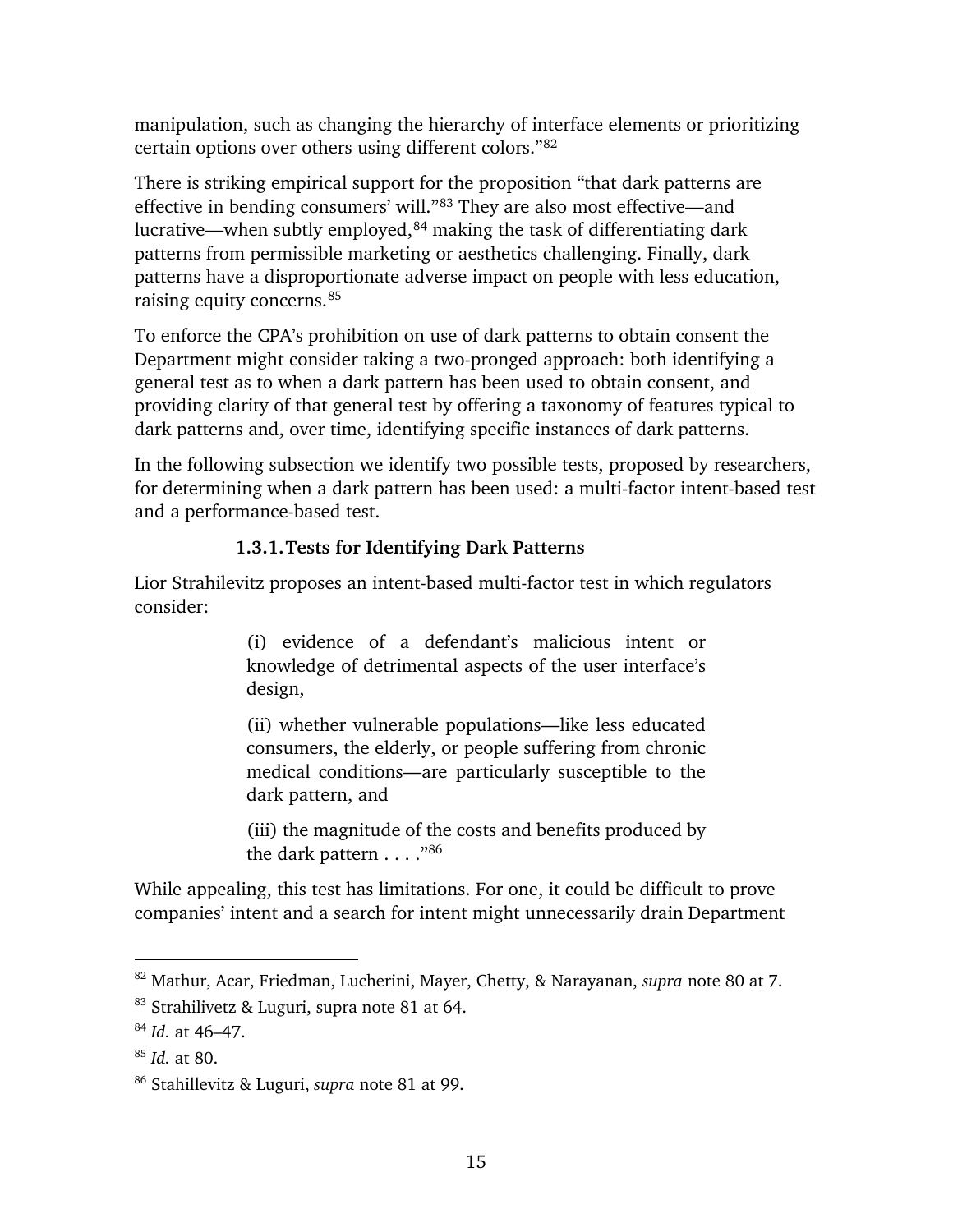resources. Similarly, a focus on intent may not capture dark patterns arising from carelessness in website design. Additionally, a multi-factor test might not provide enough clarity either for regulators or for regulated entities, falling short of the value of guidance to aid stability and some amount of certainty. Finally, a multifactor test that requires cost-benefit analysis leaves room for companies to work around the definition through new practices $87$  and at the same time might not allow sufficient flexibility.

A second approach is performance-based regulation. Performance-based regulation "sets a measurable standard closer to the regulator's ultimate goal and allows the regulated entity to choose how to meet that standard."[88](#page-20-2)

In application, the performance-based approach would seek to "recommend performance-based standards for identifying dark patterns, measuring their impact, and posit methods for evaluating them."[89](#page-20-3) The text of the CPA lends itself to this approach in its focus on patterns that have "the substantial effect of subverting or impairing user autonomy."

A benefit of a performance-based approach is that it "shifts the burden of proof from individual consumers to large firms, while still providing enough flexibility for companies to determine how to best meet performance goals.["90](#page-20-4) Paired with guidance, it could avoid outcome-based rules that are "too narrow to identify gray areas" or worse, "spur a race among designers to exploit loopholes in interpreting definitions or measurement of outcomes."[91](#page-20-5)

## **1.3.2.Taxonomy of Features and Specific Instances of Dark Patterns**

<span id="page-20-0"></span>Once the Department selects a general test for identifying dark patterns, the Department might consider (a) outlining a taxonomy of particular features that often, though not always, indicate a dark pattern; (b) enumerating certain specific practices as dark patterns in an open list, whether in regulation or in guidance; and (c) releasing guidance that identifies particular instances of dark patterns on an ongoing basis.

 $\overline{a}$ 

<span id="page-20-5"></span><sup>91</sup> *Id.* at 274.

<span id="page-20-1"></span><sup>87</sup> Jennifer King & Adriana Stephan*, Regulating Privacy Dark Patterns in Practice—Drawing Inspiration from California Privacy Rights Act*, 5 Geo. L. Tech. Rev. 251, 263 (2021), [https://georgetownlawtechreview.org/wp-content/uploads/2021/09/King-Stephan-Dark-](https://georgetownlawtechreview.org/wp-content/uploads/2021/09/King-Stephan-Dark-Patterns-5-GEO.-TECH.-REV.-251-2021.pdf)[Patterns-5-GEO.-TECH.-REV.-251-2021.pdf.](https://georgetownlawtechreview.org/wp-content/uploads/2021/09/King-Stephan-Dark-Patterns-5-GEO.-TECH.-REV.-251-2021.pdf)

<span id="page-20-2"></span><sup>88</sup> *Id.* 

<span id="page-20-3"></span><sup>89</sup> *Id.* at 275.

<span id="page-20-4"></span><sup>90</sup> *Id.* at 263.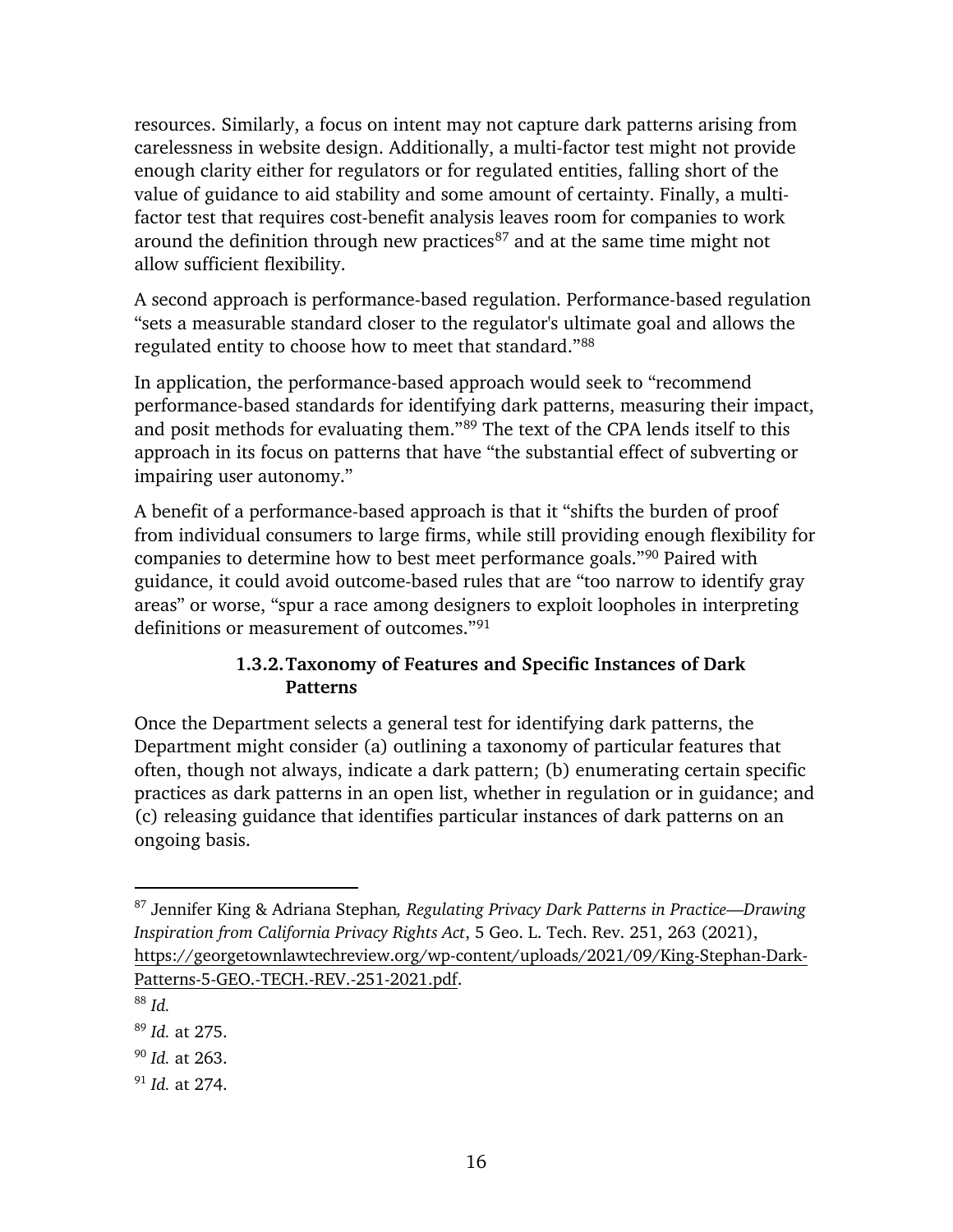One set of researchers evaluating dark patterns at scale determined that dark patterns often share one or more of five generalized features, which the study terms "dimensions." This taxonomy of features could be useful both for the Department in determining when a dark pattern is at play, and for regulated companies evaluating whether their practices constitute a dark pattern.<sup>[92](#page-21-0)</sup>

In particular, these researchers found that dark patterns often include in consent streams:

- 1. *Asymmetric* designs that "impose unequal weights or burdens on the available choices presented to the user in the interface;"[93](#page-21-1)
- 2. *Covert* designs that hide the effects of design choices from users;<sup>[94](#page-21-2)</sup>
- 3. *Deceptive* designs that "induce false beliefs either through affirmative misstatements, misleading statements, or omissions."[95](#page-21-3)
- 4. *Restrictive* designs that "restrict the options available to users so as to force particular choices;"[96](#page-21-4) and/or,
- 5. Designs that *hide* information by "obscur[ing] or delay[ing] the presentation of necessary information to the user."[97](#page-21-5)

European regulators also offer valuable insight on identifying and enforcing against dark patterns. CNIL has released expansive guidance that addresses both dark patterns and larger questions around interface design and choice architecture

<span id="page-21-1"></span><span id="page-21-0"></span><sup>92</sup> Mathur, Acar, Friedman, Lucherini, Mayer, Chetty, & Narayanan, *supra* note [80](#page-18-1) at 5. <sup>93</sup> *Id.* at 6 ("For instance, a website may present a prominent button to accept cookies on the web but make the opt-out button less visible, or even hide it in another page.").

<span id="page-21-2"></span><sup>&</sup>lt;sup>94</sup> *Id.* at 6 ("For instance, a website may leverage the decoy effect cognitive bias, in which an additional choice—the decoy—is introduced to make certain other choices seem more appealing. Users may fail to recognize the decoy's presence is merely to influence their decision making, making its effect covert.").

<span id="page-21-3"></span><sup>&</sup>lt;sup>95</sup> *Id.* at 6 ("For instance, a website may offer a discount to users that appears to be limitedtime, but actually repeats when the user refreshes the website's page. Users may be aware that the website is trying to offer them a discount; however, they may not realize that they do not have a limited time to take advantage of the deal. This false belief affects users' decision-making i.e., they may act differently if they knew that the sale is recurring.").

<span id="page-21-4"></span><sup>96</sup> *Id.* at 7 ("For instance, a website may only allow users to sign up for an account with existing social media accounts so they can gather more information about them."

<span id="page-21-5"></span><sup>&</sup>lt;sup>97</sup> *Id.* at 7 "For instance, a website may not disclose additional charges for a product to the user until the very end of their checkout.").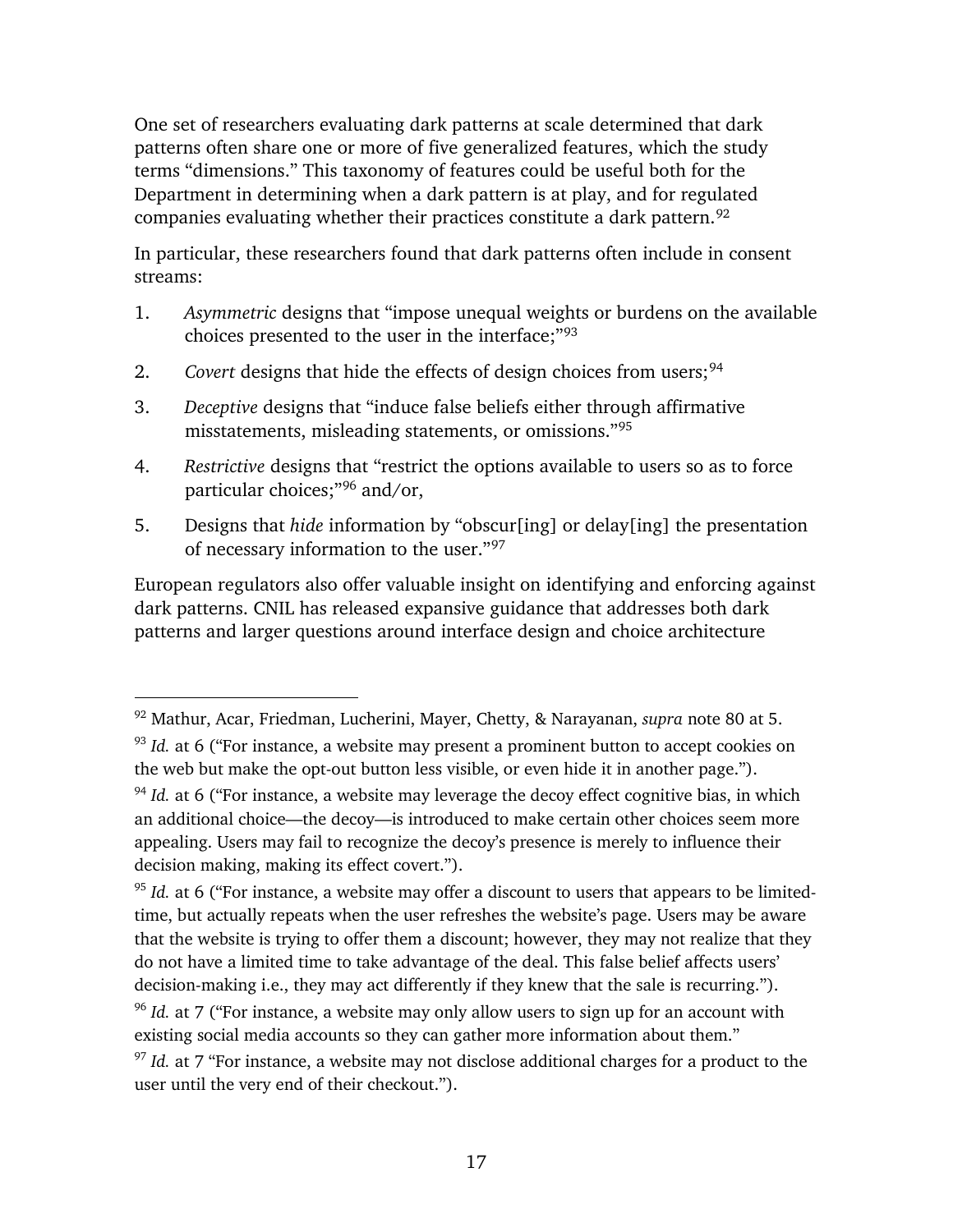similar to the discussion above,  $98$  as well as paved the way for what enforcement of violations could look like. [99](#page-22-1)The European Data Protection Board (EBPB) recently released guidelines on dark patterns that offer a taxonomy of dark pattern features.[100](#page-22-2) The EDPB identifies six features common to dark patterns: Overloading,<sup>[101](#page-22-3)</sup> Skipping,<sup>[102](#page-22-4)</sup> Stirring,<sup>[103](#page-22-5)</sup> Hindering,<sup>[104](#page-22-6)</sup> Fickle,<sup>[105](#page-22-7)</sup> and Left in the Dark.[106](#page-22-8) 

The Department might draw on features across these resources in developing a taxonomy of features of dark patterns for its regulations, guidance, and enforcement. There is some substantive overlap between the approaches, particularly reflecting a focus on insufficient or ineffective disclosure, omission of

 $\overline{a}$ 

[for-alleged-gdpr-violations](https://www.huntonprivacyblog.com/2019/01/23/cnil-fines-google-e50-million-for-alleged-gdpr-violations) (ruling based on burden to mobile phone users who need "up to five or six actions to obtain the relevant information about the data processing" when creating a Google account).

<span id="page-22-2"></span><sup>100</sup> *Guidelines 3/2022 on dark patterns in social media platform interfaces: How to recognize and avoid them,* EDPB (Adopted on Mar. 14, 2022),

<span id="page-22-5"></span><sup>103</sup> *Id.* ("affects the choice users would make by appealing to their emotions or using visual nudges.").

<span id="page-22-6"></span><sup>104</sup> *Id.* ("an obstruction or blocking of users in their process of getting informed or managing their data by making the action hard or impossible to achieve").

<span id="page-22-7"></span><sup>105</sup> *Id.* ("the design of the interface is inconsistent and not clear, making it hard for users to navigate the different data protection control tools and to understand the purpose of the processing.").

<span id="page-22-8"></span><sup>106</sup> *Id.* ("an interface is designed in a way to hide information or data protection control tools or to leave users unsure of how their data is processed and what kind of control they might have over it regarding the exercise of their rights").

<span id="page-22-0"></span><sup>98</sup> *Shaping Choices in the Digital World*, CNIL (Jan. 2019),

https://www.cnil.fr/sites/default/files/atoms/files/cnil\_ip\_report\_06\_shaping\_choices\_in the digital world.pdf.

<span id="page-22-1"></span><sup>99</sup> *CNIL Fines Google €50 Million for Alleged GDPR Violations*, Hunton Privacy Blog (Jan. 23, 2019), [https://www.huntonprivacyblog.com/2019/01/23/cnil-fines-google-e50-million-](https://www.huntonprivacyblog.com/2019/01/23/cnil-fines-google-e50-million-for-alleged-gdpr-violations)

[https://edpb.europa.eu/system/files/2022-03/edpb\\_03-](https://edpb.europa.eu/system/files/2022-03/edpb_03-2022_guidelines_on_dark_patterns_in_social_media_platform_interfaces_en.pdf)

<sup>2022</sup> guidelines on dark patterns in social media platform interfaces en.pdf ("Guidelines on Dark Patterns").

<span id="page-22-3"></span><sup>&</sup>lt;sup>101</sup> Id. ("users are confronted with an avalanche/ large quantity of requests, information, options or possibilities in order to prompt them to share more data or unintentionally allow personal data processing against the expectations of data subject.").

<span id="page-22-4"></span><sup>&</sup>lt;sup>102</sup> Id. ("designing the interface or user experience in a way that the users forget or do not think about all or some of the data protection aspects").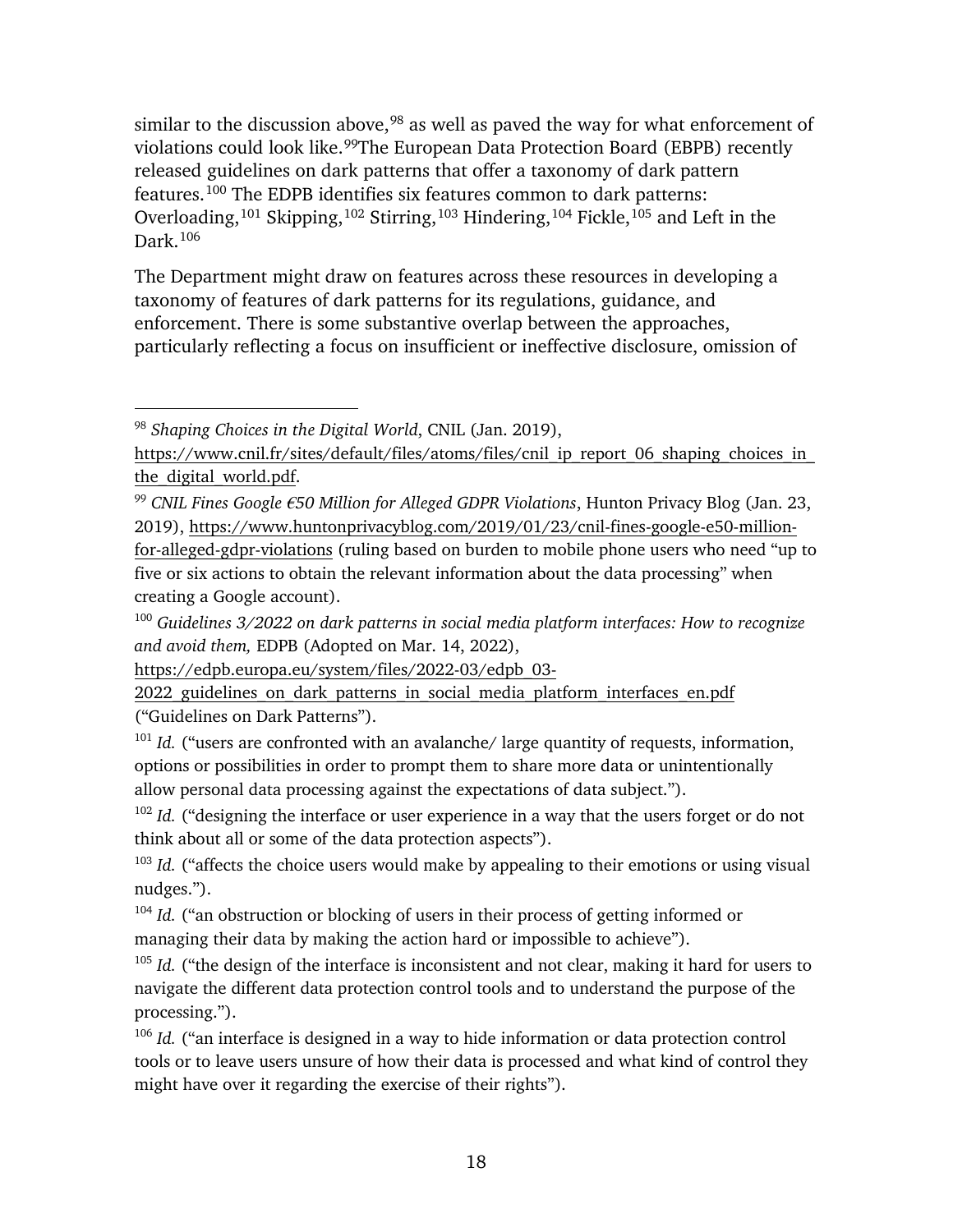information, and particular ways in which interface design constrains and channels user behavior.

# <span id="page-23-0"></span>**2. Data Protection Assessments**

CPA Section 1309(1) requires controllers to "conduct and document a data protection assessment of each of its processing activities that involve personal data" in circumstances presenting a heightened risk of harm. Such processing includes but is not limited to: processing sensitive data; selling data; and processing personal data for the purposes of targeted advertising or profiling that causes a substantial injury to consumers, among other kinds of injuries.<sup>[107](#page-23-1)</sup>

Under CPA Section 1309(3), all such assessments ("DPAs") are required to "identify and weigh the benefits that may flow, directly and indirectly, from the processor to the controller, the consumer, others stakeholders, and the public against the potential risks to the rights of the consumer associated with the processing." DPAs must also include how such risks can be mitigated by the use of safeguards, factoring in: (1) "the use of de-identified data," (2) "the reasonable expectations of consumers," (3) "the context of the processing," and (4) "the relationship between the controller and the consumer."

There is increasing policy consensus over the central importance of DPAs. Data protection impact assessments ("DPIA") are required under the GDPR for high-risk processing.[108](#page-23-2) The California Privacy Rights Act (CPRA) amended the CCPA to require businesses whose data processing presents significant risks to privacy or security to conduct risk assessments to be submitted to the California Privacy Protection Agency (CPPA).[109](#page-23-3) Similarly, the FTC has used regular impact assessments and risk mitigation as a settlement requirement in instances of privacy violations.[110](#page-23-4)

<span id="page-23-6"></span>At its worst, a DPA is an empty compliance checklist.<sup>[111](#page-23-5)</sup> But at its best, a DPA acts as an ongoing risk mitigation process that lowers the potential for real harm to consumers. "The procedures an impact assessment puts in place can serve not just

 $\overline{a}$ 

[https://www.ftc.gov/system/files/documents/cases/c4365facebookmodifyingorder.pdf.](https://www.ftc.gov/system/files/documents/cases/c4365facebookmodifyingorder.pdf)

<span id="page-23-1"></span> $107$  C.R.S. § 6-1-1309(2) (2021).

<span id="page-23-2"></span><sup>108</sup> GDPR Art. 35

<span id="page-23-3"></span><sup>&</sup>lt;sup>109</sup> Cal. Civ. Code til. 1.81.5, California Consumer Privacy Act of 2018 (2022), [https://leginfo.legislature.ca.gov/faces/codes\\_displayText.xhtml?division=3.&part=4.&la](https://leginfo.legislature.ca.gov/faces/codes_displayText.xhtml?division=3.&part=4.&lawCode=CIV&title=1.81.5) [wCode=CIV&title=1.81.5.](https://leginfo.legislature.ca.gov/faces/codes_displayText.xhtml?division=3.&part=4.&lawCode=CIV&title=1.81.5)

<span id="page-23-4"></span><sup>&</sup>lt;sup>110</sup> *E.g.*, Order Modifying Prior Decision and Order, In the Matter of Facebook, Inc., VII.D– E, FTC Docket No. C-4365 (Apr. 27, 2020),

<span id="page-23-5"></span><sup>111</sup> *See generally* Ari Waldman, *Privacy, Practice, and Performance,* 110 Cal. L. R. 1 (2021), [https://papers.ssrn.com/sol3/papers.cfm?abstract\\_id=3784667.](https://papers.ssrn.com/sol3/papers.cfm?abstract_id=3784667)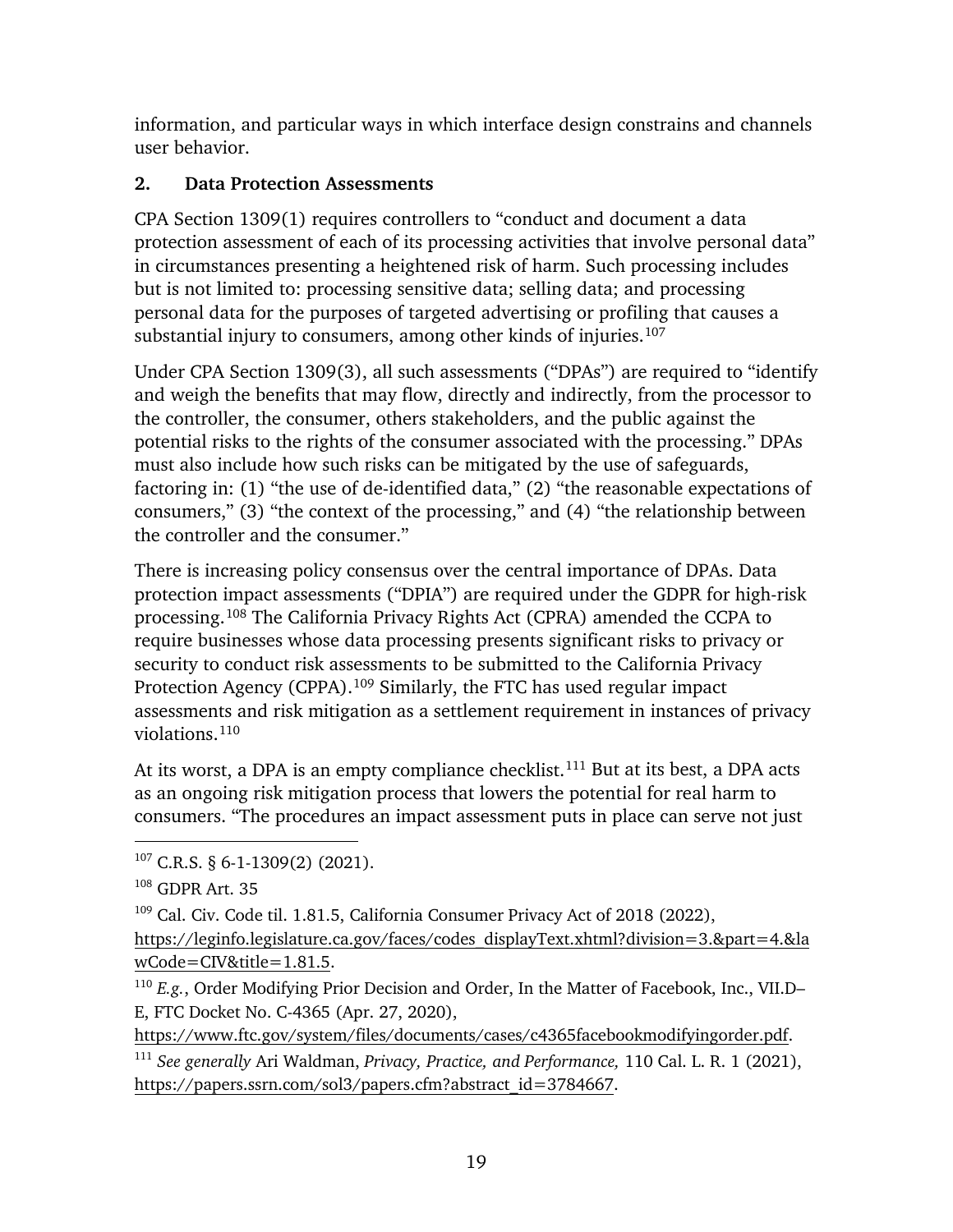<span id="page-24-1"></span>to prevent error, bias, and discrimination, but also to legitimize a system or even respect an individual's dignity within it."[112](#page-24-2) 

Rulemaking that emphasizes that the DPA is an ongoing process can protect the DPA requirement from devolving into an empty compliance checklist. The Department could identify the substantive values at stake and minimum standards or guiding principles for compliance, coupled with selective review and enforcement of compliance with controllers' duties and promised risk mitigation (such as A/B dark pattern auditing). Similarly, the Department could institute processes for entities to receive feedback from consumers and impacted stakeholders. Finally, the DPA process not only can establish procedures for complying with controller duties under the CPA, but information gathered by a company during a data protection assessment can in turn be used as the basis for required disclosures to consumers.[113](#page-24-3)

As such, we encourage the Department to consider existing models for DPAs, specific components that should be included in a DPA, and methods for effectively enforcing the DPA requirements.

## <span id="page-24-6"></span>**2.1. DPA Models**

<span id="page-24-0"></span>At the highest level, a DPA regulation has two main goals

- 1. To require firms to consider social impacts early and work to mitigate risks before and during deployment; and
- 2. To create documentation of decisions and testing that can support both government enforcement and future policy-learning.[114](#page-24-4)

<span id="page-24-7"></span>For impact assessments to serve as effective risk management, they need to be not just static documents but ongoing processes.<sup>[115](#page-24-5)</sup> Controllers should build in risk

<span id="page-24-2"></span><sup>112</sup> Margot Kaminski & Gianclaudio Malgieri, *Algorithmic impact assessments under the GDPR: producing multi-layered explanations*, 2 Int. Data Privacy L. 11 125, 138 (2021), [https://academic.oup.com/idpl/article](https://academic.oup.com/idpl/article/11/2/125/6024963) /11/2/125/6024963.

<span id="page-24-3"></span><sup>113</sup> *Id.*

<span id="page-24-4"></span><sup>114</sup> Andrew D. Selbst, *An Institutional View of Algorithmic Impact Assessments*, 35 Harv. L. J. & Tech. 117, 118 (2021), [https://jolt.law.harvard.edu/assets/articlePDFs/v35/Selbst-An-](https://jolt.law.harvard.edu/assets/articlePDFs/v35/Selbst-An-Institutional-View-of-Algorithmic-Impact-Assessments.pdf)[Institutional-View-of-Algorithmic-Impact-Assessments.pdf.](https://jolt.law.harvard.edu/assets/articlePDFs/v35/Selbst-An-Institutional-View-of-Algorithmic-Impact-Assessments.pdf)

<span id="page-24-5"></span><sup>&</sup>lt;sup>115</sup> The EDPB has adopted working group guidance. Article 29 Data Protection Working Party, *Guidelines on Data Protection Impact Assessment (DPIA) and Determining Whether Processing is 'Likely to Result in a High Risk' for the Purposes of Regulation 2016/679*, WP248 (Oct. 13, 2017),<https://ec.europa.eu/newsroom/article29/items/611236/en>("*DPIA Guidelines*"); *see also* Kaminski & Malgieri, *supra* note [112;](#page-24-1) *Risk Management*, NIST,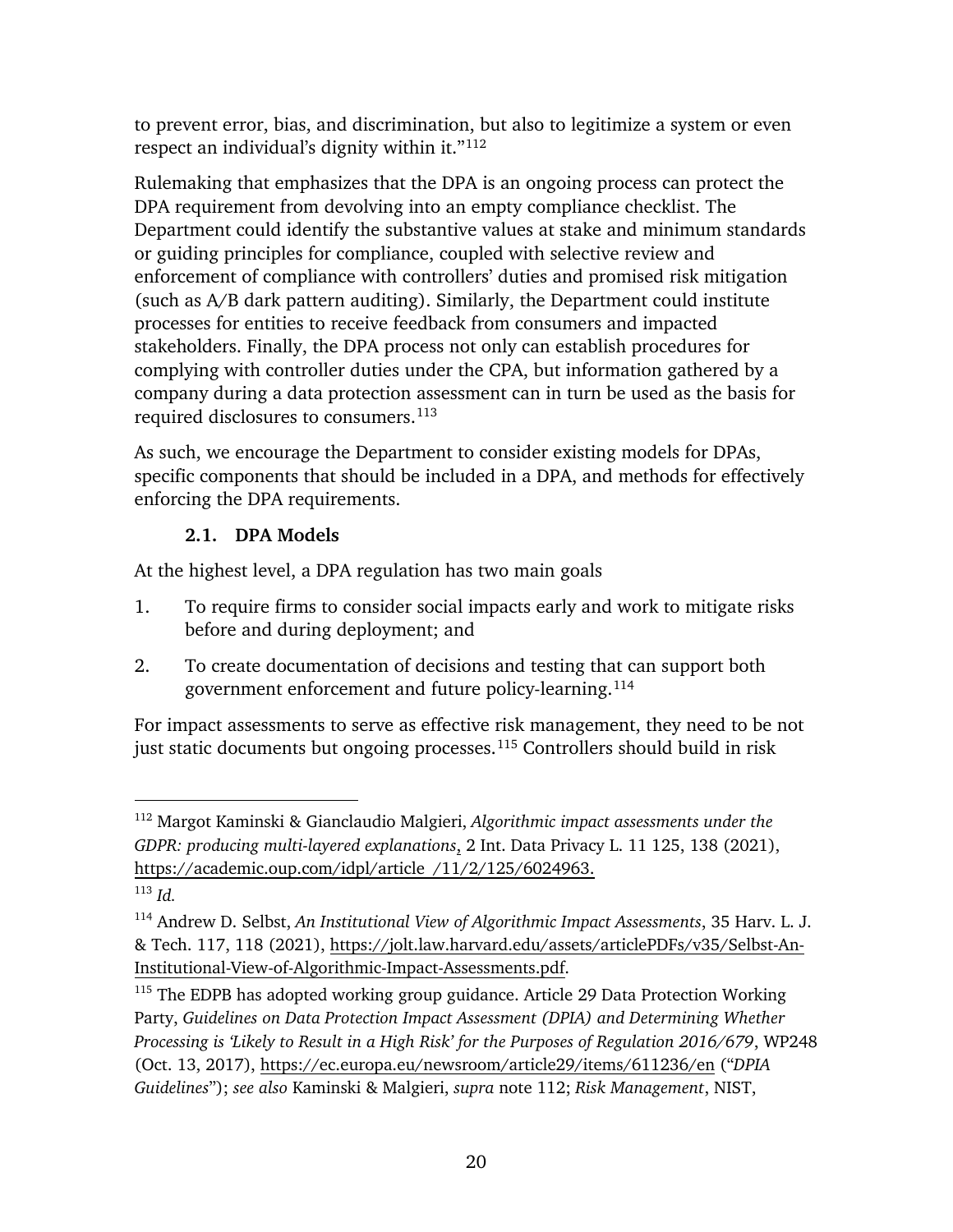mitigation at the onset. In fact, early intervention is crucial because regulators "need to know how many of the subjective decisions that go into building a model led to the observed results, and why those decisions were thought justified at the time."[116](#page-25-0) But assessments should also be ongoing: controllers should monitor the use of a system for actual harms and constantly update their risk mitigation approach accordingly.[117](#page-25-1) DPAs "should thus be truly continuous: a process that produces outputs or reports, but also includes ongoing assessment and performance evaluation, especially for those [design processes] that change quickly over time and are deployed in multiple contexts."[118](#page-25-2)

The CPA states that a controller "shall not conduct processing that presents a heightened risk of harm to a consumer without conducting and documenting a data protection assessment."[119](#page-25-3) The Department could interpret this provision, with its gerunds of "conduct*ing*" and "document*ing*," to involve not just a static document produced before processing, but an ongoing documented risk mitigation process, similar to the GDPR's Data Protection Impact Assessment.

Beyond this initial question of whether an assessment is a document or a process, contemporary data protection impact assessments (or algorithmic impact assessments) tend to take one of three forms:

- 1. Internal enterprise risk management, with no oversight by regulators or release to the public;
- 2. Risk-based governance delegated to a private party but overseen by the government ,also known as "collaborative governance"; or
- 3. Risk mitigation through public policymaking.<sup>[120](#page-25-4)</sup>

The first model, enterprise risk management, relies on companies to self-govern by voluntarily assessing and mitigating risks associated with data processing. NIST's Cybersecurity Risk Management Framework is a well-established version of this approach;[121](#page-25-5) NIST's more recent draft AI Risk Management Framework is another

<https://www.nist.gov/risk-management> (providing several NIST frameworks for cybersecurity, risk management, and privacy) (last accessed May 17,. 2022).

<span id="page-25-0"></span><sup>116</sup> Selbst, *supra* note [114](#page-24-6) at 147.

<span id="page-25-1"></span><sup>117</sup> *See DPIA Guidelines, supra* note [115](#page-24-7) at 14.

<span id="page-25-2"></span><sup>118</sup> Selbst, *supra* note [114](#page-24-6) at 140.

<span id="page-25-3"></span> $119$  C.R.S. § 6-1-1309(1) (2021).

<span id="page-25-4"></span><sup>120</sup> Margot Kaminski, *Regulating the Risks of AI,* BU Law Review (forthcoming 2023) (draft on file with authors).

<span id="page-25-5"></span><sup>121</sup> *Cybersecurity Framework,* NIST<https://www.nist.gov/cyberframework> (last accessed May 17, 2022).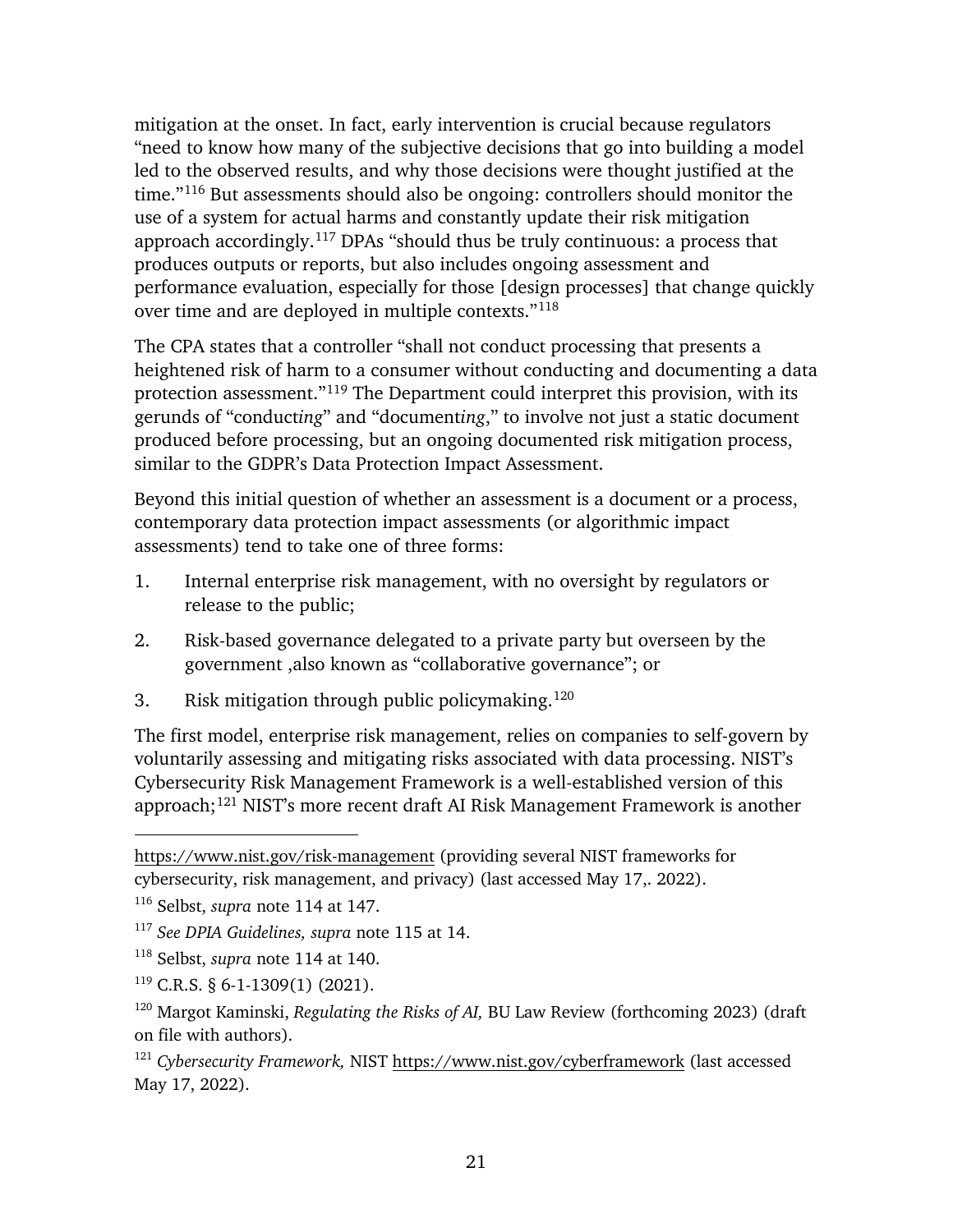example.<sup>122</sup> In this model, both the public and the government play no official role and are largely uninvolved.

<span id="page-26-5"></span>By contrast, the second model, risk-based collaborative governance, uses the impact assessment process to spur companies to use their expert knowledge, resources, and organizational infrastructure to "co-govern" themselves and reduce risks, under threat of possible government enforcement.<sup>[123](#page-26-1)</sup> Under this model, the impact assessment serves not just as voluntary risk mitigation, but also as a way of establishing governance procedures within companies, and to document choices that regulators may later examine or enforce.

The GDPR's Data Protection Impact Assessment is an example of this approach, as are the conformity assessments proposed in the draft EU AI Act. The official guidance on the GDPR's DPIAs recommends making a summary of the DPIA public, but formal publication is not explicitly required.<sup>[124](#page-26-2)</sup>

While not always involving mandatory public disclosure of impact assessments, this second model still characterizes the assessments as proto-policymaking. That is, under the collaborative governance model, regulators may use their insights gleaned from their oversight and enforcement of impact assessments to later put in place concrete and enforceable rules and standards for an entire industry.

The third model views impact assessments as a crucial tool of public policymaking. Modeled after the Environmental Impact Statement required under the National Environmental Policy Act ("NEPA"), this model centrally entails releasing assessments for public notice and comment. [125](#page-26-3) A proposed Washington state law, SB 5116, similarly would require the release of public sector algorithmic accountability reports for public comment.[126](#page-26-4) Under this model, impact assessments not only mitigate risk but inform and involve the public of the potential harms of a

<span id="page-26-0"></span><sup>122</sup> *AI Risk Management Framework,* NIST [https://www.nist.gov/itl/ai-risk-management](https://www.nist.gov/itl/ai-risk-management-framework)[framework](https://www.nist.gov/itl/ai-risk-management-framework) (last accessed May 17, 2022).

<span id="page-26-1"></span><sup>123</sup> *See generally* Margot Kaminski, *Binary Governance: Lessons from the GDPR's Approach to Algorithmic Accountability*, 92 S. Cal. L. Rev. 1529 (2019),

<span id="page-26-2"></span>[https://scholar.law.colorado.edu/articles/1265;](https://scholar.law.colorado.edu/articles/1265) Kaminski & Malgieri, *supra* note [112.](#page-24-1) <sup>124</sup> *DPIA Guidelines*, *supra* note [115](#page-24-7) at 18; *see also,* GDPR, *supra* note [57,](#page-15-7) , art. 35, recitals

<span id="page-26-3"></span><sup>84, 90–93,,.</sup>  <sup>125</sup> Selbst, *supra* note [114](#page-24-6) at 141.

<span id="page-26-4"></span><sup>126</sup> *See* Wash. S. Rep. No. 5166 (2021), [https://lawfilesext.leg.wa.gov/biennium/2021-](https://lawfilesext.leg.wa.gov/biennium/2021-22/Pdf/Bill%20Reports/Senate/5116%20SBR%20SGE%20TA%2021.pdf) [22/Pdf/Bill%20Reports/Senate/5116%20SBR%20SGE%20TA%2021.pdf](https://lawfilesext.leg.wa.gov/biennium/2021-22/Pdf/Bill%20Reports/Senate/5116%20SBR%20SGE%20TA%2021.pdf) ("State and local government agencies must maintain records of their use of facial recognition services, develop an accountability report for that service, and allow for public comment on the accountability report.").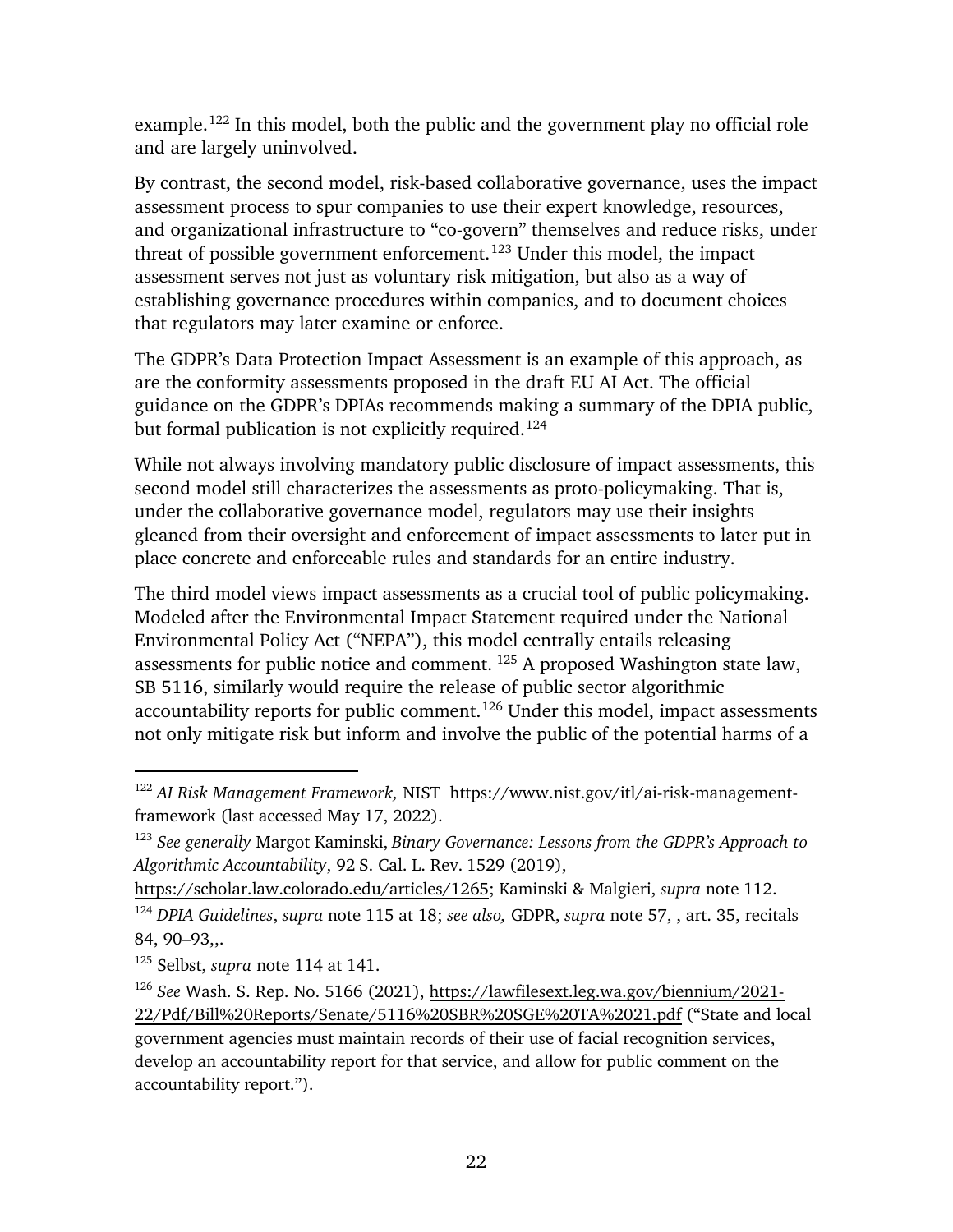particular project or processing. They also inform public policymaking over the broader regulated area.[127](#page-27-0)

The CPA's version of the impact assessment likely fits most squarely into the second model: risk-based collaborative governance. While there are benefits to this approach—for example, requiring companies to harness their own resources and expertise towards public ends—there are also significant potential pitfalls.

The most concerning potential pitfall is industry capture.<sup>[128](#page-27-1)</sup> Impact assessments risk becoming self-interested and empty compliance processes if they are not accompanied by (a) public disclosure, (b) some input and/or oversight by impacted stakeholders or their representatives, and/or (c) meaningful government supervision coupled with a real threat of enforcement.<sup>[129](#page-27-2)</sup>

The CPA's version of a DPA is "confidential" and explicitly exempted from public inspection and copying under the Colorado Open Records Act Pursuant to Section 1309(4). This likely precludes public disclosure, which can serve as the strongest check against capture.

However, the Department could still act to involve impacted stakeholders and their representatives, whose interests run orthogonal to controllers'. The Department could do so by (a) involving particularly adversely impacted stakeholders in drafting its rules or guidance for all DPAs—as, for example, WA SB 5116 requires and/or (b) requiring controllers to consult with impacted stakeholders and relevant experts during the DPA process itself.

It is becoming best practice to ensure that controllers take into account external voices in assessing potential risks and harms. For example, the GDPR's DPIA encourages the consultation of external stakeholders.[130](#page-27-3) In the United States, the recently introduced Algorithmic Accountability Act of 2022 ("AAA") would require covered entities:

. . . to *meaningfully consult* (including through participatory design, independent auditing, or soliciting or incorporating feedback) with *relevant internal stakeholders* (such as employees, ethics teams, and

<span id="page-27-0"></span><sup>127</sup> *See* Selbst, *supra* note [114](#page-24-6) at 174.

<span id="page-27-1"></span><sup>128</sup> *See* Waldman, *supra* note [111](#page-23-6) at 5, 46; Kaminski, *supra* note [123](#page-26-5) at 1533-34.

<span id="page-27-2"></span><sup>129</sup> *See* Kaminski, *supra* note [123](#page-26-5) at 1532; *see also* Margot Kaminski, *Understanding Transparency in Algorithmic Accountability* (June 8, 2020) (forthcoming in Cambridge Handbook of the Law of Algorithms, ed. Woodrow Barfield, Cambridge University Press (2020)., Univ. of Colo. L. Legal Studies Rsch. Paper No. 20-34), [https://ssrn.com/abstract=3622657.](https://ssrn.com/abstract=3622657)

<span id="page-27-3"></span><sup>130</sup> *DPIA Guidelines, supra* note [115](#page-24-7) at 15.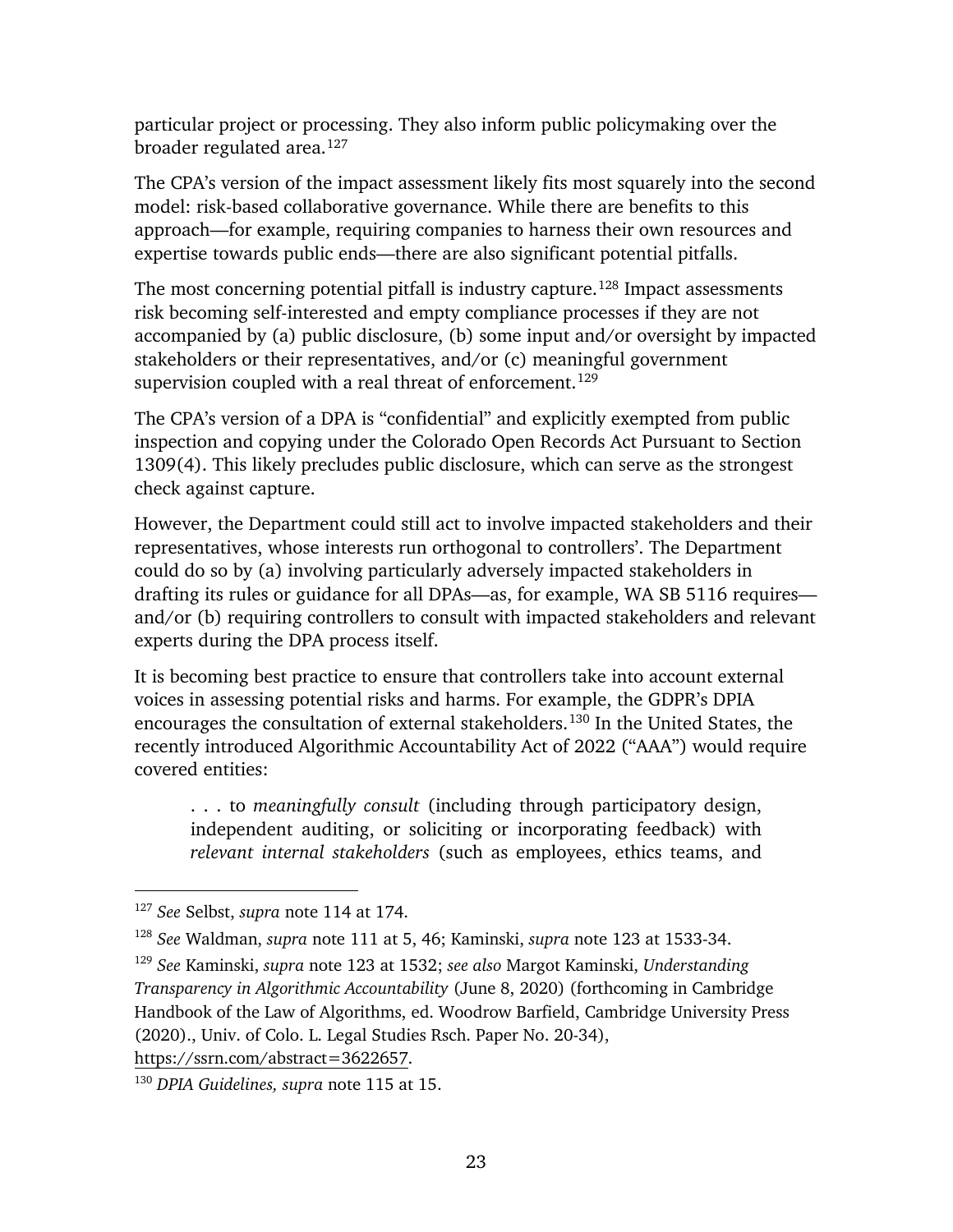<span id="page-28-0"></span>responsible technology teams) *and independent external stakeholders* (such as representatives of and advocates for impacted groups, civil society and advocates, and technology experts) as frequently as necessary[.131](#page-28-1)

A model DPA "should better involve and engage impacted individuals, not just through surveys but through representative boards, before [a system] is deployed*.*"[132](#page-28-2) Accordingly, the AAA requires that controllers:

> Identify and describe any consultation with relevant stakeholders as required by section 3(b)(1)(G), including by documenting—

(A) the points of contact for the stakeholders who were consulted;

(B) the date of any such consultation; and

(C) information about the terms and process of the consultation, such as—

(i) the existence and nature of any legal or financial agreement between the stakeholders and the covered entity;

(ii) any data, system, design, scenario, or other document or material the stakeholder interacted with; and

(iii) any recommendations made by the stakeholders that were used to modify the development or deployment of the automated decision system or augmented critical decision process, as well as any recommendations not used and the rationale for such nonuse.[133](#page-28-3)

This language represents one potential source that the Department could draw from in drafting accountability rules for the CPA's DPA requirement.

<span id="page-28-1"></span><sup>131</sup> S.3572, 117th Congress (2021-2022): *Algorithmic Accountability Act of 2022* , [https://www.congress.gov/bill/117th-congress/senate-bill/3572/text.](https://www.congress.gov/bill/117th-congress/senate-bill/3572/text) (emphasis added).

<span id="page-28-2"></span><sup>132</sup> Kaminski & Malgieri*, supra* note [112](#page-24-1) at 139.

<span id="page-28-3"></span><sup>133</sup> Algorithmic Accountability Act of 2022, *supra* note [131](#page-28-0) at Section 4(a)(2).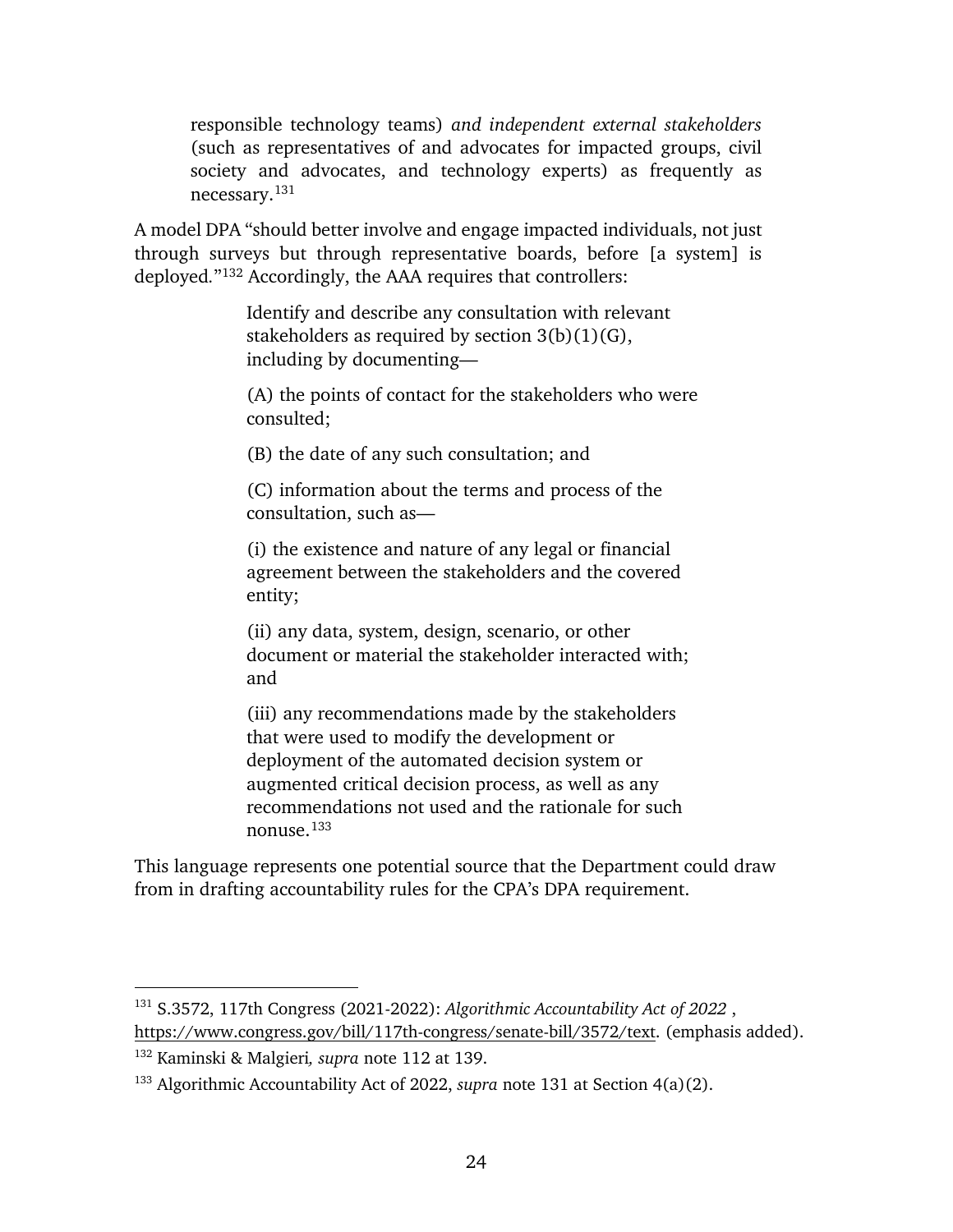#### **2.2. What Should Be In a DPA?**

<span id="page-29-0"></span>The Department should consider instituting requirements for the content of a DPA—including as an ongoing process. Any effective DPA "must ask open-ended questions, inviting bottom-up explanations."[134](#page-29-1) In a bottom-up reporting structure, the DPA would "require the designers to explain their decisions" rather than "ask if specific checks were completed, like an audit might."[135](#page-29-2) As an example, the DPA could "instruct the assessor to, among other things, '*rigorously explore and objectively evaluate all reasonable alternatives*.'"[136](#page-29-3)

Accordingly, one possible model would prompt controllers to:

"Envision [the]system and its role in society, considering:

- System purpose, including key objectives and intended uses or applications . . .
- Sensitive, premature, dual, or adversarial uses or applications . . . - Expected deployment contexts (e.g., geographic regions, time periods)
- Expected stakeholders (e.g., people who will make decisions about system adoption, people who will use the system, people who will be directly or indirectly affected by the system, society), including demographic groups (e.g., by race, gender, age, disability status, skin tone, and their intersections)
- Expected benefits for each stakeholder group, including demographic groups
- Relevant regulations, standards, guidelines, policies, etc."[137](#page-29-4)

Currently employed models support a reasonably broad scope of assessments. For example, environmental law in the United States requires impact asessments to be: " *analytic rather than encyclopedic*," "*discussed in proportion to their significance*," and "*no longer than absolutely necessary* to comply with" the statute and

<span id="page-29-1"></span><sup>134</sup> Selbst, *supra* note [114](#page-24-6) at 148.

<span id="page-29-2"></span><sup>135</sup> *Id.*

<span id="page-29-3"></span><sup>136</sup> *Id.* (emphasis added).

<span id="page-29-4"></span><sup>137</sup> *Id.* at 183.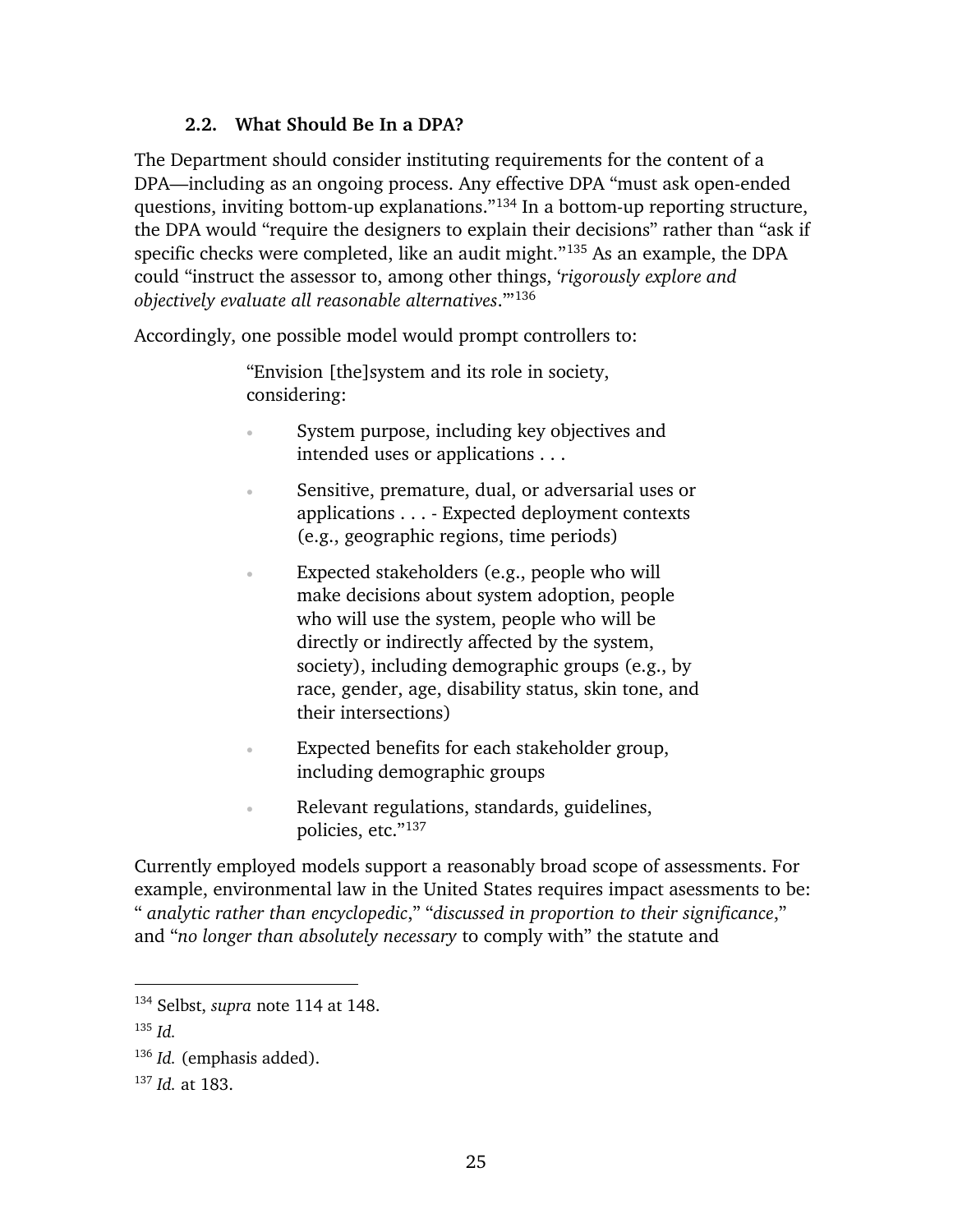<span id="page-30-1"></span>regulations.<sup>[138](#page-30-2)</sup> The DPIA requirement of the GDPR<sup>[139](#page-30-3)</sup> envisions a "similarly expansive scope of work to the NEPA model," including a "systematic description" of the processing, justifications, and plans for mitigation.<sup>140</sup> These guiding principles could similarly guide and enhance the DPA process under the CPA.

By comparison, the Canadian model for an algorithmic impact assessment (AIA) is based on a questionnaire that lacks flexibility. The questions it asks are "fixed and quite general."[141](#page-30-5) This top-down approach prevents companies from ongoing reflection and examination that would prompt new questions and development; such an approach could stifle much-needed capacity for evolution in the assessment process.

Considering DPA rulemaking under these various models, with the goal of establishing the requirement as an ongoing, dynamic process, would not only protect the efficacy of the DPA requirement, but would also effectuate the controller duties listed in Section 1308. In particular, the duties of data minimization, purpose specification, and the duty to avoid secondary use remain in need of meaningful implementation, and naturally resonate with the framework and goals of a DPA. For example, the application of the duty of purpose specification in a DPA could both guide the DPA process and provide helpful documentation for both an entity and its regulator to understand its data streams. An effective DPA could identify the bounds of use to prevent function creep and effectuate data minimization, particularly where those secondary uses pose more risk to consumers.

## **2.3. Spot-Checking and Enforcement**

<span id="page-30-0"></span>Data Protection Authorities "must be willing to spot check and enforce against captured versions"[142](#page-30-6) of submitted DPAs. This will be a crucial operational component of the CPA to prevent the DPA from becoming a mere compliance checklist.

<span id="page-30-2"></span><sup>138</sup> *See* 40 C.F.R. § 1502.2 (2020) (emphasis added). While the notice-and-comment structure under NEPA is incompatible with the confidentiality protected under the CPA, we include these requirements because they reflect strong guiding principles for impact assessments that inhere across regulatory regimes and areas of law. As noted *infra*, note [140](#page-30-1) and accompanying text, these principles have already been applied to privacy law under the GDPR and are readily available for application under the CPA.

<span id="page-30-3"></span><sup>139</sup> Commission Regulation 2016/679 of Apr. 27, 2016, *General Data Protection Regulation,* art. 35(1), 2016 O.J. (L 119) 53.

<span id="page-30-4"></span><sup>140</sup> Selbst, *supra* note [114](#page-24-6) at 144.

<span id="page-30-5"></span><sup>141</sup> *Id.* at 148.

<span id="page-30-6"></span><sup>142</sup> Kaminski & Malgieri, *supra* note [112](#page-24-1) at 144.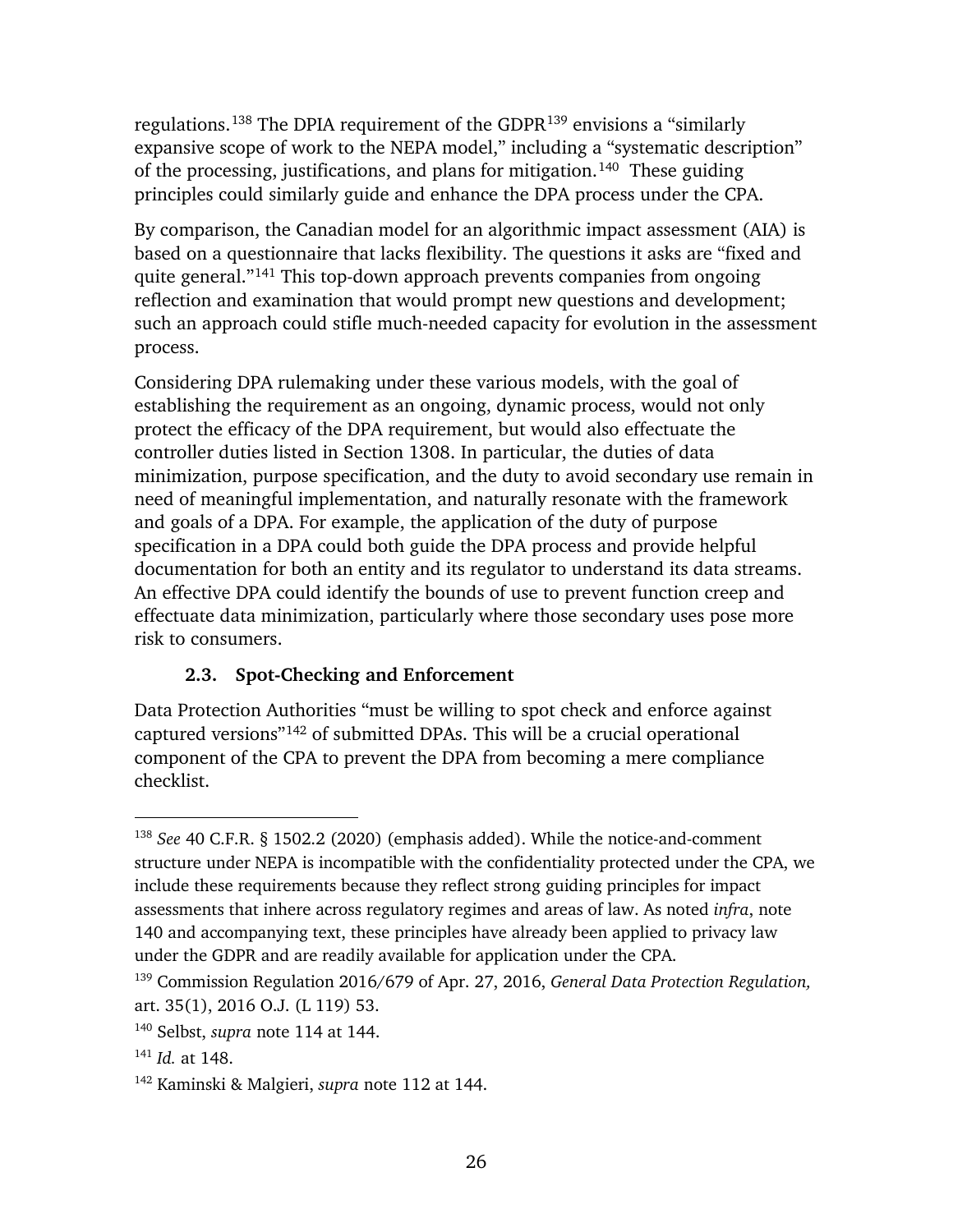First, spot-checking works to "monitor and improve the efficacy of the [DPA] process"[143](#page-31-0) by acting as a potential sanction mechanism that may or may not be formal. More importantly, however, spot checking would allow the Department to "identify substantive problems" with data collection practices broadly, which over time, could then be learned from to "establish more concrete best practices or support the establishment of sector-specific codes of conducts around [data collection] fairness."[144](#page-31-1)

To this end, the Department could "dictate minimum substantive standards for desired outcomes, while treating everything in excess as a governance problem."[145](#page-31-2) To set these standards, the Department could consider "what harms even get counted as impact worth discussing"<sup>[146](#page-31-3)</sup> and then work towards addressing them in the rules.

<span id="page-31-6"></span>In doing so, the Department could consider on-the-ground feedback from controllers on strengths and weaknesses of existing DPIA requirements under the GDPR.[147](#page-31-4) Controller feedback to the EDPS reveals both areas of lessons learned, where regulatory processes could provide for smoother guidance and certainty for regulated entities, as well as predictable areas where the Department can expect controller pushback for an easy compliance checklist.

The first lesson learned regarding EDPS guidance on when to conduct a DPIA promotes regulatory clarity and, as much as possible, simplicity. Controllers asked for "simplification of the procedure and the way the [guidance] document is drafted in view of its target audience."[148](#page-31-5) Specifically, the controllers stated:

> If the Document is addressed to a wide variety of Controllers, the language used should be one that all non-practitioners should be able to understand. We need to keep in mind the audience: heads of unit/Directors who want to comply with the Regulation, but we would

 $\overline{a}$ 

[06\\_edps\\_dpias\\_survey\\_en.pdf](https://edps.europa.eu/sites/default/files/publication/20-07-06_edps_dpias_survey_en.pdf) ("*EDPS Survey on DPIAs"*).

<span id="page-31-0"></span><sup>143</sup> *Id.*

<span id="page-31-1"></span><sup>144</sup> *Id.*

<span id="page-31-2"></span><sup>145</sup> Selbst, *supra* note [114](#page-24-6) at 168.

<span id="page-31-3"></span><sup>146</sup> *Id.*

<span id="page-31-4"></span><sup>&</sup>lt;sup>147</sup> In 2020, the European Data Protection Supervisor (EDPS) conducted an EU-wide survey to solicit controller feedback on complying with the DPIA requirement under the GDPR. *EDPS Survey on Data Protection Impact Assessments under Article 39 of the Regulation,* EDPB (2020), [https://edps.europa.eu/sites/default/files/publication/20-07-](https://edps.europa.eu/sites/default/files/publication/20-07-06_edps_dpias_survey_en.pdf)

<span id="page-31-5"></span><sup>148</sup> *Id.* at 19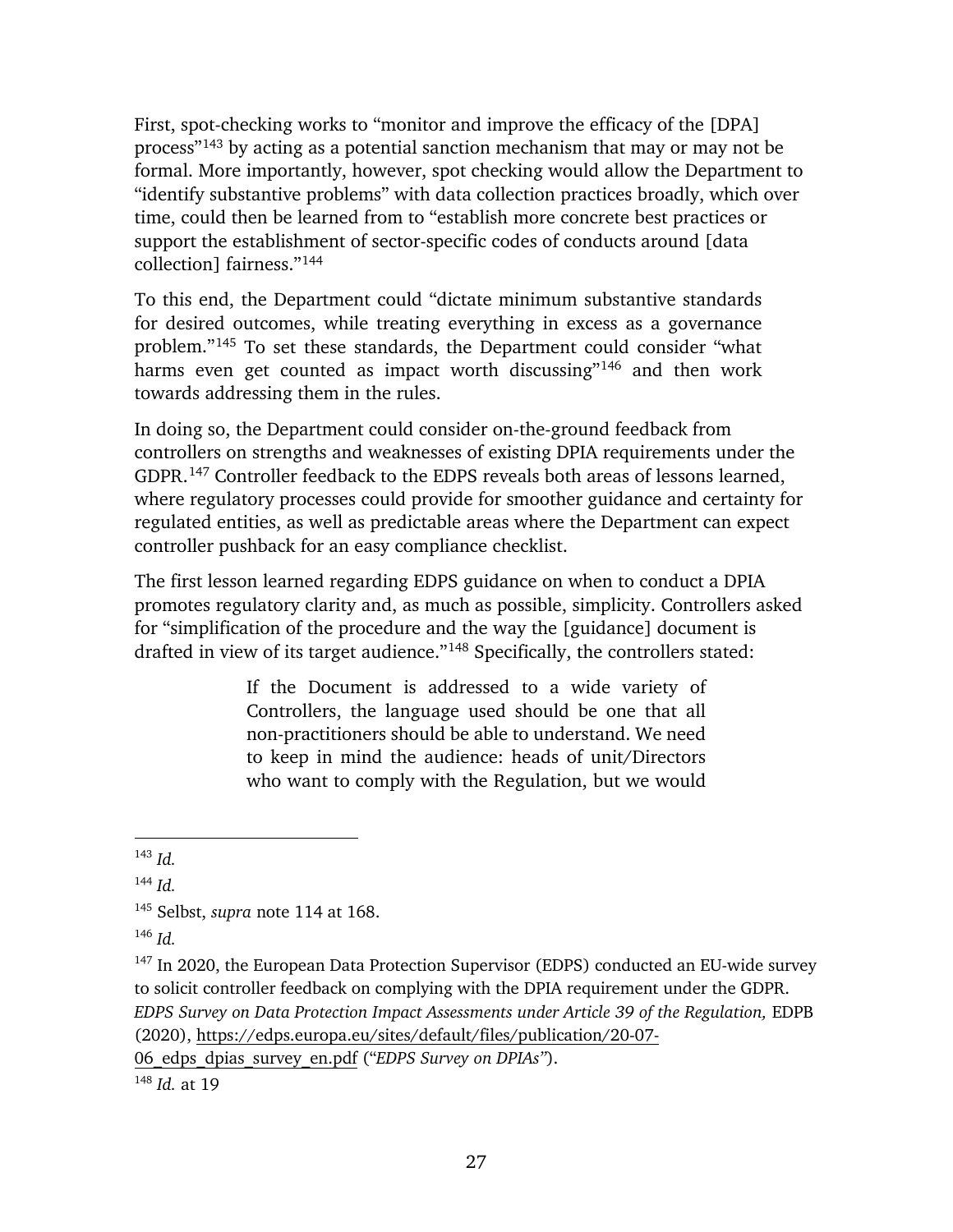rather have clear guidance in *less legalistic language* on how to be accountable and transparent.<sup>[149](#page-32-0)</sup>

Other controllers offered "insight into where they would expect additional examples," saying that the EDPS guidance:

> . . . could provide *more details on dealing with existing processing operations*, and on specific factors that may affect the decision on the need for the DPIA…the negative and positive list and the threshold assessment could contain more concrete, illustrative examples and counterexamples.[150](#page-32-1)

Lastly, regarding the usefulness of guidance on how to conduct a DPIA, the controllers asked the EDPB to: "Harmon[ize] templates, checklists, tools & methodology; [Provide] common practical methodology and step-by-step templates with detailed instructions . . .; [Provide] more streamlined guidance, such as a checklist; . . . Reflect about the best methodology that could be used by [controllers]; . . . [Publish] one good example of a real DPIA (e.g. drafted by the EDPS) as opposed to one bad example of another DPIA; . . . and, [Provide] a shorter version/simplified [sic] of this document could be easier for controllers to follow."[151](#page-32-2) These reflect the tension between useful, concrete guidance and overly prescriptive or rigid checklists that could hinder ongoing flexibility and prioritize the costs of compliance over its efficacy.

While crafting DPA rules certainly implicates awareness of the cost of compliance, the greater focus should be on establishing a meaningful DPA process as a resource to protect consumers and support regulatory enforcement, as well as aid controllers in understanding and improving their data practices. Similarly, DPA rulemaking has some of the strongest connection to determining whether controller duties will truly be effectuated. These principled goals, more than the ease afforded by a template, should take priority in adopting DPA rules.

<span id="page-32-0"></span><sup>149</sup> *Id.* (emphasis added).

<span id="page-32-1"></span><sup>150</sup> *Id.* at 19-20. (emphasis added). This also illustrates the strength and utility of the European approach where it has provided illustrative examples along with guidance. *Compare DPIA Guidelines, supra* note [115](#page-24-7) *with Guidelines on the Territorial Scope of the GDPR*, EDPB, (Nov. 12, 2019),

https://edpb.europa.eu/sites/default/files/files/file1/edpb\_guidelines\_3\_2018\_territorial scope after public consultation en 1.pdf.)

<span id="page-32-2"></span><sup>151</sup> *EDPS Survey on DPIAs*, *supra* note [147,](#page-31-6) at 21–22.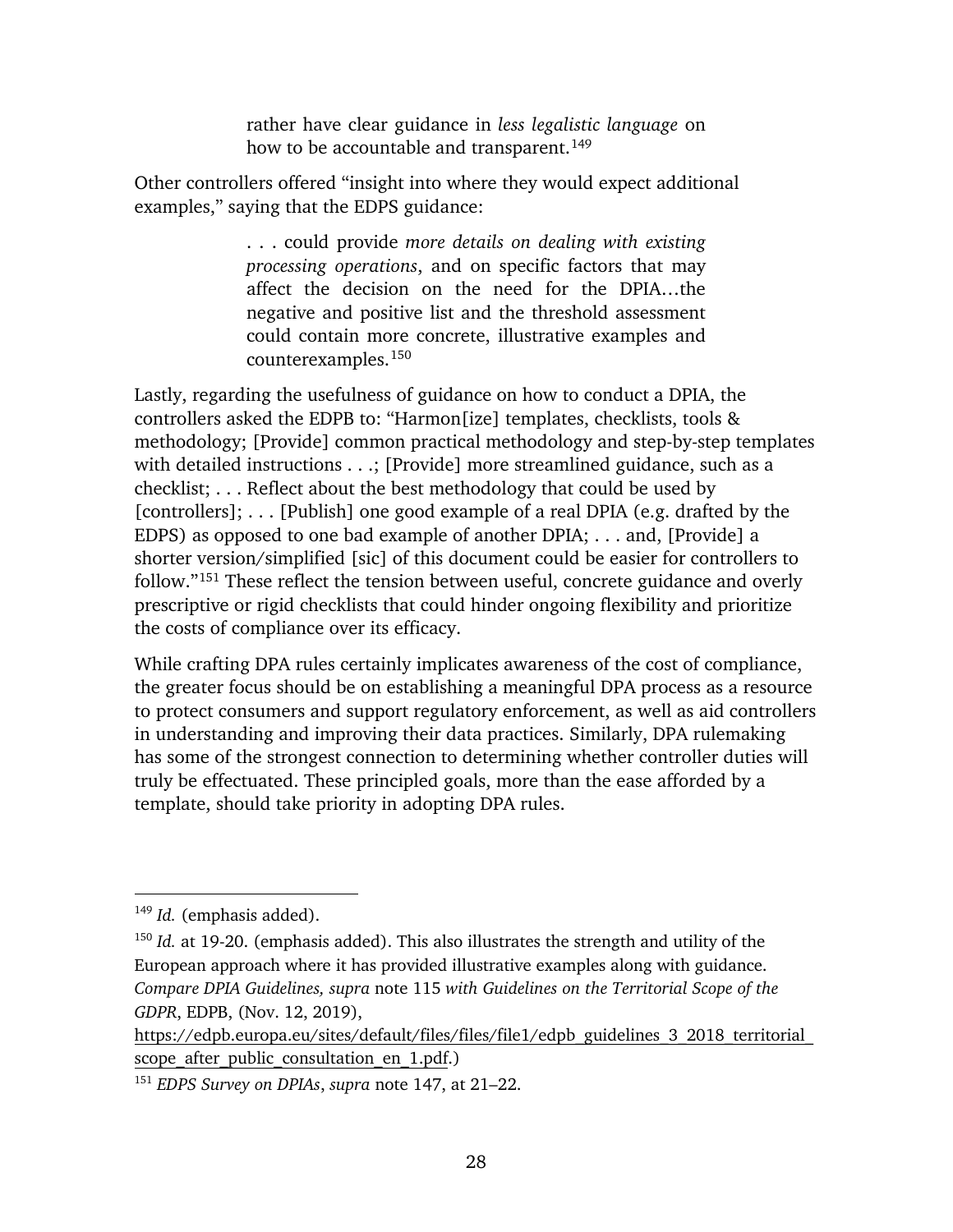### <span id="page-33-0"></span>**3. Internal Processes for Consumer Requests & Appeals**

Internal governance surrounding receiving and responding to consumer requests and appeals will have significant practical effect upon the overall strength and success of the Colorado Privacy Act (CPA).

The consumer rights outlined in Section 1306 may be exercised only by submitting a consumer request to a controller.[152](#page-33-2) As a result, organizations may make consumer rights ineffective as a practical matter if the process for submitting a request is too arduous. The openness of the Act leaves room for this to occur intentionally, through companies imposing barriers; or unintentionally, for lack of clear and effective internal procedures. Either way, the effect is nullification of consumer rights as a practical matter.[153](#page-33-3) Therefore, the processes for requests and appeals will determine the efficacy of the CPA's consumer rights in Section 1306.

<span id="page-33-5"></span>Currently these rights are vague and open; however, the recent passage of Connecticut's Privacy Act allows for strong alignment between Colorado, California, Connecticut, and, in some respects, the GDPR. [154](#page-33-4) The Department has the opportunity to strengthen consumer rights through rulemaking regarding internal data governance requirements and procedures to facilitate methods of receiving and responding to requests and appeals. This rulemaking could focus either on tracking with California as the current U.S. benchmark for requiring specific business practices, aligning with Connecticut, or raising the bar further.

This section therefore discusses the importance of internal governance to effectuate consumer rights by ensuring controllers can and do respond to them. It also briefly discusses ancillary issues that could stymie exercise of rights prior to the function of internal governance, particularly in the areas of submitting requests in the first place and exploitation of statutory exceptions.

## **3.1 Internal Governance to Strengthen Response to Requests**

<span id="page-33-1"></span>At the heart of successful provision of effective consumer rights lies a data governance structure for organizations to process consumer requests to exercise

<span id="page-33-2"></span> $^{152}$  C.R.S. § 6-1-1306(1) (2021).

<span id="page-33-3"></span><sup>&</sup>lt;sup>153</sup> Internal company processes for contesting automated decisionmaking raise similar concerns as to whether consumer rights implemented by (or delegated to) companies will be effective in practice. Margot E. Kaminski and Jennifer M. Urban, *The Right to Contest AI*, 121 Colum. L. Rev 1957, 2003–46 (2021), [https://columbialawreview.org/wp](https://columbialawreview.org/wp-content/uploads/2021/11/Kaminski-Urban-The_Right_to_Contest_AI.pdf)[content/uploads/2021/11/Kaminski-Urban-The\\_Right\\_to\\_Contest\\_AI.pdf.](https://columbialawreview.org/wp-content/uploads/2021/11/Kaminski-Urban-The_Right_to_Contest_AI.pdf) 154 *See* David Stauss, *Connecticut Legislature Passes Consumer Privacy Act*, Byte Back (Apr.

<span id="page-33-4"></span><sup>28, 2022),</sup> [https://www.bytebacklaw.com/2022/04/connecticut-legislature-passes](https://www.bytebacklaw.com/2022/04/connecticut-legislature-passes-consumer-privacy-act)[consumer-privacy-act.](https://www.bytebacklaw.com/2022/04/connecticut-legislature-passes-consumer-privacy-act)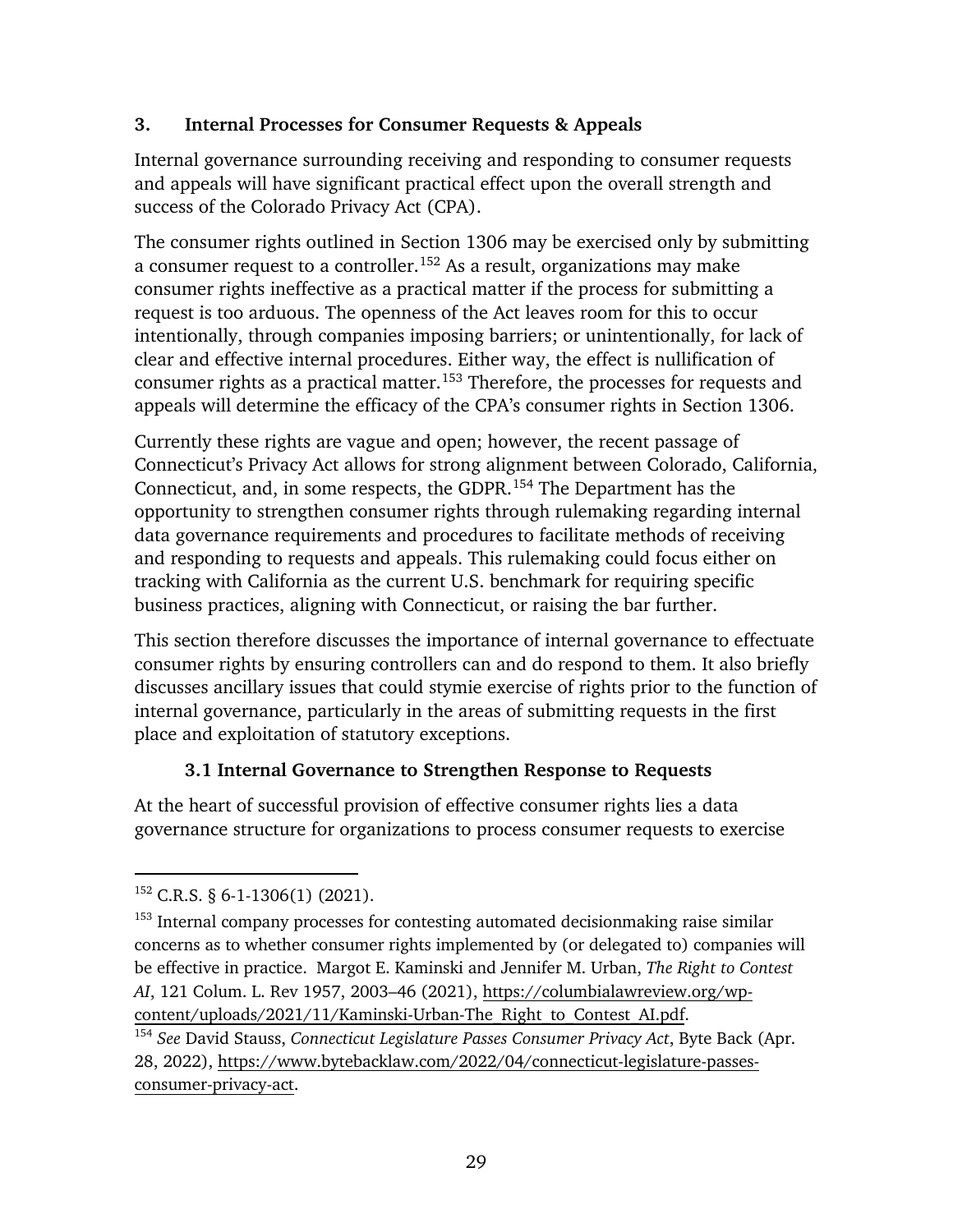rights. The goal is to provide enough clear structure and procedure to foster transparency and accountability while maintaining flexibility.[155](#page-34-0) The open requirements provided by the Act lend too easily to industry self-certification. Internal governance structures do not have to be burdensome or complex and, once established, can rely on the routine of established processes and forms and other mechanisms.[156](#page-34-1)

Generally, the CPA includes fairly light requirements for responding to requests authentication of requests, setting lengthy timelines to process and respond to requests and appeals, [157](#page-34-2) and requiring "explanation" when a company issues an extension or denial.[158](#page-34-3) These statutory requirements are open enough for rulemaking to provide practical parameters, but leave the efficacy of rights open and vulnerable without rules.

In particular, the statutory requirements at Sections 1306 and 1308 address the end result of a consumer request—what responses an organization must undertake, and within what timeframe—it leaves open how an organization will get there. Internal governance must bridge the gap<sup>[159](#page-34-4)</sup> as to how companies will receive requests, compile them from various intake sources, authenticate requests, review them to determine if they may or must be processed or declined according to the CPA and other legal obligations, carry out the request when approved in regards to

<https://ssrn.com/abstract=4055627>

<span id="page-34-0"></span><sup>155</sup> *See generally*, Hou, Bohan, *A Novel Data Governance Scheme Based on the Behavioral Economics Theory* (January 27, 2021),

<span id="page-34-1"></span>[https://papers.ssrn.com/sol3/papers.cfm?abstract\\_id=3773565.](https://papers.ssrn.com/sol3/papers.cfm?abstract_id=3773565)<br><sup>156</sup> *How to Choose the Right Privacy Governance*, Data Privacy Manager, GDPR Blog (Aug. 3, 2021), [https://dataprivacymanager.net/gdpr-compliance-privacy-governance-model/;](https://dataprivacymanager.net/gdpr-compliance-privacy-governance-model/) *Choosing the Right Privacy Governance Tool for Your Organization*, Focal Point Insights (Jan. 28, 2020), [https://blog.focal-point.com/choosing-the-right-privacy-governance-tool-for](https://blog.focal-point.com/choosing-the-right-privacy-governance-tool-for-your-organization)[your-organization;](https://blog.focal-point.com/choosing-the-right-privacy-governance-tool-for-your-organization) *compare* Margot E. Kaminski, *The Case for Data Privacy Rights (Or 'Please, a Little Optimism')* Notre Dame Law Review online, Forthcoming, Univ. of Colo. L. Legal Studies Rsch. Paper No. 22-7 ((March 11, 2022),

*and Binary Governance*, *supra* note [123,](#page-26-5) *with* Salomé Viljoen, *A Relational Theory of Data Governance*, 131 Yale L. J. 573 (2021), [https://www.yalelawjournal.org/feature/a](https://www.yalelawjournal.org/feature/a-relational-theory-of-data-governance)[relational-theory-of-data-governance.](https://www.yalelawjournal.org/feature/a-relational-theory-of-data-governance) e

<span id="page-34-2"></span><sup>157</sup> C.R.S. § 6-1-1306(2)(a (2021).

<span id="page-34-3"></span> $158$  *Id.* 

<span id="page-34-4"></span><sup>159</sup> Heather Federman & Peggy Tsai, *What Lives Between Data Privacy and Data Governance? Bettter Compliance*, IAPP (Apr. 28, 2020), [https://iapp.org/news/a/what-lives-between](https://iapp.org/news/a/what-lives-between-data-privacy-and-data-governance-better-compliance)[data-privacy-and-data-governance-better-compliance.](https://iapp.org/news/a/what-lives-between-data-privacy-and-data-governance-better-compliance)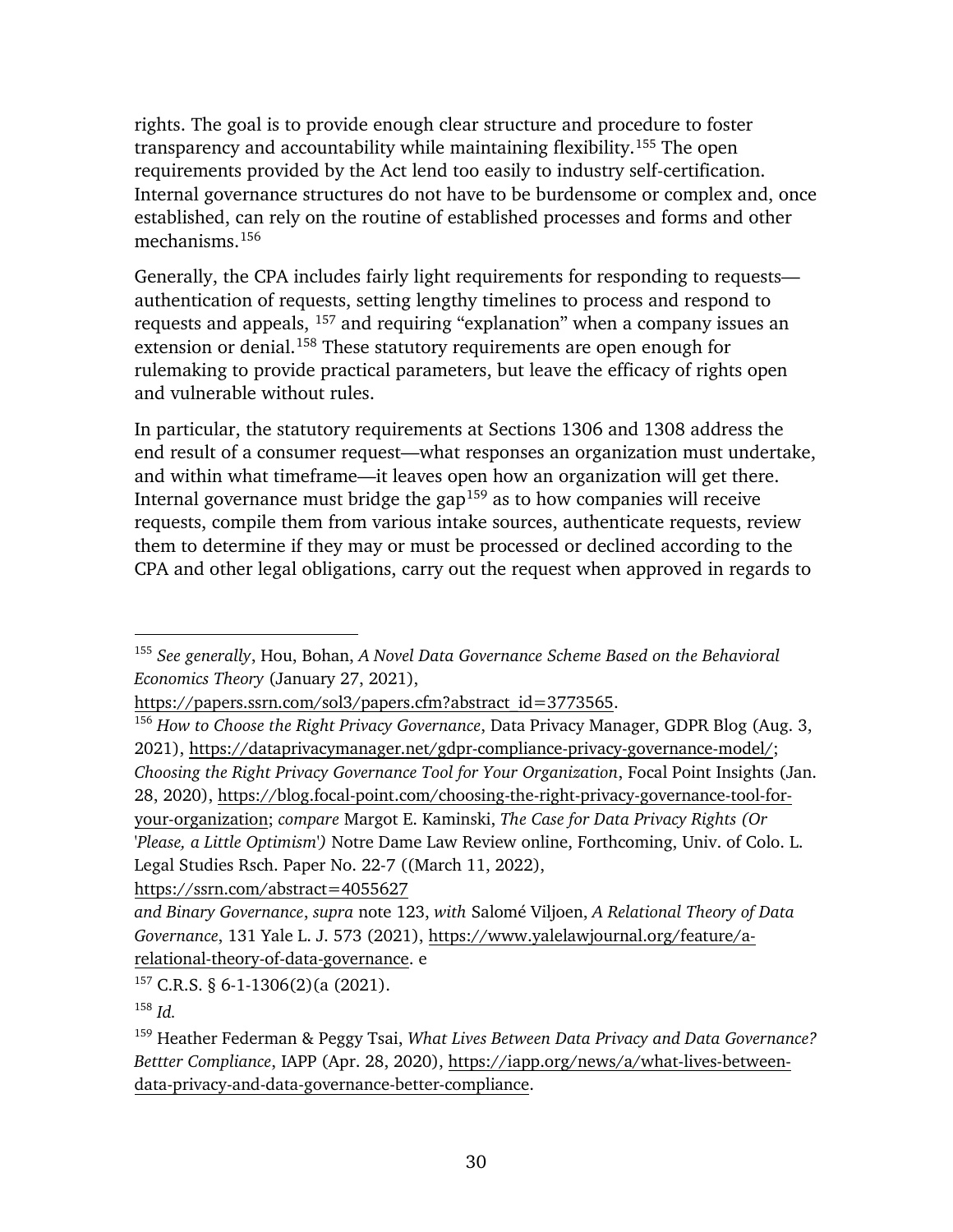collected data, and respond back to the consumer.[160](#page-35-0) Compilation capabilities will be particularly important, both to establish a single queue for processing requests regardless of how they were submitted (for example, by phone, email, or online form) and to identify personal data across the various areas it may be stored and used within an organization across departments, storage, and uses.

Further, personal data must be accessible across these various stores and uses data correction, for example, must occur in all data flows and repositories to be effective and meaningful. This means that both personal data and an organization's data processes must be categorized, accessible, and modifiable at sufficiently specific levels for data to be identified, accessed, and processed accordingly. This can include mapping data storage and data flows (processing) to identify where personal data is located and how it is used.[161](#page-35-1)

To do so, the Department could implement the request and appeals process in any number of ways. On its face, the CPA merely requires an appeals process,  $162$ without dictating a timeline or the substance on which a decision might be appealed. The Department could choose to implement a more granularized procedure with a more precise suggested timeline. The Department could choose to more clearly articulate the substantive basis of consumer appeals, and limit the exceptions companies might rely on in rejecting rights (such as trade secrecy), discussed *infra*. As shown in the diagram below with current examples, there are at least four archetypes of consumer contestation that arise from a matrix reflecting the intersection of a procedural focus or a substantive focus, and a framework based more on standards or rules.<sup>[163](#page-35-3)</sup>

<span id="page-35-0"></span><sup>160</sup> *A Guide to Consumer Rights Request Management*, Collibra,

<https://www.collibra.com/us/en/resources/consumer-rights-request> (describing the four "Rs" of responding to requests: Receive, Review, Retrieve, Respond).

<span id="page-35-1"></span><sup>&</sup>lt;sup>161</sup> *Id.* (Identifying the problems of "fragmented data and application architectures," unknown data flows, and insufficiently granular control, and recommending "PI discovery and classification" to identify data and a "process register" to map data flows); s*ee also*  GDPR Art. 30 (setting out requirements for records of processing activities); GDPR Recital 82 ("In order to demonstrate compliance with this Regulation, the controller or processor should maintain records of processing activities under its responsibility. Each controller and processor should be obliged to cooperate with the supervisory authority and make those records, on request, available to it…for monitoring….).

<span id="page-35-2"></span><sup>&</sup>lt;sup>162</sup> C.R.S. § 6-1-1306(3) (2021). Submitting the appeal must be "conspicuously available" and as easy to use as the process for submitting a request. *Id.* at § 6-1-1306(3)(a). However, without guidelines around how easy it must be to submit a request, this effectively permits appeals to be as difficult to use as the process for submitting a request. *See infra* Section 3.2.

<span id="page-35-3"></span><sup>163</sup> Kaminski & Urban, *supra* note [153,](#page-33-5) at 2008–09. Table from *Id.* at 2011.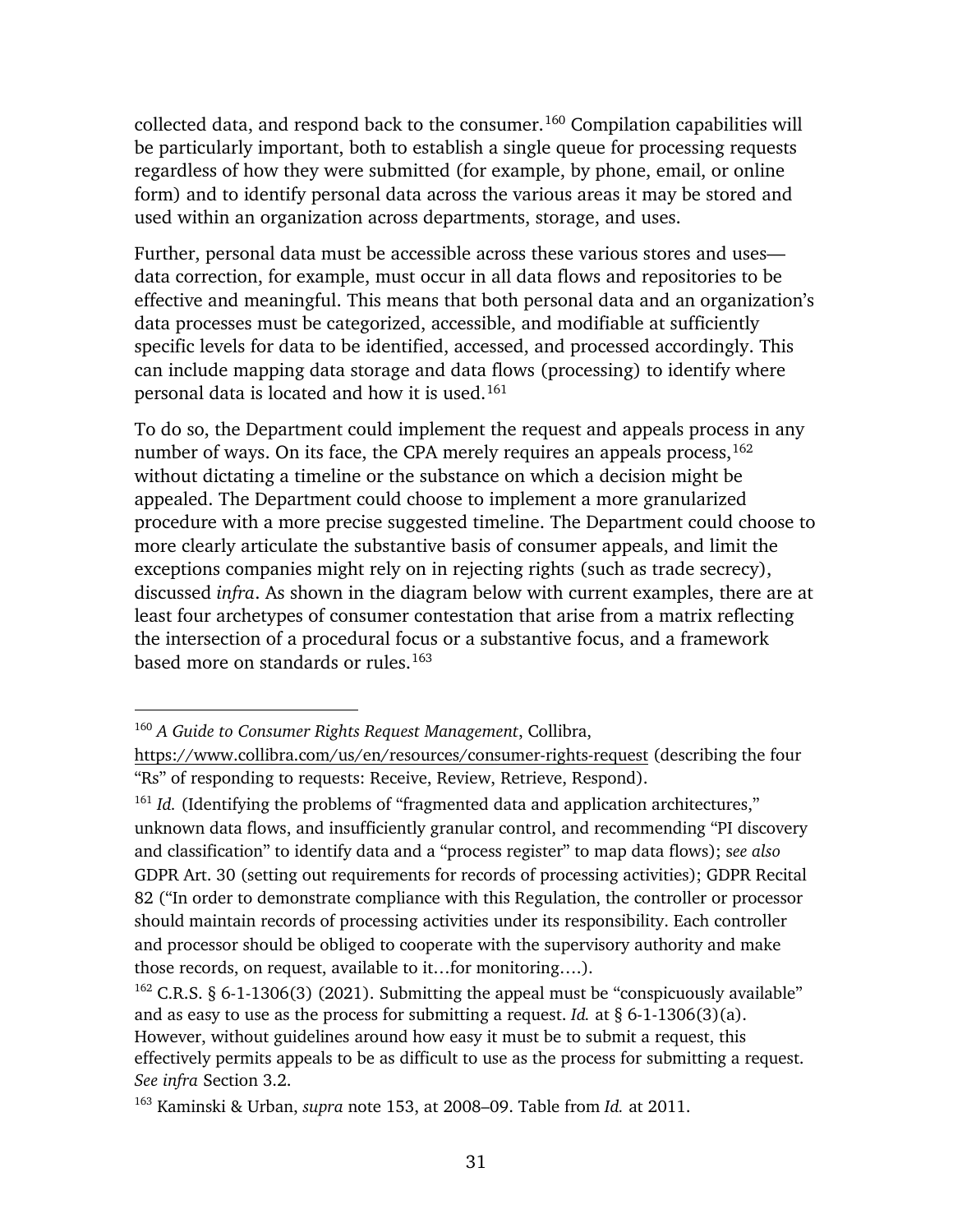|                          | <b>Contestation Standard</b>                                                             | <b>Contestation Rule</b>                                                                                                      |
|--------------------------|------------------------------------------------------------------------------------------|-------------------------------------------------------------------------------------------------------------------------------|
| Procedural Focus         | 1) The GDPR's "Right to<br>Contestation"                                                 | 2) The Digital<br>Millennium Copyright<br>Act's (DMCA's) "Notice-<br>and-takedown" regime;<br>The UK Right to<br>Contestation |
| <b>Substantive Focus</b> | 2) The EU's "Right to Be<br>Forgotten" (RTBF); The<br>Slovenian Right to<br>Contestation | 3) The Fair Credit<br>Billing Act (FCBA); The<br>French & Hungarian<br><b>Rights to Contestation</b>                          |

Within the framework chosen by the Department, rules providing benchmarks to build an internal process framework could be as simple as identifying which employees have access to personal data, where the information is stored and what processes utilize it, and an assessment of whether current data flow structures permit accessing particular pieces of data.

Pending EDPB guidance could also inform Department rulemaking. The EDPB is currently developing guidance pertinent to internal governance procedures for the GDPR right of access, similar to the CPA rights of access and portability. In guidelines proposed in January 2022 and open for comment until mid-March, both the guidelines and comments explore detailed approaches for controllers to receive and respond to requests.[164](#page-36-0) These include a combination of procedural and substantive requirements, including identification and documentation to support internal processes, topics that should be addressed in response to requests, and the level of detail of responses. Alternatively, governance structures could borrow from already-established compliance regimes, such as those established in the healthcare and finance industries.

Finally, while most rules will likely establish a floor for compliance, some should also establish a practical ceiling. For example, the CPA currently lacks a lookback period bounding access and portability requests, leaving open the amount of time over which it must account for the collection and use of personal data. California sets the limit at the twelve months preceding the request;<sup>[165](#page-36-1)</sup> Colorado could follow

<span id="page-36-0"></span><sup>164</sup> *Guidelines 01/2022 on Data Subject Rights – Right of Access*, EDPB (Jan. 28, 2022), [https://edpb.europa.eu/our-work-tools/documents/public-consultations/2022/guidelines-](https://edpb.europa.eu/our-work-tools/documents/public-consultations/2022/guidelines-012022-data-subject-rights-right_en)[012022-data-subject-rights-right\\_en.](https://edpb.europa.eu/our-work-tools/documents/public-consultations/2022/guidelines-012022-data-subject-rights-right_en)

<span id="page-36-1"></span><sup>&</sup>lt;sup>165</sup> Cal. Civ. Code 1.18.5 § 1798.130 (2021).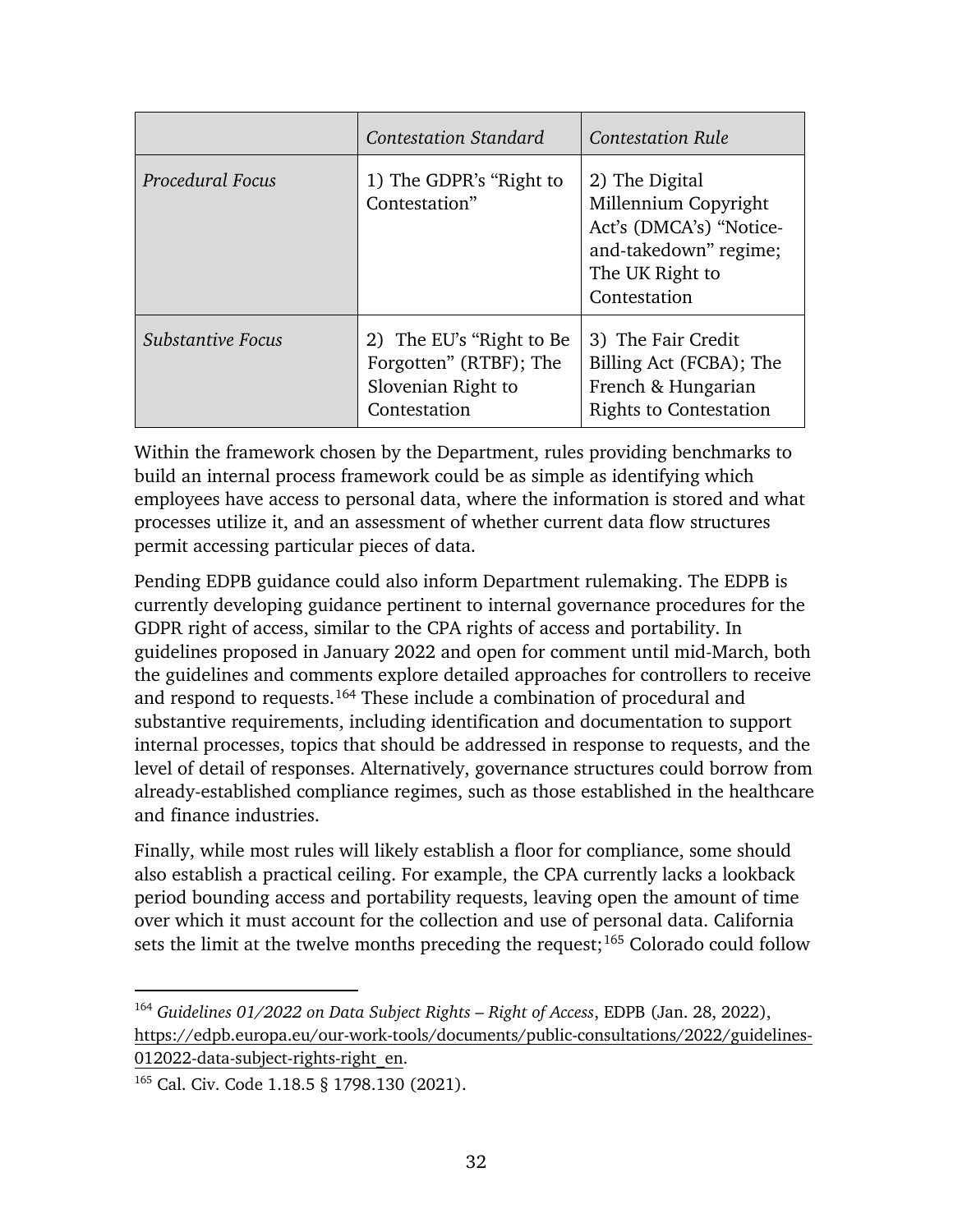this example or consider a broader lookback period for a consumer's first request. In doing so, it should also keep an eye on Federal Trade Commission activity, as Chairwoman Kahn has suggested that her tenure may favor substantive requirements over procedural protections.[166](#page-37-1)

## **3.2 Strengthening Methods of Receiving Requests**

<span id="page-37-0"></span>For successful robust internal governance processes to effectuate consumer rights, consumers must be able to successfully submit requests to exercise rights. Receiving requests implicates both the number and types of methods of requests companies accept, as well as their accessibility and ease of use by consumers. Further, methods to receive opt-out requests carries some different implications than the exercise of other rights, such as access and portability, that should be reflected in the processes for receiving those requests.

The CPA sets out broad and basic requirements for receiving consumer requests. A controller must identify the methods of request via which consumers may submit requests to exercise rights in its privacy policy.[167](#page-37-2) This specification must include the controller's contact information and how consumers may submit requests and appeals.[168](#page-37-3) The only other concrete statutory requirement is around the use of consumer accounts to submit requests: while a controller may require a consumer to submit a request through an already-existing account, it may not require a customer to create an account to submit a request.<sup>169</sup>

Unlike the CCPA and CPRA,[170](#page-37-5) the CPA does not require any minimum number or type of method for requests, with the notable exception of opt-out rights. Rulemaking relating to the methods of the request should consider some general principles, including minimum threshholds, for providing effective methods of

<span id="page-37-1"></span><sup>166</sup> Andrea Vittorio, *FTC Chair Calls for Shift from 'Overwhelming' Privacy* Policies, Bloomberg Law (Apr. 11, 2022, 5:58 PM), [https://news.bloomberglaw.com/privacy-and](https://news.bloomberglaw.com/privacy-and-data-security/ftc-chair-calls-for-shift-from-overwhelming-privacy-policies)[data-security/ftc-chair-calls-for-shift-from-overwhelming-privacy-policies.](https://news.bloomberglaw.com/privacy-and-data-security/ftc-chair-calls-for-shift-from-overwhelming-privacy-policies)

<span id="page-37-2"></span><sup>167</sup> C.R.S*.* §§ 6-1-1306(1), 1308(1)(a)(III) (2021).

<span id="page-37-3"></span><sup>&</sup>lt;sup>168</sup> C.R.S. § 6-1-1308(1)(a)(III) (2021).

<span id="page-37-4"></span><sup>&</sup>lt;sup>169</sup> C.R.S. § 6-1-1306(1), 1308(c)(I) (2021).

<span id="page-37-5"></span> $170$  Cal. Civ. Code 1.18.5 § 1798.130 (2021) (requiring at least two methods for submitting each type of request, one of which must be a toll-free number for requests to know; one of which must be via the website if the company has one; and one of which must be specified links on the website to opt out of sale and sharing and to limit use and disclosure of sensitive information.) The CCPA regulations also require businesses to respond to requests submitted that do not conform to the designated methods, by either processing the request as if submitted via a designated method or directing the consumer to the designated methods. CCPA Regulations, 11 C.C.R § 999.312(e) (2021).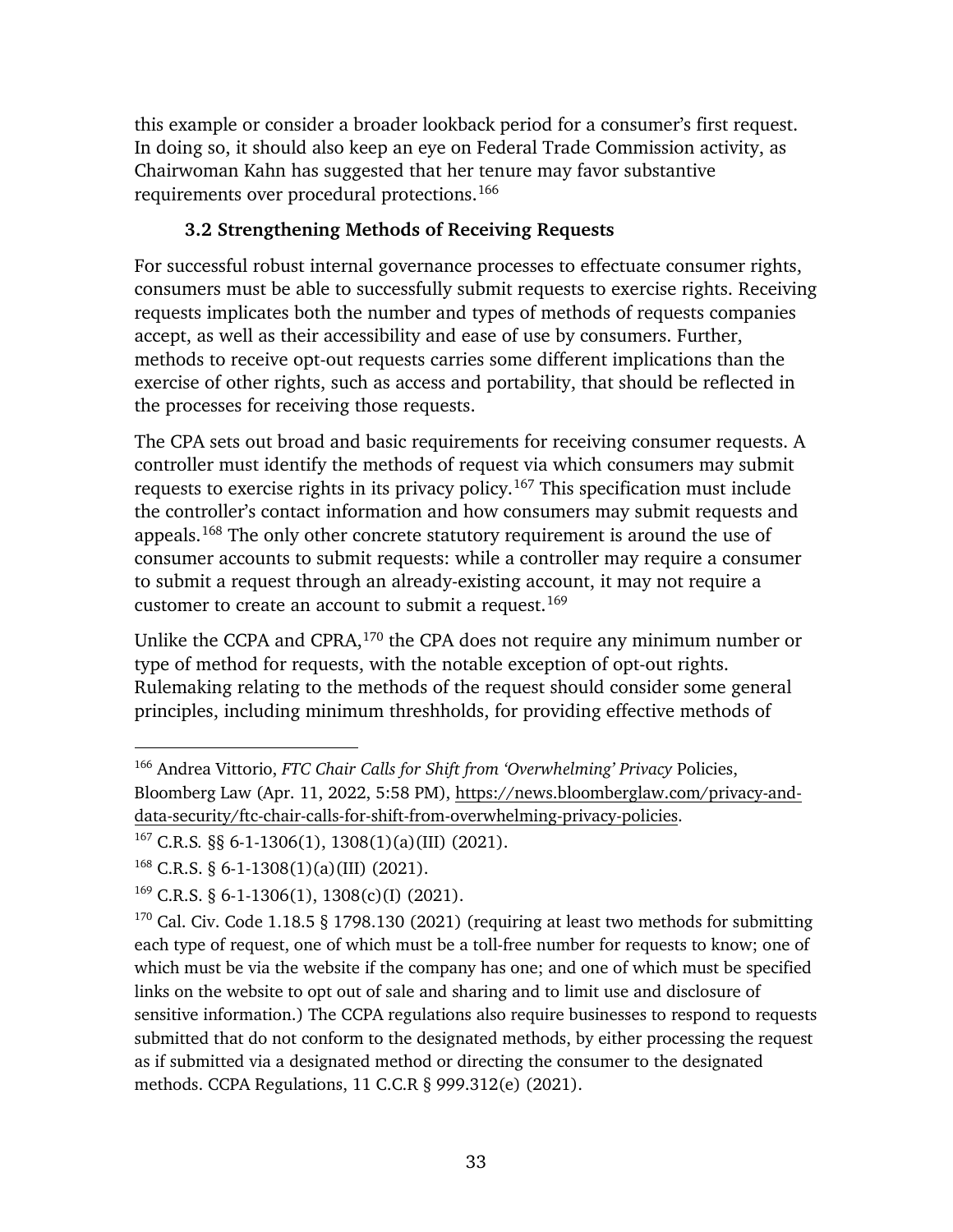requests regarding any and all rights. It should also consider particular practical and statutory demands for effective methods of request to exercise opt-out rights.

# **3.2.1. Minimum Thresholds for Any Request**

<span id="page-38-0"></span>The statute offers guidance that the designated methods of request "must take into account the ways in which consumers normally interact with the controller, the need for secure and reliable communication relating to the request, and the ability of the controller to authenticate the identity of the consumer making the request."[171](#page-38-2)

While these requirements nod to common interactions over the internet, approaches in the GDPR, and practices managing data security and identity verification, they do not address concrete application. On its face, the statute permits a method of request via anything from a user-friendly online form to an email to paper mail to fax to in-person dropoff.

The Department could therefore establish rules for minimum permissible methods for submitting requests, such as following California's approach of requiring an organization with a website to receive requests via the website. While simple, the California requirement for a business to include an opt-out link on its website has been a powerful tool to facilitate consumer exercise of rights and evaluate compliance. It has also proven a surprising challenge, as many websites are still working to provide these links,<sup>[172](#page-38-3)</sup> suggesting that explicit requirements or examples of acceptable methods of request could be beneficial.

# **3.2.2. Methods of Request for Opt-out Rights**

<span id="page-38-1"></span>Rules for methods to request exercise of opt-out rights carry particular weight both because they relate to central rights around sale of personal data, targeted advertising, and profiling, and because consumers may exercise them more commonly than other rights such as the rights of data accessibility and portability.

In particular, rulemaking could preemptively protect consumers' ability to exercise opt-outs rights via an agent, including a browser setting, global device setting, or universal opt-out mechanism. Because an organization must be able to authenticate the identity of every consumer request, including opt-outs and opt-outs via an agent,<sup>[173](#page-38-4)</sup> the Act could currently present a conflict where a setting or universal optout may not clearly permit authentication. The rules therefore could establish that

<span id="page-38-2"></span> $171$  *Id.* at § 6-1-1306(1).

<span id="page-38-3"></span><sup>172</sup> Ben Kimberly & David Zetoony, *Data Privacy Requests Metrics: Lessons for Your Privacy Program*, IAPP (Sept. 16, 2021), [https://iapp.org/news/a/data-privacy-requests-metrics](https://iapp.org/news/a/data-privacy-requests-metrics-lessons-for-your-privacy-program/)[lessons-for-your-privacy-program/](https://iapp.org/news/a/data-privacy-requests-metrics-lessons-for-your-privacy-program/)

<span id="page-38-4"></span><sup>&</sup>lt;sup>173</sup> Cf. Cal. Civ. Code 1.18.5 § 1798.130 (2021) (requiring authentication only for requests to know, correct, and delete).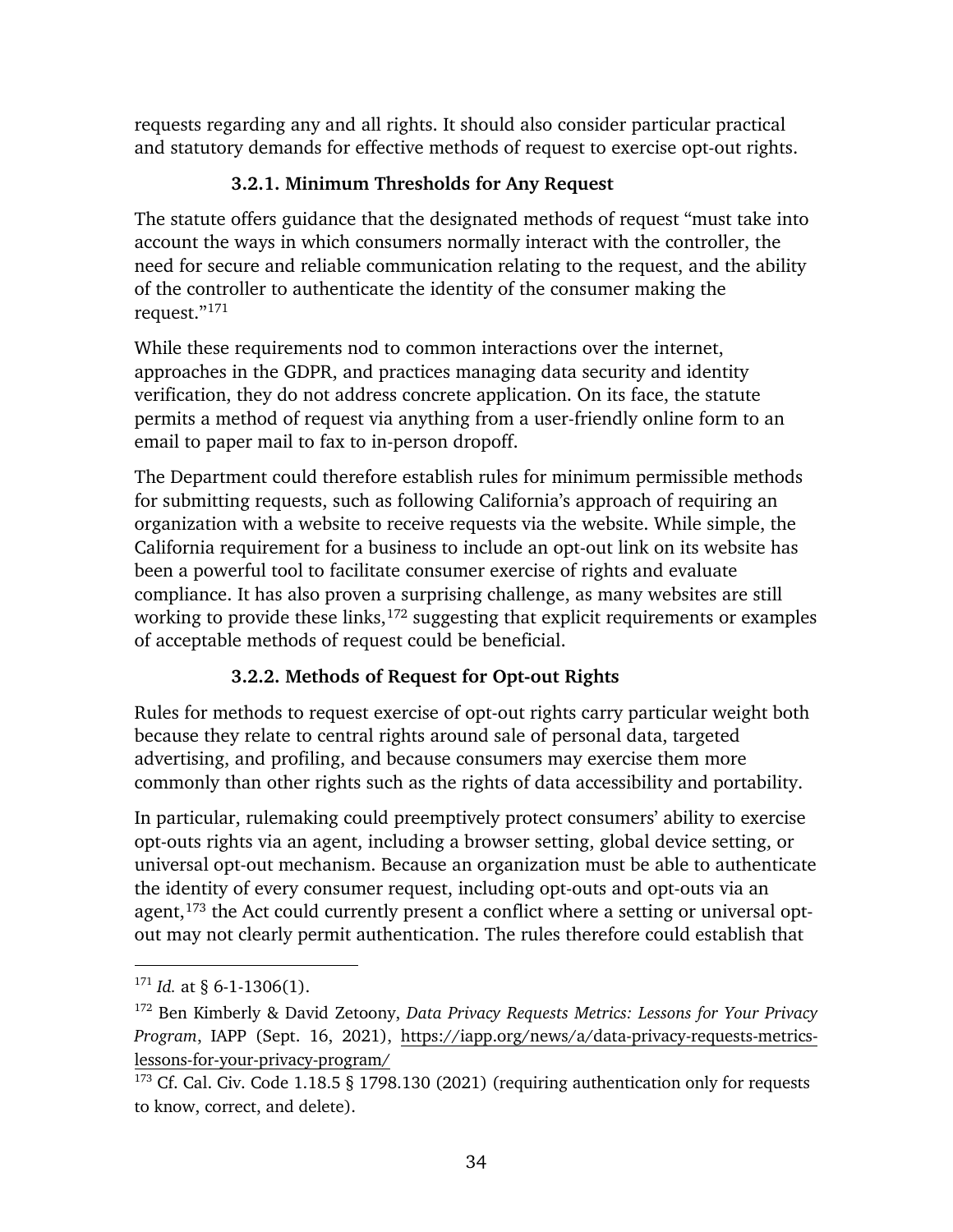universal or setting-based opt-outs presumptively satisfy authentication requirements, or include authentication capability in the rules for acceptable optout mechanisms or settings. Similarly, rules for authentication for all opt-outs—a one-way message to controllers—might carry a much lower authentication requirement than exercise of other rights that require substantive response and disclosure from controllers back to consumers.

### **3.3 Minimizing Exploitation of Exceptions**

<span id="page-39-0"></span>The Department should consider rulemaking that limits predictable exploitation of statutory exceptions. In particular, it should bound exceptions for technical feasibility, trade secret, and consent that overrides a universal opt-out.

The exception to the rights of access and data portability that a controller must only provide the consumer's data in a readily usable format "to the extent technically feasible" would naturally be bounded by reasonable internal governance requirements, discussed *supra*. A governance framework for identifying, classifying, locating, and retrieving or modifying data would not only prevent the technical feasibility exception from undermining the rights—in effect, using lack of internal governance to claim technical infeasibility—but would significantly strengthen the rights and guide companies in establishing workable, compliant data management.

Second, rulemaking could address growing opposition to disclosure on the basis of trade secrets. Companies already argue that their manner of constructing consumer profiles (i.e., proprietary algorithms) is a trade secret and, thus, that consumer profiles—some of the information this Act most seeks to shed light upon—are exempt from disclosure. This has already caused enough contention to be the subject of the only Attorney General opinion interpreting the CCPA, released March 10, 2022, concluding that inferences generated about a consumer via a secret algorithm may not automatically be withheld under trade secret protection.<sup>[174](#page-39-1)</sup>

The open language in the CPA, in contrast to the prescriptions of the CCPA, makes it more vulnerable to sweeping trade secret claims of exemption.[175](#page-39-2) In addition to the proprietary algorithm argument addressed by the California Attorney General, other passed and proposed state legislation with language more similar to the CPA has revealed strategies to leverage trade secret to avoid meaningful disclosure. The Utah Privacy Act requires disclosure only of data provided by the consumer (not,

<span id="page-39-1"></span> $174$  Cal. Att'y Gen. Op. No. 20-303 (Mar. 10, 2022), [https://oag.ca.gov/opinions/monthly](https://oag.ca.gov/opinions/monthly-report)[report.](https://oag.ca.gov/opinions/monthly-report)

<span id="page-39-2"></span><sup>&</sup>lt;sup>175</sup> C.R.S. § 6-1-1306(1)(e) (2021) ("Nothing in this subsection 1(e) requires a controller to provide the data to the consumer *in a manner* that would disclose the controller's trade secrets.") (emphasis added).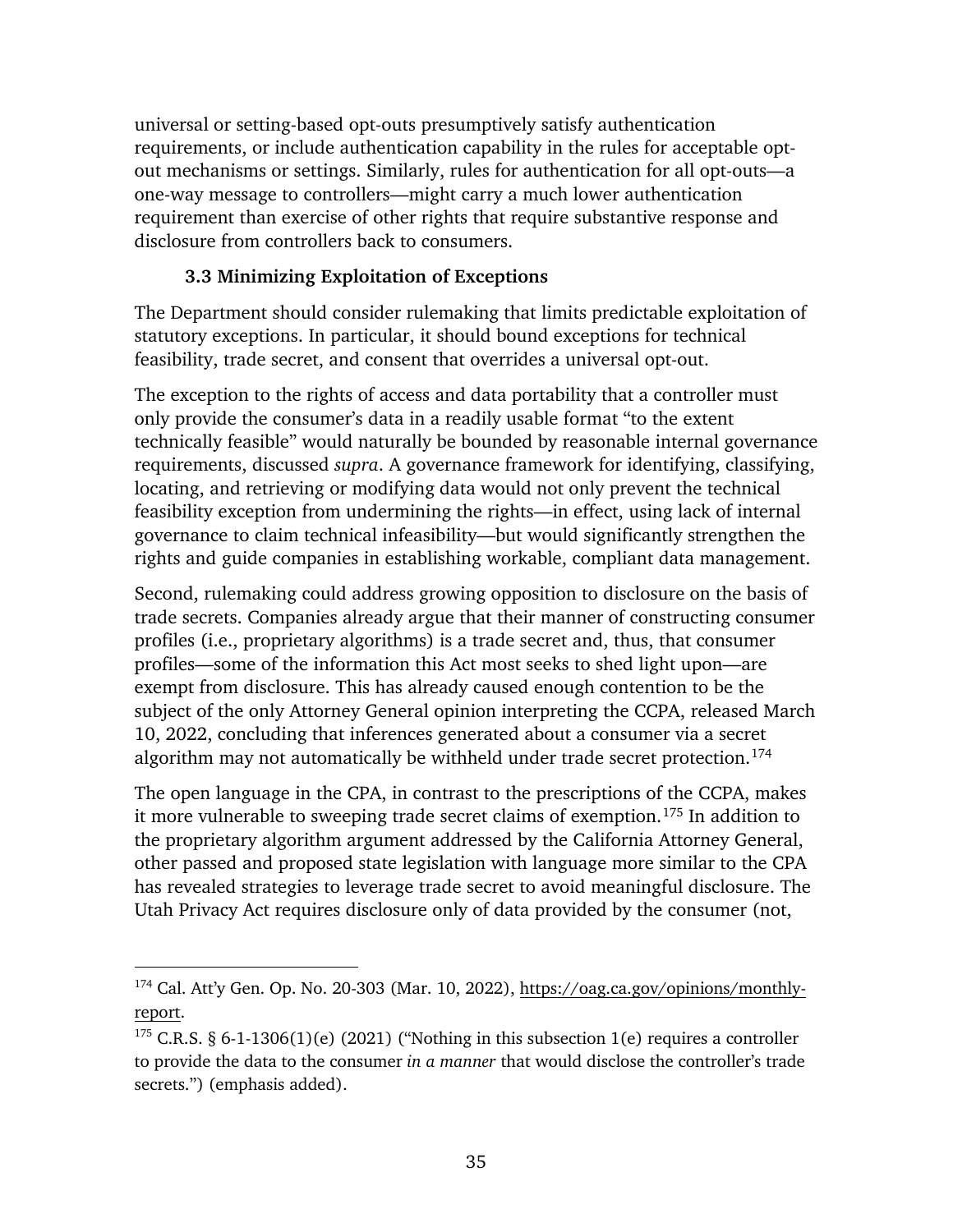for example, information provided by a data broker about the consumer),  $176$  while one proposed bill in Indiana would have considered the access right satisfied by a "representative summary"<sup>[177](#page-40-2)</sup>—i.e., a uniform generic list—of the kinds of information possessed regarding a consumer rather than the specific data itself.

Under the language of the CPA, a company could assert compliance with the access right if it combined these approaches, disclosing routine information provided by the consumer and glossing over more detailed or pernicious information by providing a generic list of kinds of data generated or processed by algorithms once purchased, on trade secret grounds. Rulemaking, therefore, could clarify that the trade secret protection does not extend to the data produced by processes that may fall under trade secrets—that the inferences produced by an algorithm cannot be withheld because their disclosure is not "in a manner" that discloses the trade secret itself—i.e., the algorithm.

Finally, the CPA's exception permitting specific consent to override a universal optout signal[178](#page-40-3) leaves a problematic chronological loophole. Under the statutory language, an entity could obtain the go-ahead from users now to collect data for sale or targeted advertising—for example, through failure to opt-out of default terms set out in its privacy policy. It could then assert that this acceptance, obtained prior to accepting a universal opt-out signal, constitutes consent that overrides the universal opt-out signal once it accepts it by July 1, 2024, and decline to recognize the universal opt-out signal on that ground from its inception. Such an interpretation could defeat the intended ease and widespread benefit of the universal opt-out provision. The Department could address this issue through rulemaking by clarifying that consent—or at least passive acceptance—to collection of information obtained by an organization prior to July 1, 2024 would not take precedence over a later attempt to opt-out via a universal opt-out mechanism.

## <span id="page-40-0"></span>**4. Additional Areas for Consideration in Formal Rulemaking**

While this submission has focused primarily on notice, data protection assessments, and consumer requests, this section highlights some other areas deserving significant consideration during rulemaking.

*Sensitive Data and Inferences.* First, the language of the CPA in Section 1308(7) requiring consent to process sensitive data, as well as the definition of consent in Section 1303(5), leave open rulemaking regarding inferences of sensitive information. The language of the statute allows rulemaking to clarify that consent required for processing sensitive information includes sensitive information

<span id="page-40-1"></span><sup>176</sup> Utah Code Ann. § 13-61-201(3) (LexisNexis 2022, effective 2023).

<span id="page-40-2"></span><sup>177</sup> *E.g.*, Indiana proposed S.B. 358(3)(1)(b)(4)(B),

[http://iga.in.gov/legislative/2022/bills/senate/358.](http://iga.in.gov/legislative/2022/bills/senate/358)

<span id="page-40-3"></span><sup>&</sup>lt;sup>178</sup> C.R.S. § 6-1-1306(a)(IV)(C) (2021).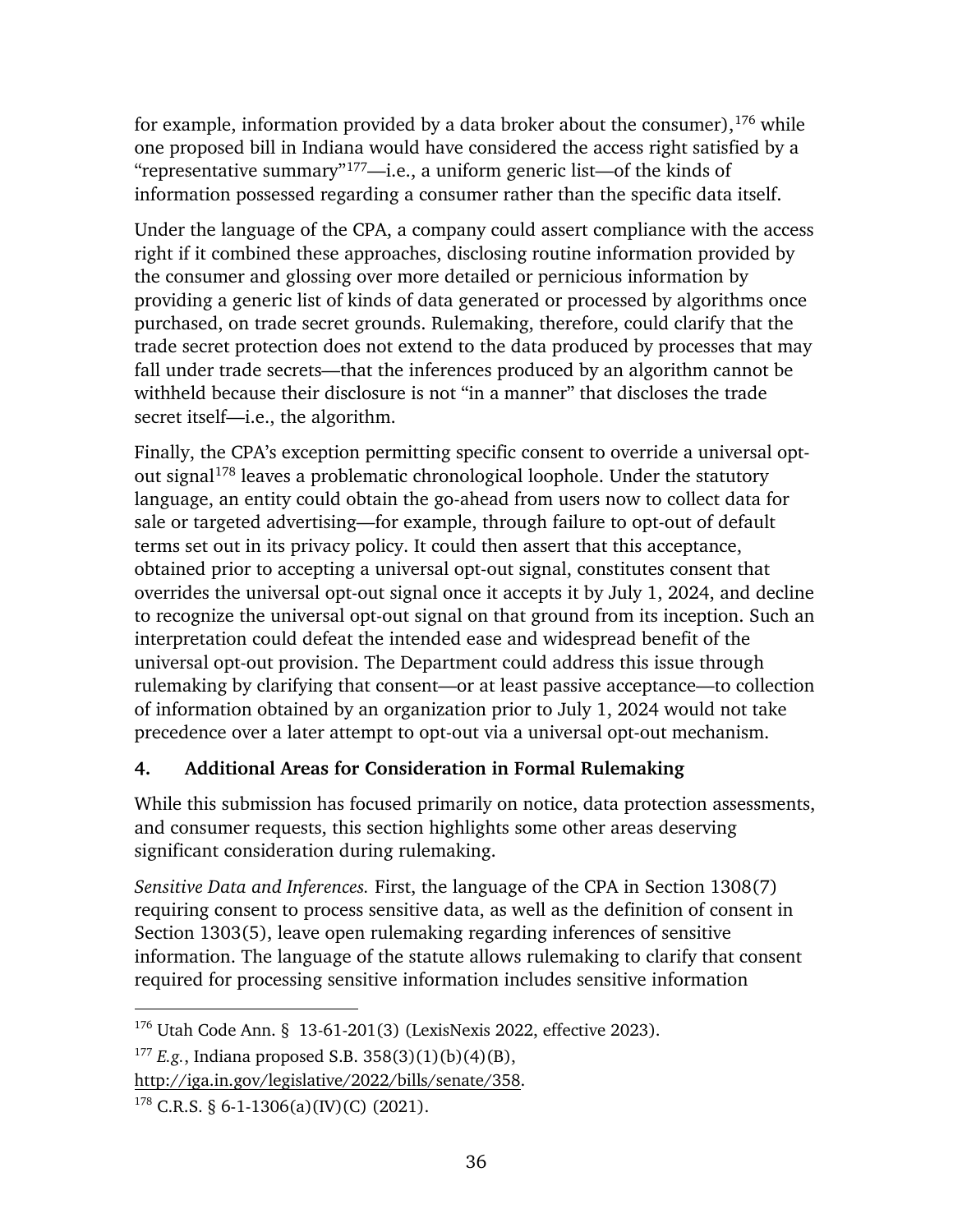generated by inference. It could apply to inferred sensitive data generated from non-sensitive data, including data the processor did not collect itself. As a result, not only would consumers be contacted for consent regarding sensitive data they were unaware was collected via inferences, but would gain visibility into which controllers and processors—including those with which they did not directly interact—are utilizing it.

*Effectuating Controller Duties*. Second, although we have mentioned the importance of controller duties in the context of specific areas of potential rulemaking, the importance of effectuating these duties across areas of rulemaking cannot be understated. Not only do these duties require rulemaking to become effective, but they provide key guiding principles for the other provisions of the CPA and therefore can guide rulemaking. For example, implementation of the duty of purpose specification could inform rulemaking around notices, defining a clear and affirmative act of consent, as well as properly responding to a request.

*Automated Decisionmaking Processes.* Finally, as reflected in the CPA[179](#page-41-0) and the work of scholars<sup>[180](#page-41-1)</sup> and regulators,  $181$  the role of automated decisionmaking processes (ADP) plays an important and increasing role in data management and data privacy. Again, while this is outside the scope of this submission, we urge the Department to keep in mind the role of ADPs in its formal rulemaking this fall.

<span id="page-41-0"></span> $179$  C.R.S. §6-1-1303(20) (2021).

<span id="page-41-1"></span><sup>180</sup> Rebecca Crootof and Margot E. Kaminski & William Nicholson Price II, *Humans in the Loop* Univ. of Colo. L. Legal Studies Research Paper No. 22-10, U of Michigan Public Law Research Paper No. 22-011, (March 25, 2022) (forthcoming in Vanderbilt Law Review, 2023), [https://ssrn.com/abstract=4066781;](https://ssrn.com/abstract=4066781) Margot E. Kaminski, *The Right to Explanation, Explained*, 34 Berkeley Tech. L. J. 189 (2019),

<span id="page-41-2"></span>[https://btlj.org/data/articles2019/34\\_1/05\\_Kaminski\\_Web.pdf.](https://btlj.org/data/articles2019/34_1/05_Kaminski_Web.pdf) 181 Elisa Jillson, *Aiming for Truth, Fairness, and Equity in Your Company's Use of AI*, FTC Business Blog (Apr. 19, 2021), [https://www.ftc.gov/business-](https://www.ftc.gov/business-guidance/blog/2021/04/aiming-truth-fairness-equity-your-companys-use-ai)

[guidance/blog/2021/04/aiming-truth-fairness-equity-your-companys-use-ai](https://www.ftc.gov/business-guidance/blog/2021/04/aiming-truth-fairness-equity-your-companys-use-ai) (providing links to FTC resources including business guidance on algorithms, a report on big data and machine learning, and a hearing on algorithms and AI); Article 29 Data Protection Working Party, *Guidelines on Automated Individual Decision-making and Profiling for the Purposes of Regulation 2016/679*, WP251 (rev'd Aug. 22, 2018), https://ec.europa.eu/newsroom/article29/items/612053/en.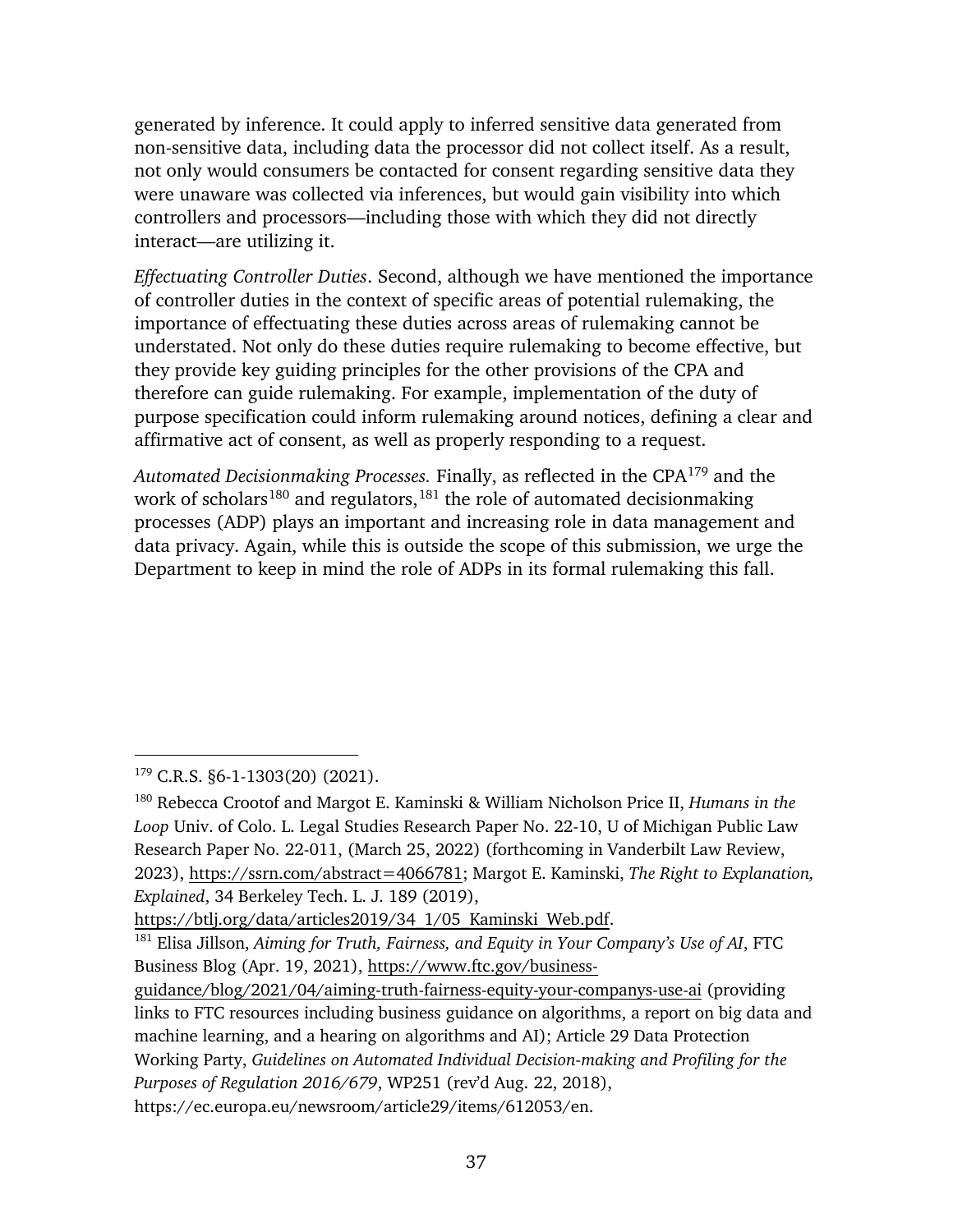### **Appendix A: Sources for Notice**

*(in order of appearance)*

<span id="page-42-0"></span>Idris Adjerid, Alessandro Acquisti, & George Lowenstein, *Choice Architecture, Framing, and Cascaded Privacy Choices*, Management Science 65(5) 1949-2443 (2019), <https://ssrn.com/abstract=2765111>

Hana Habib, Yixin Zou, Adliti Jannu, Neha Sridhar, Chelse Swoopes, Alessandro Acquisti, Lori Cranor, Norman Sadeh, & Florian Schaub, *An Empirical Analysis of Data Deletion and Opt-Out Choices on 150 Websites*, USENIX Proceedings of the Fifteenth Symposium on Usable Privacy and Security 387 (2019), <https://www.usenix.org/system/files/soups2019-habib.pdf>

Article 29 Data Protection Working Party, *Guidelines on Consent Under Regulation 2016/679,* EDPB (May 4, 2020),

[https://edpb.europa.eu/sites/default/files/files/file1/edpb\\_guidelines\\_202005\\_con](https://edpb.europa.eu/sites/default/files/files/file1/edpb_guidelines_202005_consent_en.pdf) [sent\\_en.pdf](https://edpb.europa.eu/sites/default/files/files/file1/edpb_guidelines_202005_consent_en.pdf) ("*Guidelines on Consent*")

Article 29 Data Protection Working Party, *Guidelines on Transparency Under Regulation 2016/679*, EDPB (Apr. 11, 2018),

<https://ec.europa.eu/newsroom/article29/items/622227> ("*Guidelines on Transparency*")

Woodrow Hartzog, *Privacy's Blueprint: The Battle to Control the Design of New Technologies* (2018)

Florian Schaub, Rebecca Balebako, Adam L. Durity, and Lorrie Faith Cranor, *A Design Space for Effective Privacy Notices*, Usenix (Symposium on Usable Privacy and Security) (July 2015),

<https://www.usenix.org/conference/soups2015/proceedings/presentation/schaub>

Lorie *Faith Cranor*, Carnegie Mellon Univ., <https://www.cmu.edu/epp/people/faculty/lorrie-faith-cranor.html>

*Mobile Privacy Disclosures: Building Trust Through Transparency*, FTC (Feb. 2013), [https://www.ftc.gov/sites/default/files/documents/reports/mobile-privacy](https://www.ftc.gov/sites/default/files/documents/reports/mobile-privacy-disclosures-building-trust-through-transparency-federal-trade-commission-staff-report/130201mobileprivacyreport.pdf)[disclosures-building-trust-through-transparency-federal-trade-commission-staff](https://www.ftc.gov/sites/default/files/documents/reports/mobile-privacy-disclosures-building-trust-through-transparency-federal-trade-commission-staff-report/130201mobileprivacyreport.pdf)[report/130201mobileprivacyreport.pdf](https://www.ftc.gov/sites/default/files/documents/reports/mobile-privacy-disclosures-building-trust-through-transparency-federal-trade-commission-staff-report/130201mobileprivacyreport.pdf)

*Mobile Health App Developers: FTC Best Practices*, FTC (Apr. 2016), [https://www.ftc.gov/business-guidance/resources/mobile-health-app-developers](https://www.ftc.gov/business-guidance/resources/mobile-health-app-developers-ftc-best-practices)[ftc-best-practices](https://www.ftc.gov/business-guidance/resources/mobile-health-app-developers-ftc-best-practices)

*A Look at What ISPs Know About You: Examining the Privacy Practices of Six Major Internet Service Providers*, FTC (Staff Report) (Oct. 21, 2021), [https://www.ftc.gov/system/files/documents/reports/look-what-isps-know-about-](https://www.ftc.gov/system/files/documents/reports/look-what-isps-know-about-you-examining-privacy-practices-six-major-internet-service-providers/p195402_isp_6b_staff_report.pdf)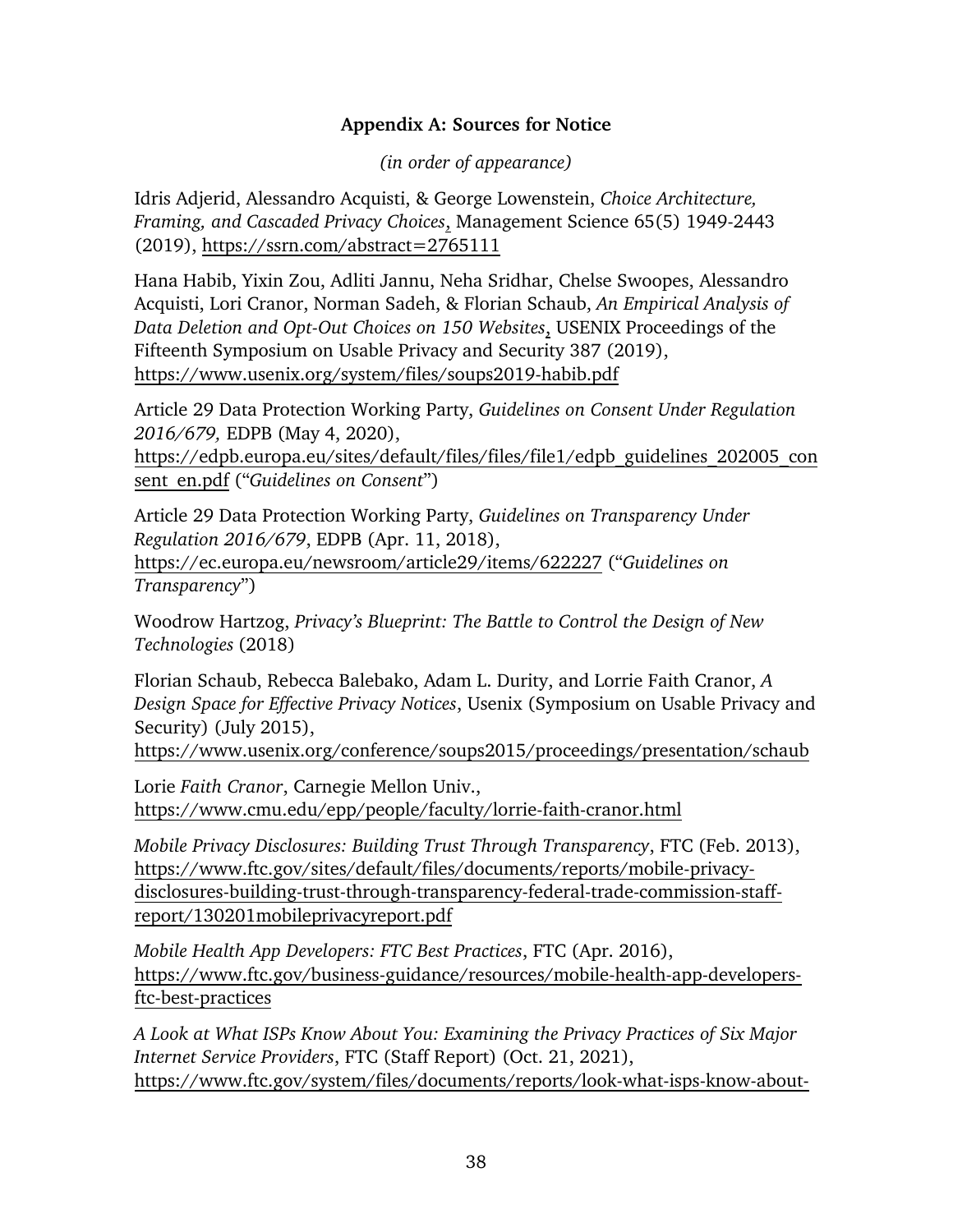[you-examining-privacy-practices-six-major-internet-service](https://www.ftc.gov/system/files/documents/reports/look-what-isps-know-about-you-examining-privacy-practices-six-major-internet-service-providers/p195402_isp_6b_staff_report.pdf)[providers/p195402\\_isp\\_6b\\_staff\\_report.pdf](https://www.ftc.gov/system/files/documents/reports/look-what-isps-know-about-you-examining-privacy-practices-six-major-internet-service-providers/p195402_isp_6b_staff_report.pdf)

Lesley Fair, *What Vizio was Doing Behind the TV Screen*, FTC Bus. Blog (Feb. 6, 2017), [https://www.ftc.gov/business-guidance/blog/2017/02/what-vizio-was](https://www.ftc.gov/business-guidance/blog/2017/02/what-vizio-was-doing-behind-tv-screen)[doing-behind-tv-screen](https://www.ftc.gov/business-guidance/blog/2017/02/what-vizio-was-doing-behind-tv-screen)

*VIZIO to Pay \$2.2 Million to FTC, State of New Jersey to Settle Charges It Collected Viewing Histories on 11 Million Smart Televisions Without Users' Consent*, FTC (Feb. 6, 2017), [https://www.ftc.gov/news-events/news/press-releases/2017/02/vizio](https://www.ftc.gov/news-events/news/press-releases/2017/02/vizio-pay-22-million-ftc-state-new-jersey-settle-charges-it-collected-viewing-histories-11-million)[pay-22-million-ftc-state-new-jersey-settle-charges-it-collected-viewing-histories-11](https://www.ftc.gov/news-events/news/press-releases/2017/02/vizio-pay-22-million-ftc-state-new-jersey-settle-charges-it-collected-viewing-histories-11-million) [million](https://www.ftc.gov/news-events/news/press-releases/2017/02/vizio-pay-22-million-ftc-state-new-jersey-settle-charges-it-collected-viewing-histories-11-million)

CCPA Regulations, 11 C.C.R. §300 et seq. (2021), <https://oag.ca.gov/privacy/ccpa/regs>

Cristian Bravo-Lillo, Lorrie Cranor, Saranga Komanduri, Stuart Schechter, and Manya Sleeper, *Harder to Ignore? Revisiting Pop-up Fatigue and Approaches to Prevent It*, Symposium on Usable Privacy and Security (July 2014), [https://www.usenix.org/conference/soups2014/proceedings/presentation/bravo](https://www.usenix.org/conference/soups2014/proceedings/presentation/bravo-lillo)[lillo](https://www.usenix.org/conference/soups2014/proceedings/presentation/bravo-lillo)

M. Ryan Calo, *Against Notice Skepticism in Privacy (and Elsewhere)*, 87 Notre Dame L. Rev. 1027, 1027 (2013),<http://scholarship.law.nd.edu/ndlr/vol87/iss3/3>

*A Conversation with Colorado Attorney General Phil Weiser*, Data Privacy Unlocked: Legislating Data Privacy Series (May 9, 2022), available via major podcast platforms or at [https://www.bytebacklaw.com/2022/05/legislating-data-privacy](https://www.bytebacklaw.com/2022/05/legislating-data-privacy-series-a-conversation-with-colorado-attorney-general-phil-weiser)[series-a-conversation-with-colorado-attorney-general-phil-weiser](https://www.bytebacklaw.com/2022/05/legislating-data-privacy-series-a-conversation-with-colorado-attorney-general-phil-weiser)

An Act Concerning Personal Data Privacy and Online Monitoring, Pub. Act No. 22- 15 (2022),

[https://www.cga.ct.gov/asp/cgabillstatus/cgabillstatus.asp?selBillType=Bill&bill\\_n](https://www.cga.ct.gov/asp/cgabillstatus/cgabillstatus.asp?selBillType=Bill&bill_num=SB00006&which_year=2022) [um=SB00006&which\\_year=2022](https://www.cga.ct.gov/asp/cgabillstatus/cgabillstatus.asp?selBillType=Bill&bill_num=SB00006&which_year=2022)

*Webinar: Analyzing the Connecticut Data Privacy Act*, Byte Back (May 2, 2022), [https://www.bytebacklaw.com/2022/05/webinar-analyzing-the-connecticut-data](https://www.bytebacklaw.com/2022/05/webinar-analyzing-the-connecticut-data-privacy-act)[privacy-act](https://www.bytebacklaw.com/2022/05/webinar-analyzing-the-connecticut-data-privacy-act)

Arunesh Mathur, Gunes Acar, Michael J. Friedman, Eli Lucherini, Jonathan Mayer, Marshini Chetty, & Arvind Narayanan, *Dark Patterns at Scale: Findings from a Crawl of 11K Shopping Websites*, Proc. ACM Hum.-Comput. Interact. 3, CSCW 81, 2 (2019),<https://doi.org/10.1145/3359183>

Arunesh Mathur, *Dark Patterns at Scale: Findings from a Crawl of 11k Shopping Websites*, slide 9 (2019),

[http://aruneshmathur.co.in/files/talks/CSCW19\\_DarkPatterns\\_Slides.pdf](http://aruneshmathur.co.in/files/talks/CSCW19_DarkPatterns_Slides.pdf)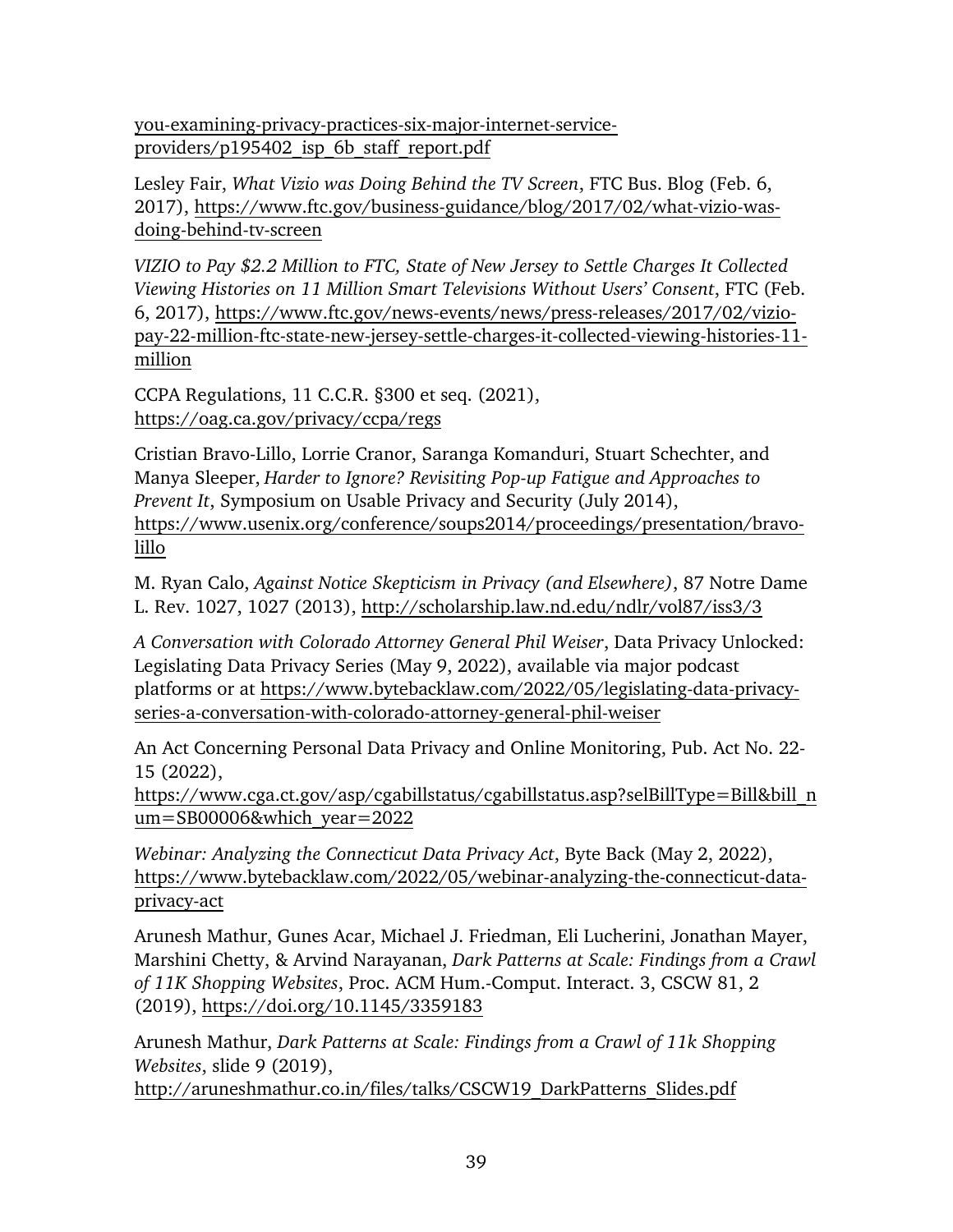Arunesh Mathur, Jonathan Mayer, & Mihir Kshirsagar, *What Makes a Dark Pattern…Dark? Design Attributes, Normative Considerations, and Measurement Methods* (Jan. 13, 2021),<https://arxiv.org/abs/2101.04843>

Jake Holland, *Amazon Alexa Suit's Registered User Wiretap Claims Axed*, Bloomberg Law (May 9, 2022), [https://www.bloomberglaw.com/bloomberglawnews/privacy](https://www.bloomberglaw.com/bloomberglawnews/privacy-and-data-security/X72JHUV8000000?bna_news_filter=privacy-and-data-security#jcite)[and-data-security/X72JHUV8000000?bna\\_news\\_filter=privacy-and-data](https://www.bloomberglaw.com/bloomberglawnews/privacy-and-data-security/X72JHUV8000000?bna_news_filter=privacy-and-data-security#jcite)[security#jcite](https://www.bloomberglaw.com/bloomberglawnews/privacy-and-data-security/X72JHUV8000000?bna_news_filter=privacy-and-data-security#jcite)

*Enforcement Policy Statement Regarding Negative Option Marketing*, FTC 13 (Nov. 4, 2021), [https://www.federalregister.gov/documents/2021/11/04/2021-](https://www.federalregister.gov/documents/2021/11/04/2021-24094/enforcement-policy-statement-regarding-negative-option-marketing) [24094/enforcement-policy-statement-regarding-negative-option-marketing](https://www.federalregister.gov/documents/2021/11/04/2021-24094/enforcement-policy-statement-regarding-negative-option-marketing)

*Cookies Equally Easily Accepted or Refused: the CNIL Sends a Second Series of Orders to Comply*, CNIL (July 23, 2021), [https://www.cnil.fr/en/cookies-equally-easily](https://www.cnil.fr/en/cookies-equally-easily-accepted-or-refused-cnil-sends-second-series-orders-comply)[accepted-or-refused-cnil-sends-second-series-orders-comply](https://www.cnil.fr/en/cookies-equally-easily-accepted-or-refused-cnil-sends-second-series-orders-comply)

*CNIL's New Guidelines and Recommendations on Cookie Consent*, CookieYes (July 14, 2021), [https://www.cookieyes.com/blog/cnil-guidelines-and-recommendations-on](https://www.cookieyes.com/blog/cnil-guidelines-and-recommendations-on-cookie-consent)[cookie-consent](https://www.cookieyes.com/blog/cnil-guidelines-and-recommendations-on-cookie-consent)

*GDPR: Consent,* GDPR-Info,<https://gdpr-info.eu/issues/consent> (last accessed May 16, 2022)

*FTC to Ramp Up Enforcement Against Illegal Dark Patterns that Trick or Trap Consumers into Subscriptions*, FTC Press Release (Oct. 28, 2021), [https://www.ftc.gov/news-events/news/press-releases/2021/10/ftc-ramp](https://www.ftc.gov/news-events/news/press-releases/2021/10/ftc-ramp-enforcement-against-illegal-dark-patterns-trick-or-trap-consumers-subscriptions)[enforcement-against-illegal-dark-patterns-trick-or-trap-consumers-subscriptions](https://www.ftc.gov/news-events/news/press-releases/2021/10/ftc-ramp-enforcement-against-illegal-dark-patterns-trick-or-trap-consumers-subscriptions)

Lior Strahilevitz and Jamie Luguri, *Shining a Light on Dark Patterns*, 13 U of Chic. J. of L. Analysis, Pub. L. Working Paper No. 719 44 (2021), https://www.oag.ca.gov/sites/all/files/agweb/pdfs/privacy/shining-a-light-ondark-patterns.pdf

*Bringing Dark Patterns to Light*, FTC (Apr. 29, 2021), [https://www.ftc.gov/news](https://www.ftc.gov/news-events/events/2021/04/bringing-dark-patterns-light-ftc-workshop)[events/events/2021/04/bringing-dark-patterns-light-ftc-workshop](https://www.ftc.gov/news-events/events/2021/04/bringing-dark-patterns-light-ftc-workshop) (providing links to agenda, papers, and comments)

Jennifer King & Adriana Stephan*, Regulating Privacy Dark Patterns in Practice— Drawing Inspiration from California Privacy Rights Act*, 5 Geo. L. Tech. Rev. 251, 263 (2021), [https://georgetownlawtechreview.org/wp](https://georgetownlawtechreview.org/wp-content/uploads/2021/09/King-Stephan-Dark-Patterns-5-GEO.-TECH.-REV.-251-2021.pdf)[content/uploads/2021/09/King-Stephan-Dark-Patterns-5-GEO.-TECH.-REV.-251-](https://georgetownlawtechreview.org/wp-content/uploads/2021/09/King-Stephan-Dark-Patterns-5-GEO.-TECH.-REV.-251-2021.pdf) [2021.pdf](https://georgetownlawtechreview.org/wp-content/uploads/2021/09/King-Stephan-Dark-Patterns-5-GEO.-TECH.-REV.-251-2021.pdf)

*Guidelines 3/2022 on dark patterns in social media platform interfaces: How to recognize and avoid them,* EDPB (Adopted on Mar. 14, 2022), [https://edpb.europa.eu/system/files/2022-03/edpb\\_03-](https://edpb.europa.eu/system/files/2022-03/edpb_03-2022_guidelines_on_dark_patterns_in_social_media_platform_interfaces_en.pdf)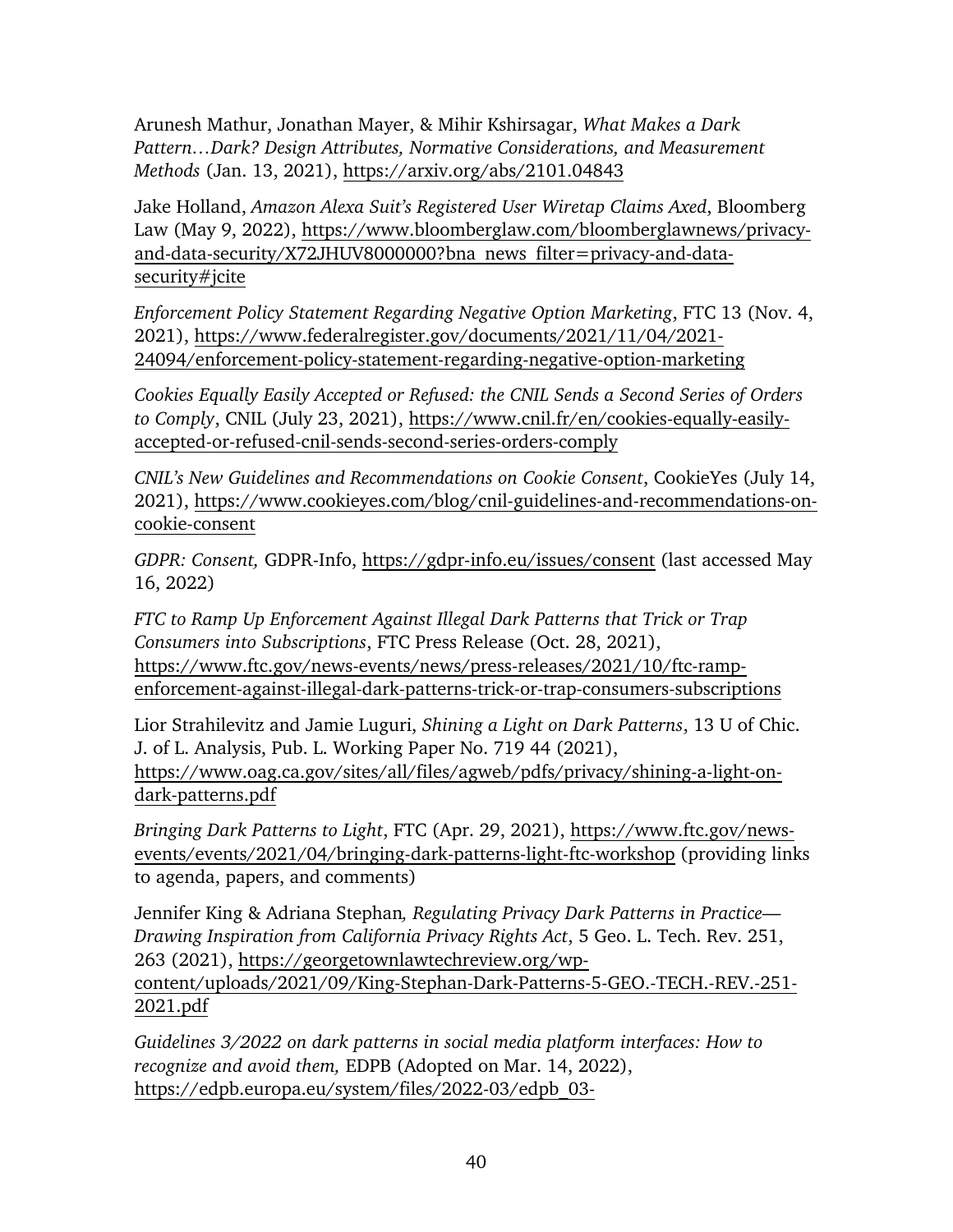2022 guidelines on dark patterns in social media platform interfaces en.pdf ("Guidelines on Dark Patterns")

*Shaping Choices in the Digital World*, CNIL (Jan. 2019), [https://www.cnil.fr/sites/default/files/atoms/files/cnil\\_ip\\_report\\_06\\_shaping\\_choi](https://www.cnil.fr/sites/default/files/atoms/files/cnil_ip_report_06_shaping_choices_in_the_digital_world.pdf) ces in the digital world.pdf

*CNIL Fines Google €50 Million for Alleged GDPR Violations*, Hunton Privacy Blog (Jan. 23, 2019), [https://www.huntonprivacyblog.com/2019/01/23/cnil-fines](https://www.huntonprivacyblog.com/2019/01/23/cnil-fines-google-e50-million-for-alleged-gdpr-violations)[google-e50-million-for-alleged-gdpr-violations](https://www.huntonprivacyblog.com/2019/01/23/cnil-fines-google-e50-million-for-alleged-gdpr-violations)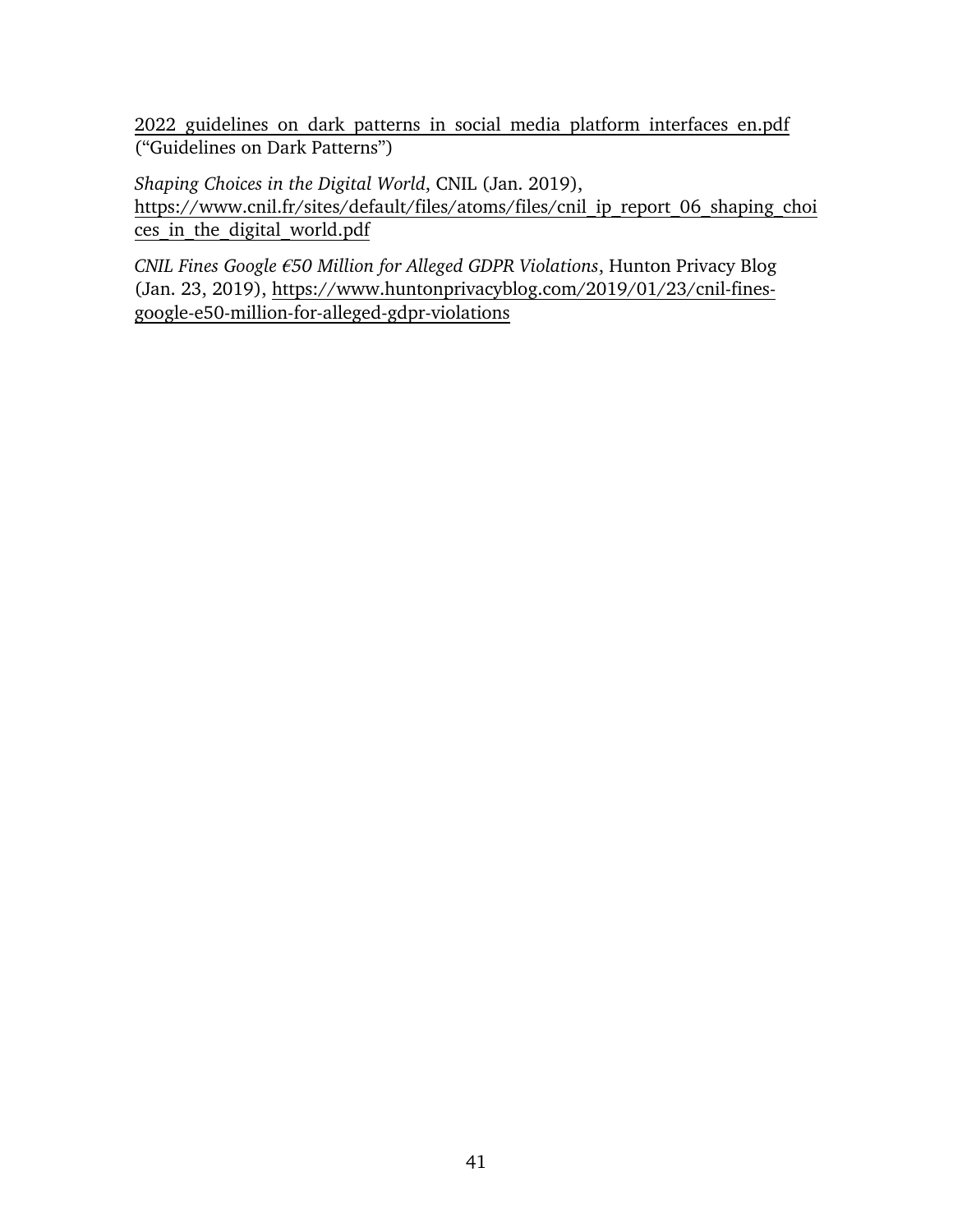### **Appendix B: Sources for Data Protection Assessments**

*(in order of appearance)*

<span id="page-46-0"></span>Cal. Civ. Code til. 1.81.5, California Consumer Privacy Act of 2018 (2022), [https://leginfo.legislature.ca.gov/faces/codes\\_displayText.xhtml?division=3.&part](https://leginfo.legislature.ca.gov/faces/codes_displayText.xhtml?division=3.&part=4.&lawCode=CIV&title=1.81.5) [=4.&lawCode=CIV&title=1.81.5](https://leginfo.legislature.ca.gov/faces/codes_displayText.xhtml?division=3.&part=4.&lawCode=CIV&title=1.81.5)

Ari Waldman, *Privacy, Practice, and Performance*, 110 Cal. L. R. 1 (2021), [https://papers.ssrn.com/sol3/papers.cfm?abstract\\_id=3784667](https://papers.ssrn.com/sol3/papers.cfm?abstract_id=3784667)

Margot Kaminski & Gianclaudio Malgieri, *Algorithmic impact assessments under the GDPR: producing multi-layered explanations*, 2 Int. Data Privacy L. 11 125, 138 (2021), [https://academic.oup.com/idpl/article](https://academic.oup.com/idpl/article/11/2/125/6024963) /11/2/125/6024963

Andrew D. Selbst, *An Institutional View of Algorithmic Impact Assessments*, 35 Harv. L. J. & Tech. 117, 118 (2021),

[https://jolt.law.harvard.edu/assets/articlePDFs/v35/Selbst-An-Institutional-View](https://jolt.law.harvard.edu/assets/articlePDFs/v35/Selbst-An-Institutional-View-of-Algorithmic-Impact-Assessments.pdf)[of-Algorithmic-Impact-Assessments.pdf](https://jolt.law.harvard.edu/assets/articlePDFs/v35/Selbst-An-Institutional-View-of-Algorithmic-Impact-Assessments.pdf)

Article 29 Data Protection Working Party, *Guidelines on Data Protection Impact Assessment (DPIA) and Determining Whether Processing is 'Likely to Result in a High Risk' for the Purposes of Regulation 2016/679*, WP248 (Oct. 13, 2017), <https://ec.europa.eu/newsroom/article29/items/611236/en>

*Risk Management*, NIST,<https://www.nist.gov/risk-management> (last accessed May 17, 2022)

Margot Kaminski, *Regulating the Risks of AI*, BU Law Review (forthcoming 2023) (draft on file with author)

*Cybersecurity Framework*, NIST<https://www.nist.gov/cyberframework> (last accessed May 17, 2022).

*AI Risk Management Framework*, NIST, [https://www.nist.gov/itl/ai-risk](https://www.nist.gov/itl/ai-risk-management-framework)[management-framework](https://www.nist.gov/itl/ai-risk-management-framework) (last accessed May 17, 2022).

Margot Kaminski, *Binary Governance: Lessons from the GDPR's Approach to Algorithmic Accountability*, 92 S. Cal. L. Rev. 1529 (2019), [https://scholar.law.colorado.edu/articles/1265.](https://scholar.law.colorado.edu/articles/1265)

Wash. S. Rep. No. 5166 (2021), [https://lawfilesext.leg.wa.gov/biennium/2021-](https://lawfilesext.leg.wa.gov/biennium/2021-22/Pdf/Bill%20Reports/Senate/5116%20SBR%20SGE%20TA%2021.pdf) [22/Pdf/Bill%20Reports/Senate/5116%20SBR%20SGE%20TA%2021.pdf.](https://lawfilesext.leg.wa.gov/biennium/2021-22/Pdf/Bill%20Reports/Senate/5116%20SBR%20SGE%20TA%2021.pdf)

S.3572 117th Congress (2021-2022): Algorithmic Accountability Act of 2022, [https://www.congress.gov/bill/117th-congress/senate-bill/3572/text.](https://www.congress.gov/bill/117th-congress/senate-bill/3572/text)

Margot Kaminski, *Understanding Transparency in Algorithmic Accountability* (June 8, 2020) (forthcoming in Cambridge Handbook of the Law of Algorithms, ed.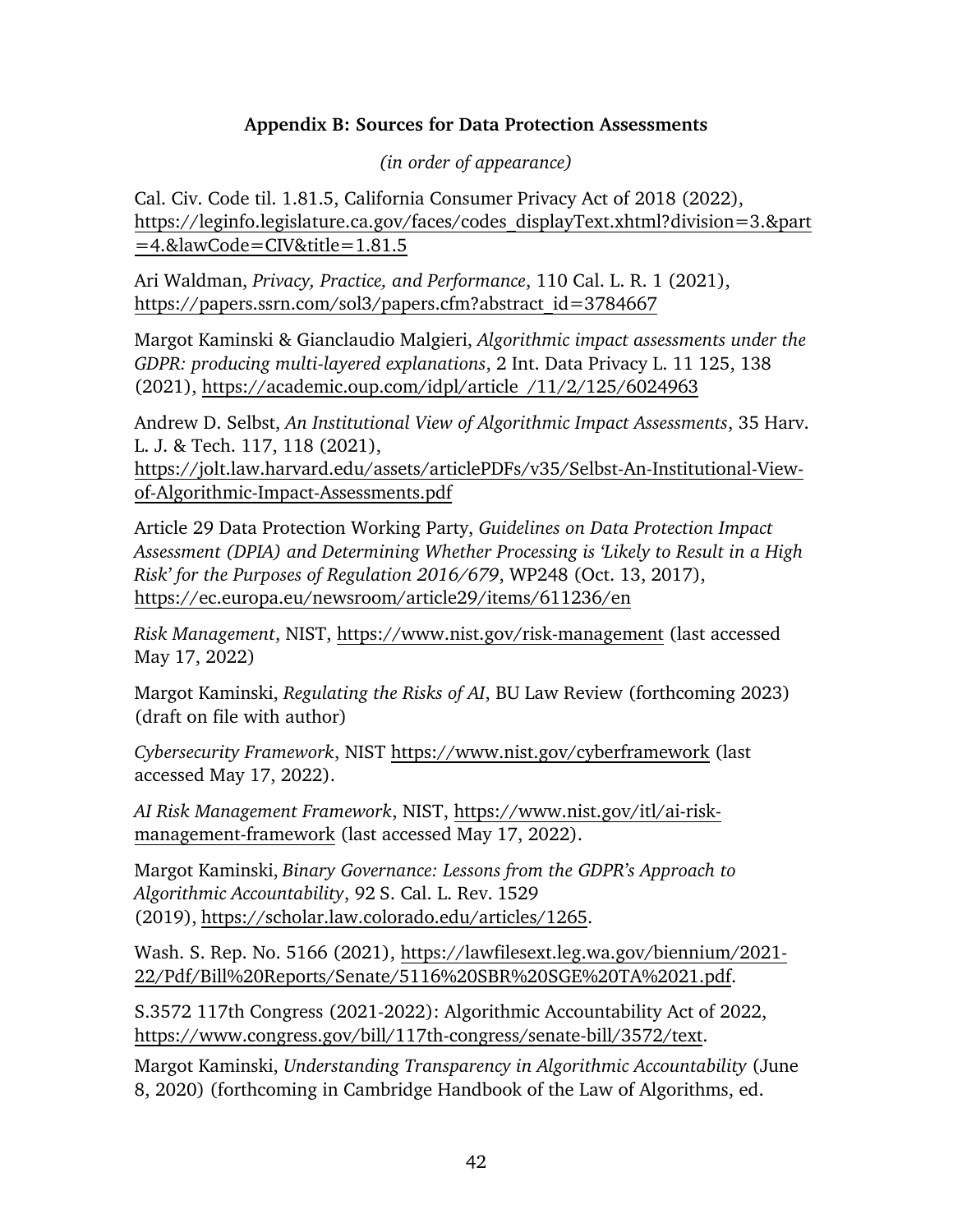Woodrow Barfield, Cambridge University Press (2020)., U of Colorado Law Legal Studies Research Paper No. 20-34),<https://ssrn.com/abstract=3622657>

Commission Regulation 2016/679 of Apr. 27, 2016, *General Data Protection Regulation,* art. 35(1), 2016 O.J. (L 119) 53, https://gdpr-info.eu

*EDPS Survey on Data Protection Impact Assessments under Article 39 of the Regulation*, EDPB (2020), [https://edps.europa.eu/sites/default/files/publication/20-07-](https://edps.europa.eu/sites/default/files/publication/20-07-06_edps_dpias_survey_en.pdf)

[06\\_edps\\_dpias\\_survey\\_en.pdf](https://edps.europa.eu/sites/default/files/publication/20-07-06_edps_dpias_survey_en.pdf)